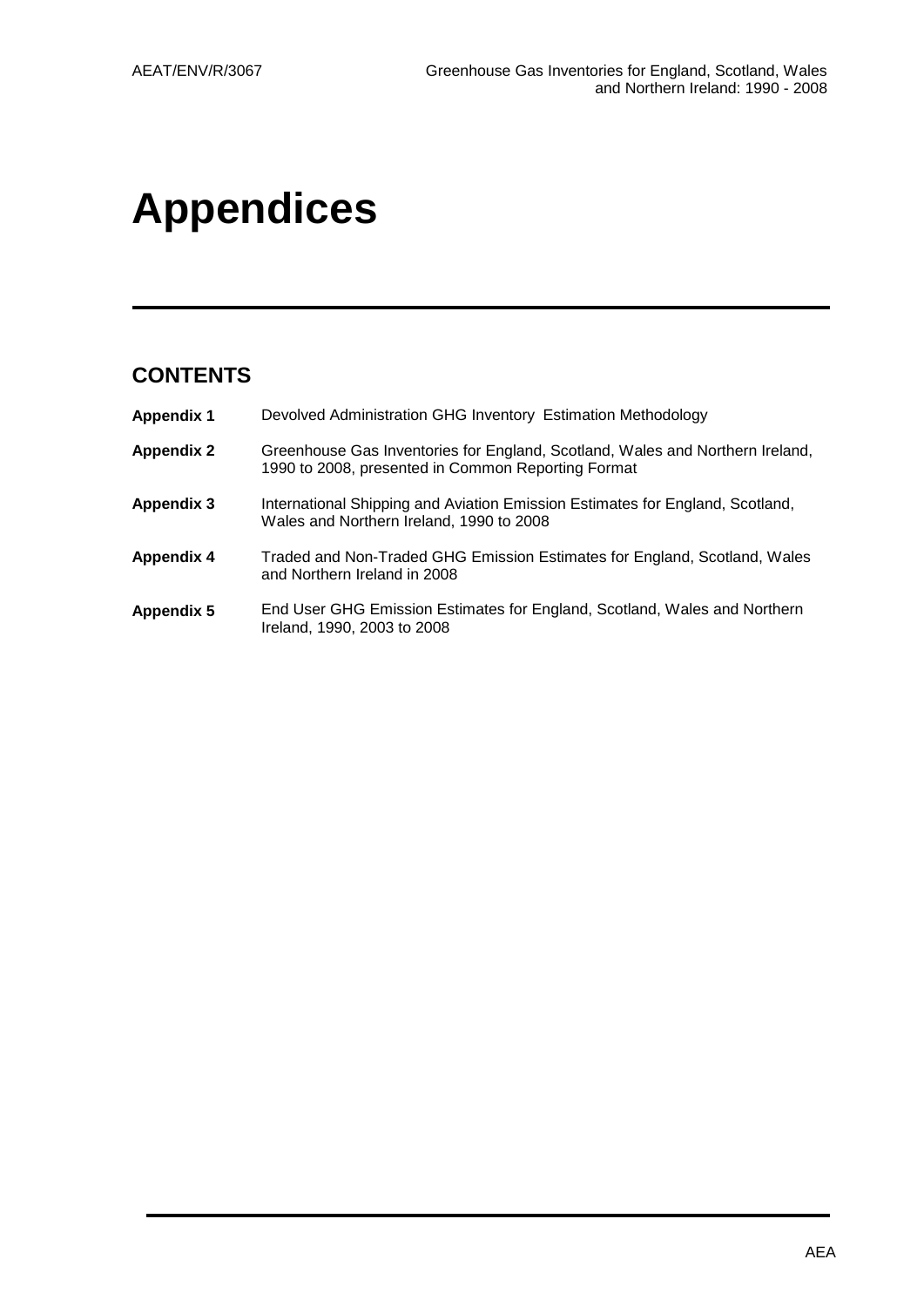# **Appendix 1 Devolved Administration GHGI Estimation Methodology**

# **CONTENTS**

| 1.1 Introduction<br>1.1.1 Reporting Format<br>1.1.2<br>General Approach                                                                                                                                                     | 3<br>$\overline{\mathbf{3}}$<br>3                 |
|-----------------------------------------------------------------------------------------------------------------------------------------------------------------------------------------------------------------------------|---------------------------------------------------|
| 1.2<br><b>Energy Industries</b><br><b>Electricity Production</b><br>1.2.1<br>1.2.2<br>Petroleum Refining<br>1.2.3<br><b>Manufacture of Solid Fuels</b><br>1.2.4<br><b>Other Energy Industries</b>                           | 7<br>$\overline{7}$<br>$\overline{7}$<br>10<br>10 |
| <b>Manufacturing Industries and Construction</b><br>1.3<br>Iron and Steel<br>1.3.1<br>1.3.2<br>Other Industry                                                                                                               | 10<br>10<br>11                                    |
| 1.4<br>Transport<br>1.4.1 Aviation and Navigation<br>1.4.2<br><b>Road Transportation</b><br>1.4.3<br>Railways                                                                                                               | 15<br>15<br>15<br>29                              |
| <b>Other Sectors</b><br>1.5<br>1.5.1<br><b>Commercial &amp; Institutional</b><br>1.5.2<br>Residential<br>1.5.3<br>Agriculture, Forestry & Fisheries                                                                         | 31<br>31<br>34<br>34                              |
| 1.6<br><b>Military</b>                                                                                                                                                                                                      | 34                                                |
| 1.7<br><b>Fugitive Emissions from Fuels</b><br>1.7.1<br><b>Coal Mining</b><br>Solid Fuels Transformation<br>1.7.2<br>1.7.3<br>Oil and Natural Gas                                                                           | 34<br>34<br>35<br>35                              |
| 1.8<br><b>Industrial Processes</b><br>1.8.1<br><b>Minerals Industries</b><br><b>Chemical Production</b><br>1.8.2<br>1.8.3<br><b>Metal Production</b><br>1.8.4<br>Use of Halocarbons and $SF_6$<br>1.9<br><b>Agriculture</b> | 38<br>38<br>38<br>43<br>43<br>44                  |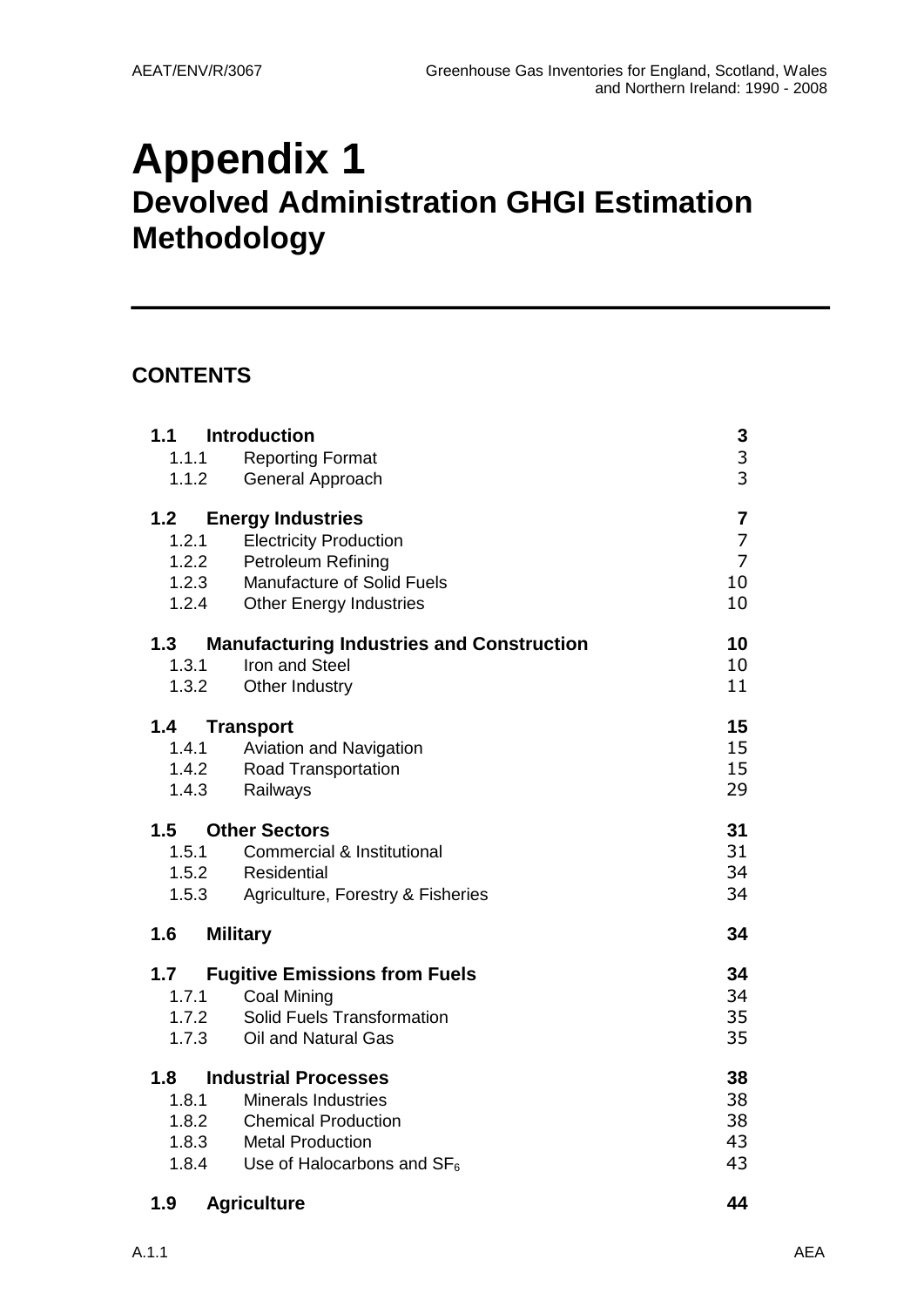| 1.10 Land Use, Land Use Change & Forestry (LULUCF)<br>45 |                                       |    |  |
|----------------------------------------------------------|---------------------------------------|----|--|
|                                                          | $1.10.1: 5A$ Forest Land              | 45 |  |
| 1.11                                                     | <b>Waste</b>                          | 50 |  |
| 1.11.1                                                   | Solid Waste Disposal on Land          | 50 |  |
|                                                          | 1.11.2 Waste Water Handling           | 51 |  |
| 1.11.3                                                   | Waste Incineration                    | 51 |  |
|                                                          | <b>1.12 Uncertainties</b>             | 52 |  |
| 1.12.1                                                   | Introduction                          | 52 |  |
|                                                          | 1.12.2 DA GHGI Uncertainty Estimation | 52 |  |
| 1.12.3                                                   | <b>Trend Uncertainty Analysis</b>     | 53 |  |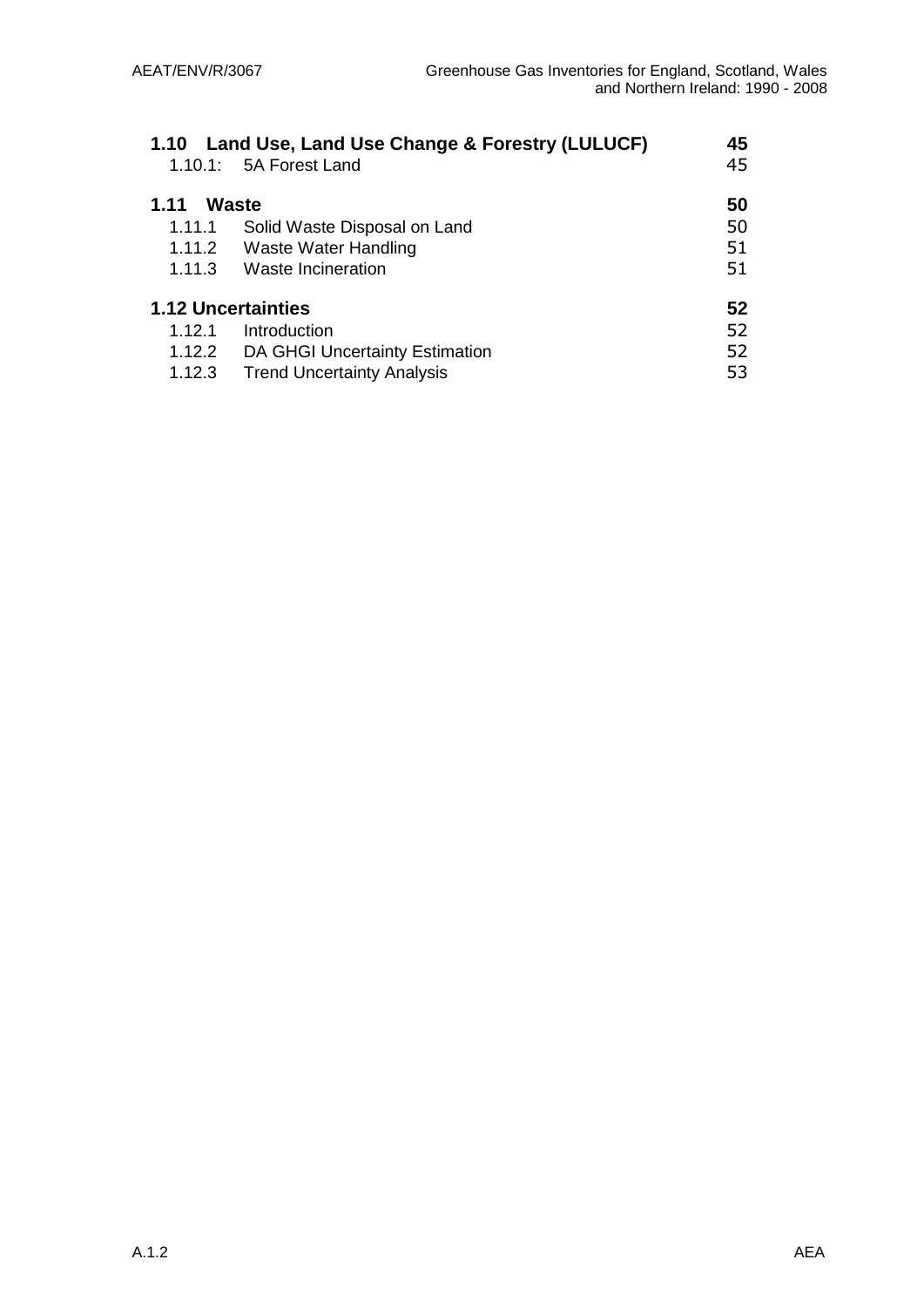# **1.1 INTRODUCTION**

The UK Greenhouse Gas Inventory compiles national estimates of greenhouse gas emissions for submission to the UN Framework Convention on Climate Change under the requirements of the Kyoto Protocol. The most recent version of the inventory, published in April 2010, presents UK greenhouse gas emission estimates for the period 1990 to 2008 (Jackson *et al*, 2010).

This report presents separate inventories of greenhouse gas emissions for England, Scotland, Wales and Northern Ireland for the years 1990, 1995 and 1998 to 2008 that are consistent with the 1990 to 2008 UK Greenhouse Gas Inventory.

The six direct greenhouse gases are considered:

- A<br>  $\triangleright$  Carbon dioxide (CO<sub>2</sub>);<br>  $\triangleright$  Methane (CH<sub>4</sub>);
- A<br>
Methane (CH<sub>4</sub>);<br>
Mitrous oxide (N
- $\triangleright$  Nitrous oxide (N<sub>2</sub>O);<br> $\triangleright$  Hydrofluorocarbons
- $\triangleright$  Hydrofluorocarbons (HFCs);<br>  $\triangleright$  Perfluorocarbons (PFCs): an
- Perfluorocarbons (PFCs); and
- Sulphur hexafluoride  $(SF_6)$ .

#### **1.1.1 Reporting Format**

Emissions are reported according to the Sector Tables in the IPCC Common Reporting Format with some modifications.

Where it is not possible to allocate emissions from certain sources to any one constituent country of the United Kingdom, such emissions are calculated and reported as "Unallocated". This only applies to emissions from the offshore oil and gas industry. Emissions from domestic and military aviation and shipping, which were previously unallocated, have now been allocated to the country from which the aircraft or shipping movements originated.

The UK Inventory also reports emissions from international marine and aviation bunkers separately, as required by the Intergovernmental Panel on Climate Change (IPCC). Emission estimates for each of the constituent countries of the UK are presented separately from the main inventory data. For more details, see Appendix 3.

#### **1.1.2 General Approach**

The UK Inventory is based on UK statistics for activities producing greenhouse gas emissions. These include fuel consumption, industrial production, agriculture and land use change and forestry. In principle, it would be ideal to obtain a complete set of equivalent statistics for each constituent country to compile each inventory.

Such a set of statistics is not available for all sources and for all constituent countries and hence it is necessary to disaggregate UK emissions into the four constituent countries by an estimation procedure.

For most sources in the UK Inventory, the emission of a pollutant from a source is calculated from the general equation:

| $E = Ae$ | [Equation 1] |
|----------|--------------|
|----------|--------------|

where

|   |   | Emission of pollutant (tonnes)                   |
|---|---|--------------------------------------------------|
| A | = | Activity (unit activity)                         |
| e |   | Emission Factor (tonnes pollutant/unit activity) |

The activity unit may be fuel combustion (tonnes), or production of product (tonnes) or numbers of animals.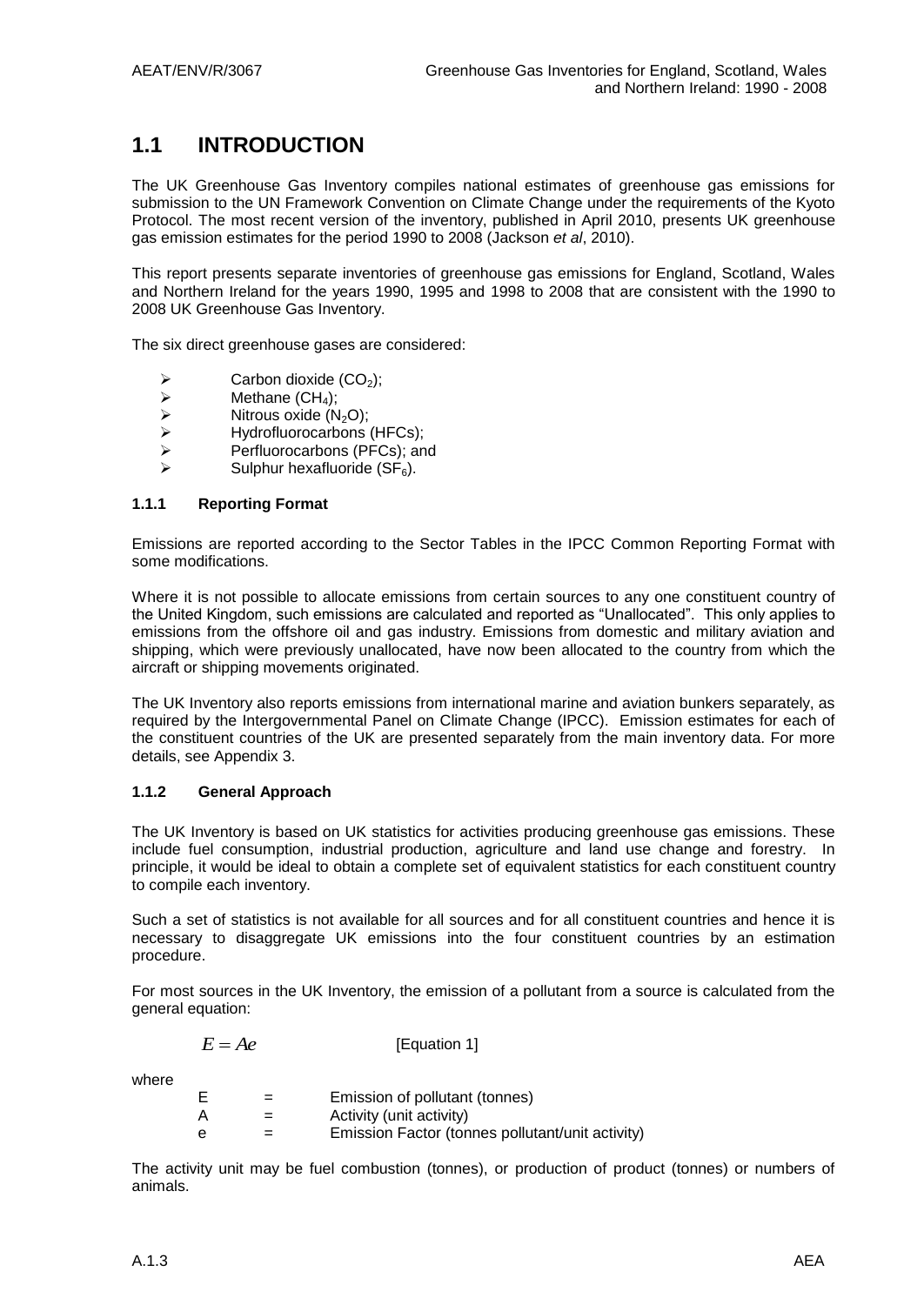A modified equation is used in the compilation of the Devolved Administration GHG inventories:

$$
E_i = \frac{d_i Ae}{\sum_{j=1}^{5} d_j}
$$
 [Equation 2]

where

 $E_i$  = Emission (in tonnes) from either England (1), Scotland (2), Wales (3), Northern Ireland (4) or "Unallocated" (5)

 $d_i$  = A driver representing the contribution of the region to UK emissions

i  $=$  1, 2, 3, 4, 5

The driver,  $d_i$  can be any one of:

- 1. The value of the activity data for the region. [For example, consumption of specific fuels or industrial production figures for the region.];
- 2. The fraction of the UK activity in the region;
- 3. The value of a surrogate activity data statistic in the region. Where the required activity is unavailable on a regional basis, a surrogate value may be used. [For example, employment statistics or manufacturing output of a specific product, used as a surrogate for consumption data of a given fuel.]; and
- 4. In cases where the emissions are derived from a complex model, the driver will be the actual emission for the region calculated from the model.

The modified equation [2] ensures that the sum of the emissions from England, Scotland, Wales and Northern Ireland, plus any "unallocated" (i.e. offshore) emissions, equals the total UK emission reported within the national inventory.

Where the driver is fuel consumption, then the sum of the drivers should add up to the UK consumption. However, in practice this may not be the case if the data are taken from different sources or may be based on the financial rather than the calendar year. The estimation procedure removes such discrepancies.

Thus the compilation of the greenhouse gas inventories for the constituent countries of the UK reduces to the estimation of a set of drivers, each appropriate to emissions from a specific source. In compiling the 2008 inventories, over 130 drivers have been calculated.

Subsequent sections discuss the estimation of the drivers for each source category. Most of the detailed discussion is concentrated on the more complex categories, whilst simpler sources are summarised in Tables A1.1 to A1.10. The IPCC classification is used throughout (IPCC, 1997a), and the following section provides a description of the abbreviations used throughout the Appendix 1 discussion.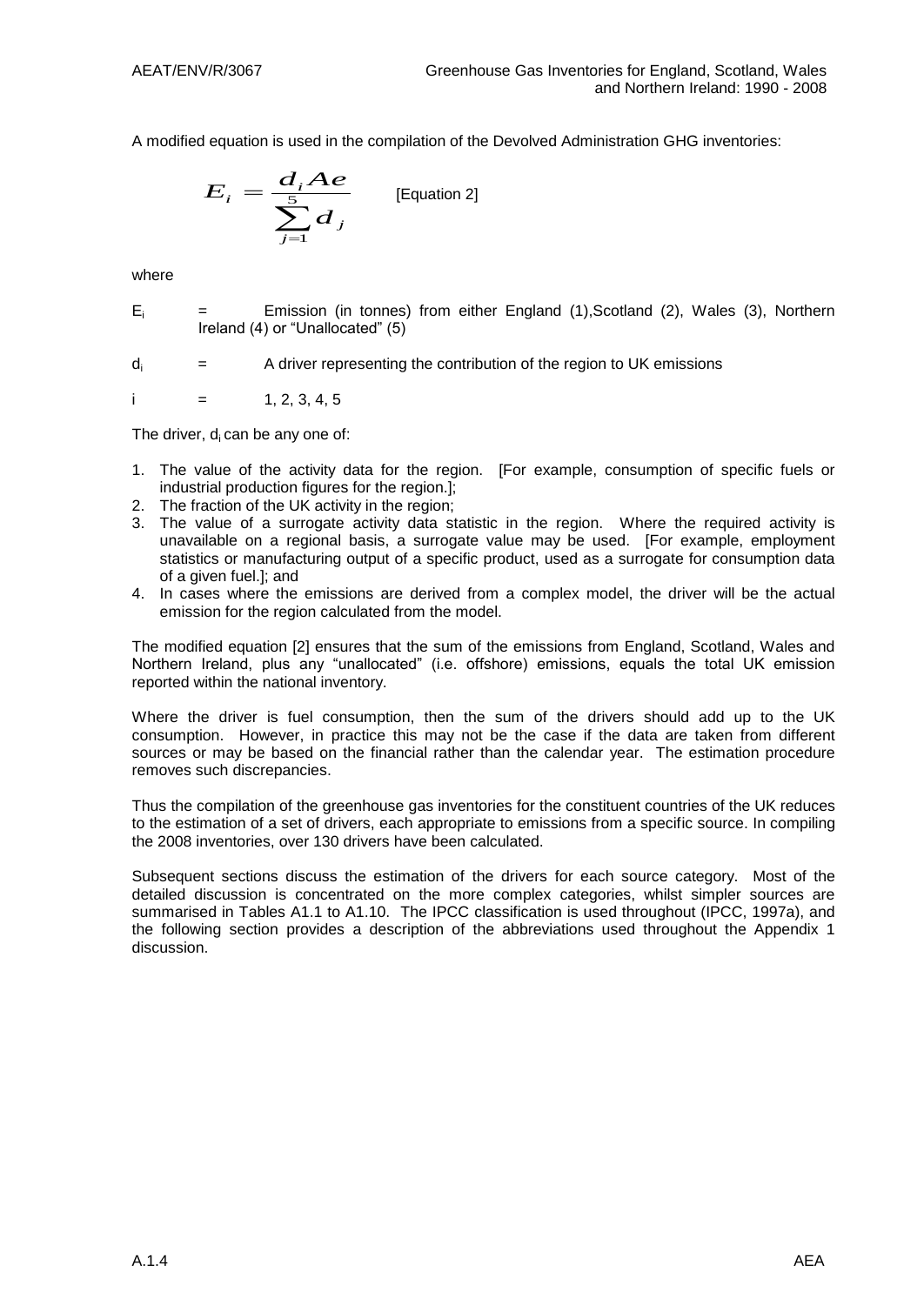#### **1.1.3 Improvements to DA Inventory Datasets**

In the derivation of the 1990-2008 DA GHGI datasets, the AEA inventory team have aimed to improve disaggregation methodologies and data sources for several GHG emission source sectors, including:

- $\triangleright$  Fuel combustion emissions from the domestic, commercial, public administration and smallscale industrial sectors, using new data from domestic housing surveys, censuses and the Phase II EUETS fuel use and emissions data;
- $\triangleright$  Domestic aviation;
- $\triangleright$  Oil & Gas sector
- Road transport
- Forest land (LULUCF)

Data and methodological improvements and revisions within the latest DA GHG inventories are summarised in Chapter 7 of the main report, with detailed estimation methods presented in this appendix.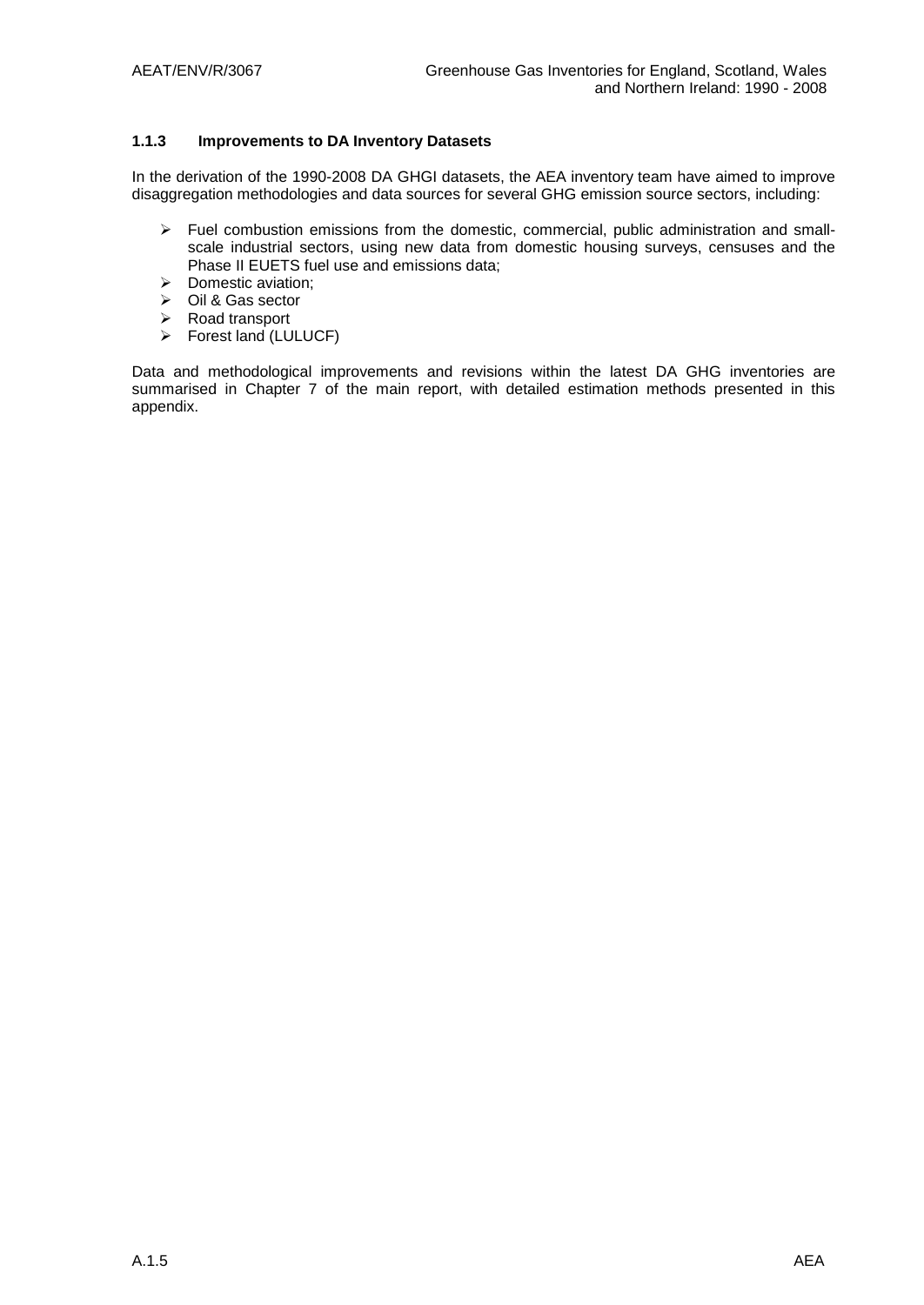### *Summary of Abbreviations*

| <b>AEAT</b>             | AEA Technology plc                                                            |  |  |
|-------------------------|-------------------------------------------------------------------------------|--|--|
| <b>BCA</b>              | <b>British Cement Association</b>                                             |  |  |
| <b>BERR</b>             | Department for Business Enterprise & Regulatory Reform                        |  |  |
| <b>BGlass</b>           | <b>British Glass</b>                                                          |  |  |
| CA                      | <b>Coal Authority</b>                                                         |  |  |
| CAA                     | <b>Civil Aviation Authority</b>                                               |  |  |
| <b>DAs</b>              | <b>Devolved Administrations</b>                                               |  |  |
| <b>DARD</b>             | Department of Agriculture and Rural Development (Northern Ireland)            |  |  |
| <b>DTI</b>              | Department of Trade and Industry (now DECC)                                   |  |  |
| <b>DfT</b>              | Department for Transport                                                      |  |  |
| <b>DECC</b>             | Department for Energy and Climate Change                                      |  |  |
| <b>DETI</b>             | Department of Enterprise, Trade and Investment (Northern Ireland)             |  |  |
| <b>DETR</b><br>$\prime$ | Department of Environment, Transport & the Regions / Department for           |  |  |
| <b>DEFRA</b>            | Environment, Food and Rural Affairs                                           |  |  |
| <b>DLTR</b>             | Department for Local Government, Transport and the Regions                    |  |  |
| E.                      | England                                                                       |  |  |
| EA                      | The Environment Agency of England & Wales                                     |  |  |
| EAF                     | <b>Electric Arc Furnace</b>                                                   |  |  |
| EM                      | <b>Enviros March</b>                                                          |  |  |
| <b>EPER</b>             | <b>European Pollutant Emissions Register</b>                                  |  |  |
| <b>EUETS</b>            | <b>EU Emission Trading Scheme</b>                                             |  |  |
| <b>IPCC</b>             | Intergovernmental Panel on Climate Change                                     |  |  |
| <b>ISR</b>              | Inventory of Statutory Releases (NI DoE)                                      |  |  |
| <b>ISSB</b>             | Iron and Steel Statistics Bureau                                              |  |  |
| <b>LPG</b>              | Liquefied petroleum gas                                                       |  |  |
| <b>LRC</b>              | <b>London Research Centre</b>                                                 |  |  |
| <b>MAFF</b>             | Ministry of Agriculture, Fisheries and Food (now DEFRA)                       |  |  |
| <b>MSW</b>              | <b>Municipal Solid Waste</b>                                                  |  |  |
| <b>NA</b>               | Not Available                                                                 |  |  |
| <b>NAEI</b>             | National Atmospheric Emissions Inventory                                      |  |  |
| NI DoE                  | Northern Ireland Department of Environment                                    |  |  |
| <b>NIEA</b>             | Northern Ireland Environment Agency                                           |  |  |
| <b>NIO</b>              | Northern Ireland Office                                                       |  |  |
| <b>NO</b>               | Not occurring                                                                 |  |  |
| <b>OFMDFM</b>           | Office of the First Minister and the Deputy First Minister (Northern Ireland) |  |  |
| <b>ONS</b>              | <b>Office for National Statistics</b>                                         |  |  |
| <b>OPG</b>              | Other petroleum gas                                                           |  |  |
| PI                      | Pollution Inventory of the Environment Agency of England & Wales              |  |  |
| S                       | Scotland                                                                      |  |  |
| <b>SEPA</b>             | The Scottish Environment Protection Agency                                    |  |  |
| <b>SPRI</b>             | Scottish Pollution Release Inventory                                          |  |  |
| <b>SSF</b>              | Solid smokeless fuel                                                          |  |  |
| <b>SPRU</b>             | Science Policy Research Unit                                                  |  |  |
| <b>UKOOA</b>            | UK Offshore Operators Association, now called "Oil & Gas UK"                  |  |  |
| <b>UKPIA</b>            | United Kingdom Petroleum Industry Association                                 |  |  |
| <b>WO</b>               |                                                                               |  |  |
|                         | Welsh Office                                                                  |  |  |
| WS                      | <b>Welsh Statistics</b>                                                       |  |  |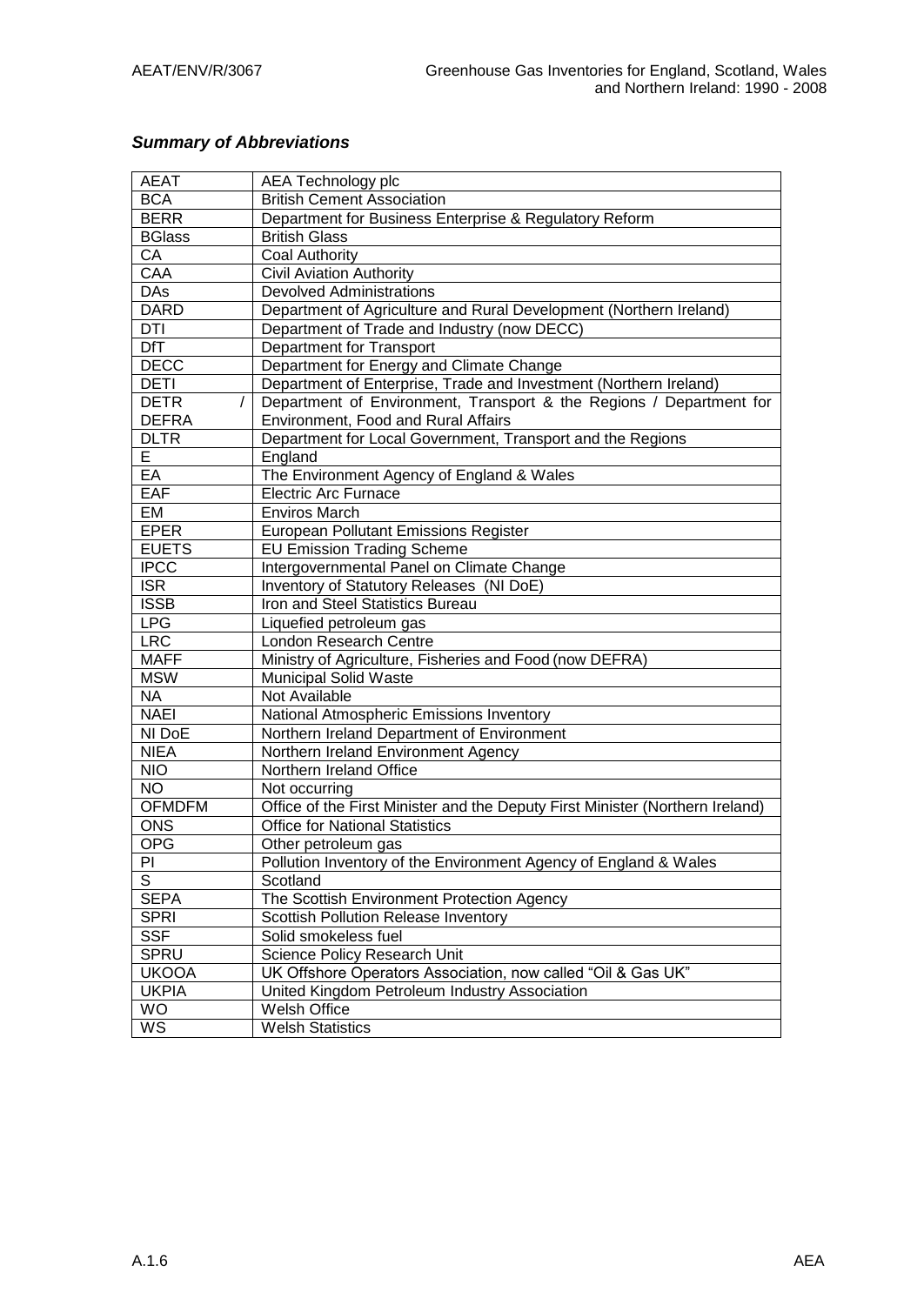# **1.2 ENERGY INDUSTRIES**

The drivers used for the energy industries are summarised in Table A1.2. This shows the base sources used in the National Atmospheric Emissions Inventory (NAEI) database, which correspond to the IPCC sources. The activity data used in the UK Inventory are shown together with the drivers used in the inventories for the constituent countries for 1990, 1995 and 1998 to 2008. The derivation of drivers sometimes differs between years depending on data availability.

### **1.2.1 Electricity Production**

Emissions are based on fuel consumption data provided by the major power generators in Great Britain and the Northern Ireland Office for 1990 to 1999: Scottish Power (2004), Scottish and Southern Energy (2004), Innogy (2004), PowerTech (2004), AES Drax (2004). From 2000 onwards, emissions data from the Pollution Inventory (Environment Agency, 2009a) the Scottish Pollution Release Inventory (SEPA, 2009a) and the Inventory of Statutory Releases (Northern Ireland Department of Environment, 2009a) has been used to estimate DA emissions. For emissions in 2005 onwards, fuel use and emissions data reported within the EUETS (Environment Agency, 2009b; SEPA, 2009b; Northern Ireland DoE, 2009b) have been used to revise and update the annual fuel emission factors that are applied within the UK GHGI, and the DA GHGI. The emissions data reported via the EUETS are used to estimate DA share of UK emissions, whilst maintaining the emission totals consistent with the UK GHGI data and UK fuel use reported in DUKES. Country-specific electricity generation data (DECC, 2009b) are then used as a comparator against reported emissions, as a quality check for the power station emissions data.

Emissions from plant generating electricity from municipal solid waste combustion are less certain for pre-1999, but all the plant are known to be in England for 1990-98 and so the emissions will correspond to the UK emissions. Since 1999, two plants have been commissioned in Scotland, at Lerwick and Dundee and emissions estimations are based on emissions data reported to the EA and SEPA.

A small number of plants generate heat rather than electricity and these are categorised as 1A4a commercial and institutional. Some generating plant burn poultry litter, or meat and bone meal, and these are all located in England. The distribution of landfill gas and sewage gas generation is assumed to correspond to the distribution of landfill sites and sewage treatment plant (see Waste, Section 1.11).

### **1.2.2 Petroleum Refining**

UKPIA have provided a site-by-site breakdown of UK refining emissions for 1997 and 1999 – 2008 (UKPIA, 2009), and have advised that refinery throughput did not vary significantly between 1990 and 1997. The  $CO<sub>2</sub>$  emissions data are used as a surrogate for all fuel consumption. Emissions for 1998 are based on CO<sub>2</sub> emissions reported in the Pollution Inventory (EA: 1999a). Note that there is ongoing research to resolve data reporting inconsistencies between EUETS data for refineries and the UK fuel use for the sector reported within DUKES. Inconsistencies for petroleum coke have been identified and resolved within the GHGI, but other work on OPG and fuel oil is ongoing.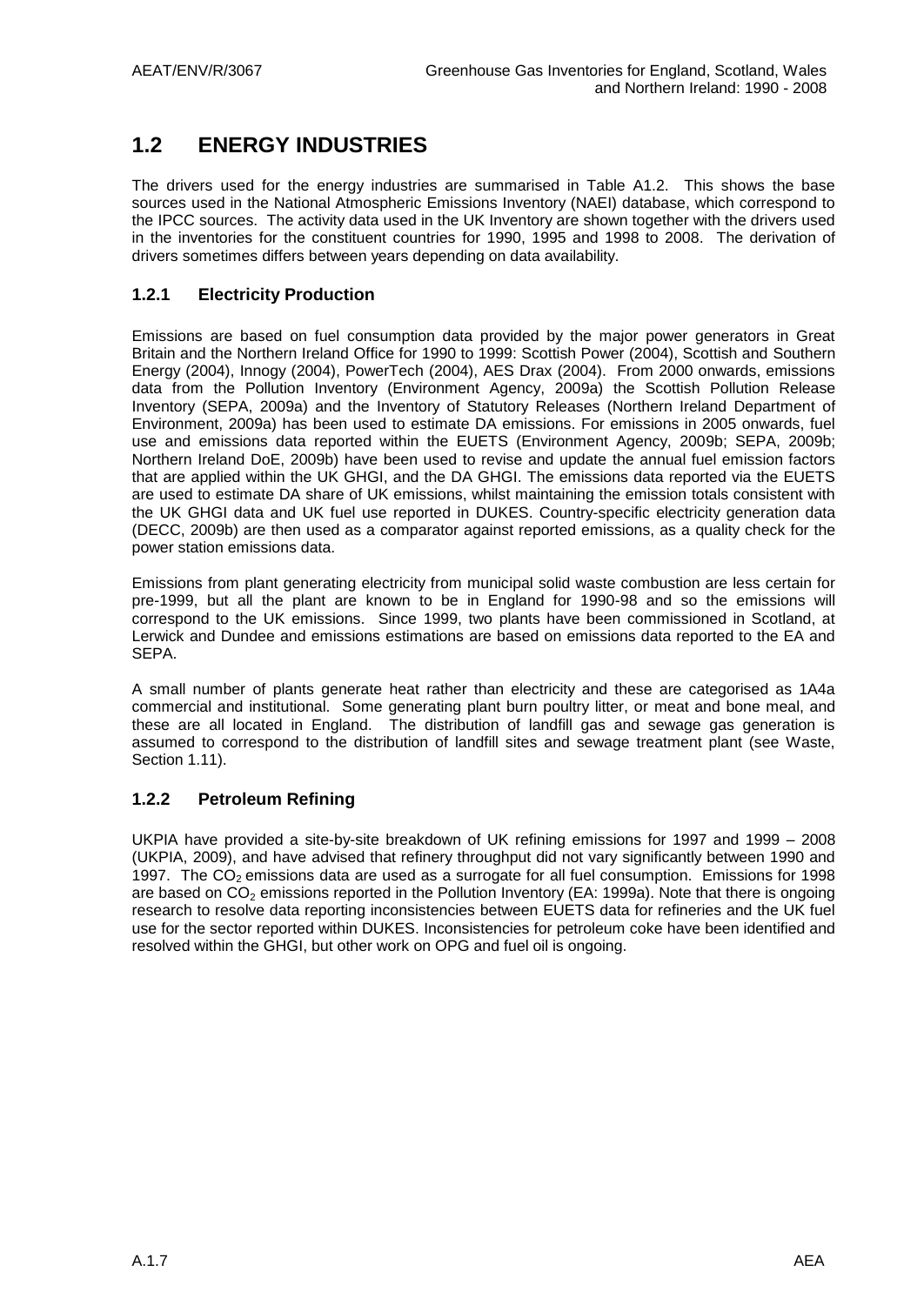# **Table A1.2a: Energy Industries (Base Year – 1990)<sup>1</sup>**

| <b>IPCC Category</b>  | <b>NAEI Sources</b>    | <b>Activity:</b><br><b>Fuel</b><br><b>Consumption</b> | 1990                                                         |
|-----------------------|------------------------|-------------------------------------------------------|--------------------------------------------------------------|
| Electricity           | <b>Power Stations</b>  | Coal, oil, natural gas                                | <b>Consumption data from Power Generators</b>                |
| Production            |                        | Unrefined natural gas                                 | <b>NO</b>                                                    |
|                       |                        | Sewage gas                                            | Sewage methane recovered                                     |
|                       |                        | Landfill gas                                          | As landfill methane                                          |
|                       |                        | Orimulsion, MSW, poultry<br>litter and tyres          | All plant in England                                         |
| Petroleum<br>Refining | <b>Refineries</b>      | All fuels                                             | UKPIA $CO2$ emission estimates for pre-1997                  |
| Manufacture<br>of     | <b>Coke Production</b> | <b>Colliery Methane</b>                               | All such plant assumed to be in England.                     |
| Solid Fuels           |                        | Coke Oven gas, natural gas                            | Coal feed to coke ovens, ISSB, WS, DTI                       |
|                       |                        | Coke                                                  | Coke breeze consumption, ISSB                                |
|                       |                        | <b>Blast Furnace gas</b>                              | Coke consumed in blast furnaces, ISSB                        |
|                       | <b>SSF Production</b>  | All fuels                                             | Coal feed to SSF plant, DTI, WS                              |
| Other Energy          | Collieries             | All other fuels                                       | Deep mined coal production, data from British Coal Authority |
| <b>Industries</b>     |                        | Coke oven gas                                         | All such plant assumed to be in England.                     |
|                       | <b>Gas Production</b>  | Colliery methane                                      | Deep mined coal production, data from British Coal Authority |
|                       |                        | Other fuels                                           | Arrivals of natural gas, DTI                                 |
|                       | Gas<br>Own<br>Offshore | Unrefined natural gas, LPG,                           | Extrapolated from 1995 on oil and gas arrivals, DTI          |
|                       | Use / Gas Separation   | OPG                                                   |                                                              |
|                       | Plant                  |                                                       |                                                              |
|                       | Nuclear Fuel Prod.     | natural gas                                           | All plant in England.                                        |

See Section 1.1.3 for abbreviations

1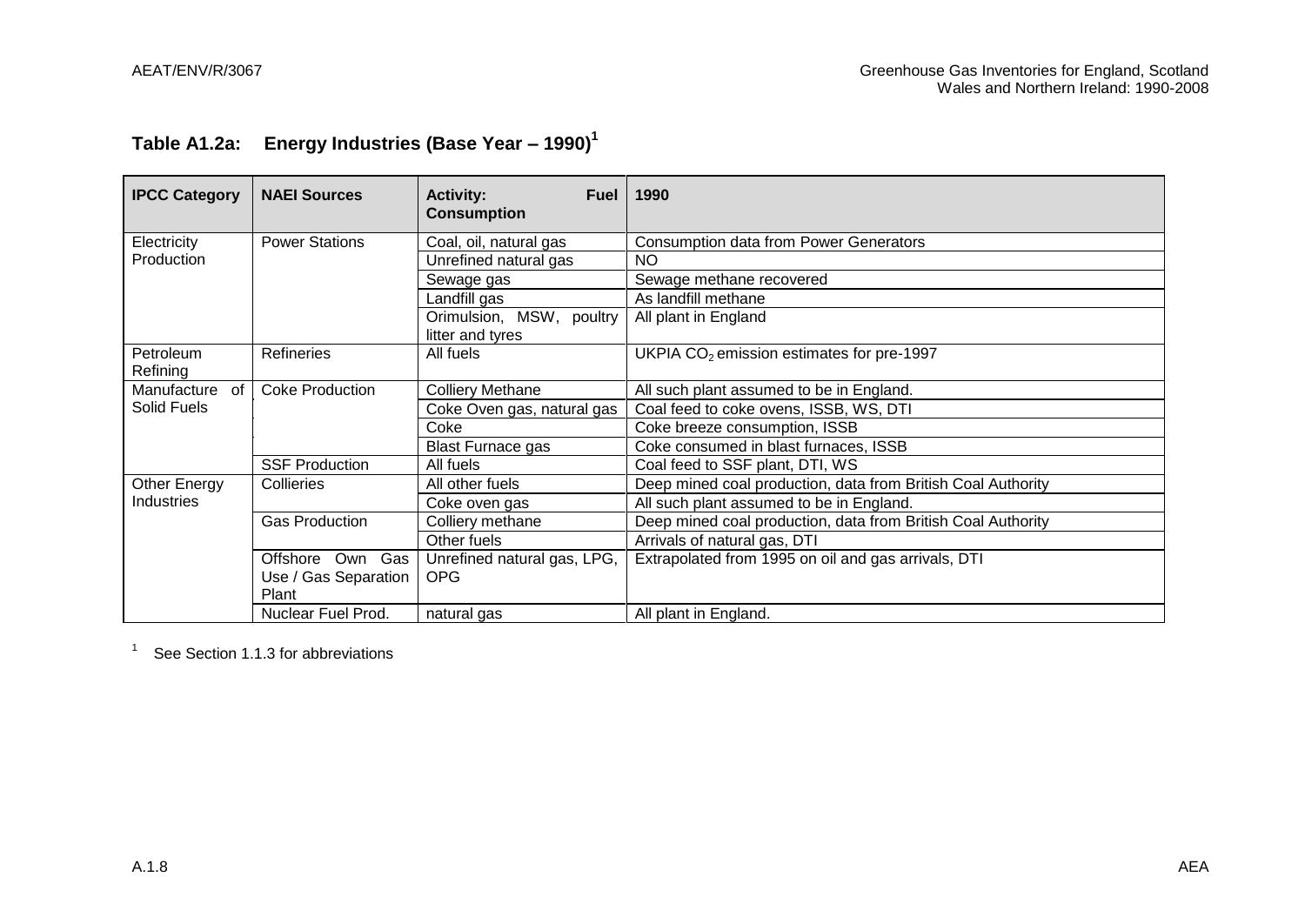|  | Table A1.2b: Energy Industries (1995; 1998 to 2008) |  |
|--|-----------------------------------------------------|--|
|--|-----------------------------------------------------|--|

| <b>IPCC Category</b>      | <b>NAEI Sources</b>    | <b>Activity:</b><br><b>Fuel</b><br><b>Consumption</b> | <b>Data Sources / Comments</b>                                                                                                                                                                                                          |
|---------------------------|------------------------|-------------------------------------------------------|-----------------------------------------------------------------------------------------------------------------------------------------------------------------------------------------------------------------------------------------|
| Electricity<br>Production | <b>Power Stations</b>  | Coal, oil, natural gas                                | Emissions data and fuel consumption data from<br>Power<br>Generators; PI, EPER & ISR data from 2000 onwards;<br>EUETS data from 2005 onwards. Emission totals are always held<br>consistent with the UK GHGI and DUKES fuel use totals. |
|                           |                        | Unrefined natural gas                                 | Some power facilities have used this fuel since 1995. Data<br>provided by plant operators.                                                                                                                                              |
|                           |                        | Sewage gas                                            | Sewage methane recovered                                                                                                                                                                                                                |
|                           |                        | Landfill gas                                          | As landfill methane                                                                                                                                                                                                                     |
|                           |                        | Orimulsion, MSW, poultry<br>litter                    | From 1999, some MSW plant now also in Scotland.                                                                                                                                                                                         |
| Petroleum<br>Refining     | Refineries             | All fuels                                             | UKPIA $CO2$ emission estimates for pre-1997. Pollution Inventory<br>CO <sub>2</sub> emission estimates for 1998. UKPIA data for 1999 onwards.                                                                                           |
| Manufacture of            | <b>Coke Production</b> | <b>Colliery Methane</b>                               | All such plant assumed to be in England.                                                                                                                                                                                                |
| Solid Fuels               |                        | Coke oven gas, natural gas                            | Coal feed to coke ovens, ISSB, WS, DTI and (since 1999) PI data.                                                                                                                                                                        |
|                           |                        | Coke                                                  | Coke breeze consumption, ISSB.                                                                                                                                                                                                          |
|                           |                        | <b>Blast Furnace gas</b>                              | Coke Consumed in Blast Furnaces, ISSB.                                                                                                                                                                                                  |
|                           | <b>SSF Production</b>  | All fuels                                             | Coal feed to SSF plant, DECC, WS.                                                                                                                                                                                                       |
| Other Energy              | Collieries             | All other fuels                                       | Deep mined coal production, data from British Coal Authority.                                                                                                                                                                           |
| Industries                |                        | Coke oven gas                                         | (1995 – current) No such plant operating.                                                                                                                                                                                               |
|                           | <b>Gas Production</b>  | Colliery methane                                      | Deep mined coal production, data from British Coal Authority.                                                                                                                                                                           |
|                           |                        | Other fuels                                           | Arrivals of natural gas, DECC                                                                                                                                                                                                           |
|                           | Offshore Own Gas       | Unrefined natural gas, LPG,                           | (1995 – current) Oil & Gas UK EEMS $CO2$ estimates for terminals,                                                                                                                                                                       |
|                           | Use / Gas Sepn.        | <b>OPG</b>                                            | DECC activity data. EUETS data for terminals.                                                                                                                                                                                           |
|                           | Nuclear Fuel Prod.     | natural gas                                           | (1995 – current) Data not available.                                                                                                                                                                                                    |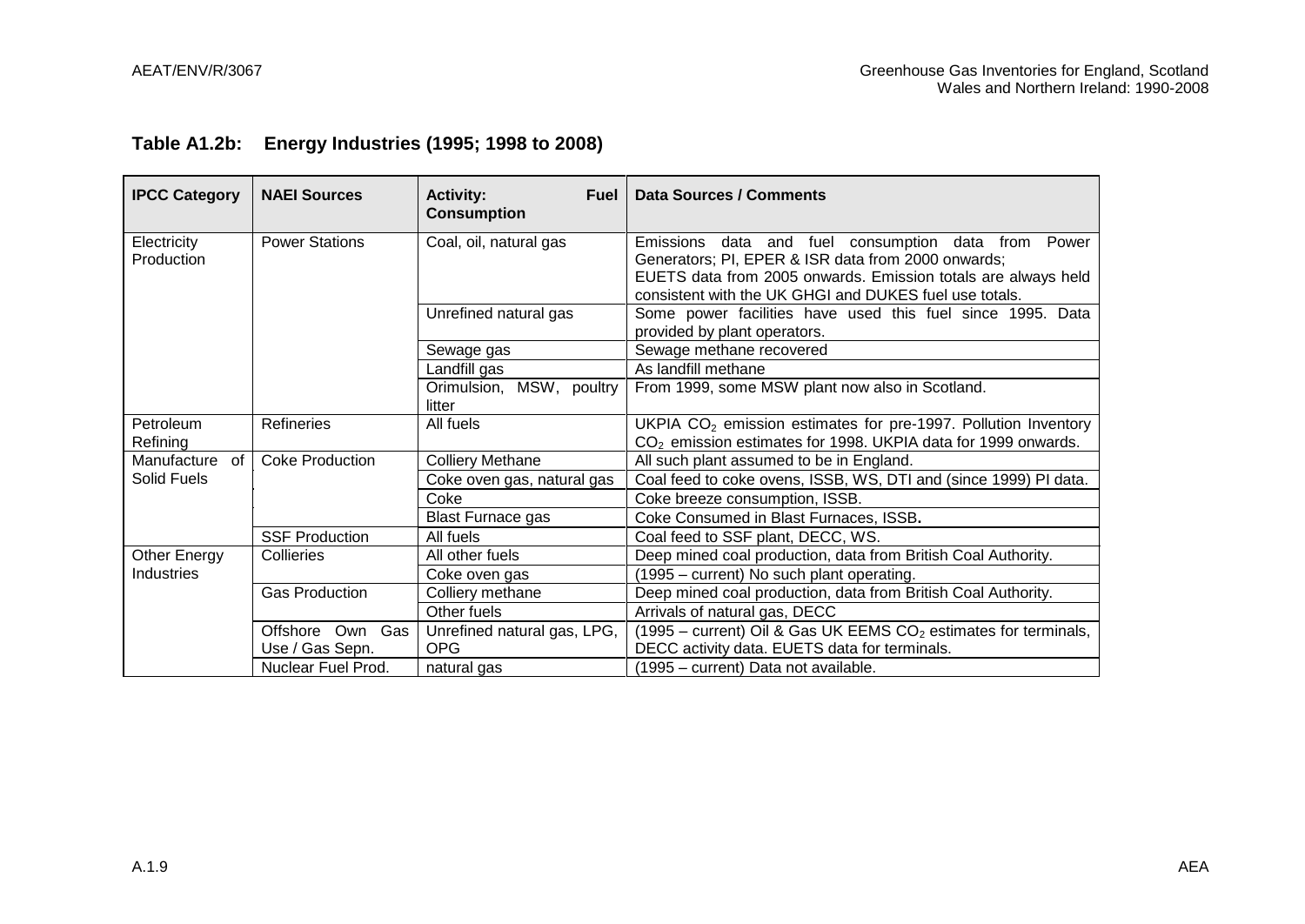### **1.2.3 Manufacture of Solid Fuels**

This category comprises the production of coke and solid smokeless fuel (SSF). Country-specific data on coke ovens in the iron and steel industry are reported in detail by ISSB (2009). Two coke ovens in England and Wales are not attached to an integrated iron and steel facility, and the consumption of coal by these ovens is estimated from WO (1998) and UK data (DECC: 1991, 2000-2009). The Welsh statistics are only available to 1993, so this data is used as an estimate of the Welsh non-iron and steel coking coal consumption in 1995. For 1998 to 2008, the non-iron and steel coking coal consumption data is apportioned between England and Wales using  $CO<sub>2</sub>$  emissions for the particular sites reported in the Pollution Inventory (EA: 2009a) and EUETS (EA: 2009b).

The generic driver for coke oven fuel consumption is the regional consumption of coking coal (ISSB, 2009). This driver is also used for natural gas consumption and coke oven gas consumption. Some coke ovens use blast furnace gas as fuel and the availability depends on blast furnace gas capacity (see Industrial Processes). Small amounts of colliery methane are consumed in the manufacture of solid fuels and this was judged to occur entirely in England where coking occurs in close proximity to deep mining. Small amounts of coke breeze are also used, and this has been disaggregated using data on other coke consumption from ISSB.

The estimation of emissions from SSF production is rather uncertain, as limited fuel use data are available from processes across the UK. Moreover, many of these are the new briquetting processes rather than coking processes and produce negligible emissions. For SSF plant operating in England and Wales, it is possible to estimate regional consumption using UK data (DECC, 2009a) and Welsh data (WO, 1998). Welsh data for 1995 has been estimated, whilst all SSF coking plant still operating since 1998 are known to be in England. Thus the driver used is coal consumed by SSF plant.

#### **1.2.4 Other Energy Industries**

This category consists of a number of small emissions from collieries, the gas industry, the nuclear fuel industry and a large emission from offshore natural gas use. In the DA inventories, emissions from oil and gas terminals are based on data provided by DECC (2009e). Installation-specific data are only available for post-1995. Emissions for 1990 are extrapolated based on 1995 Oil & Gas UK data and the arrivals of crude oil and natural gas in Scotland and England (DTI, 1991; 1996). The category of "gas separation plant" is assumed to be a subset of the gas used in oil and gas terminals and is treated in the same way as "offshore own gas use", with emissions allocated based on the DECC data on gas consumption in terminals. A driver is estimated for the category of "gas production" based on the arrivals of natural gas in England and Scotland (DECC: 2009d). Other sources are minor and are covered in Table A1.2.

### **1.3 MANUFACTURING INDUSTRIES AND CONSTRUCTION**

The drivers used to estimate DA-specific fuel consumption from these sectors are summarised in Table A1.3.

#### **1.3.1 Iron and Steel**

The ISSB (2009) provides annual reports of the detailed regional consumption of fuel by the steel industry. The consumption of coke by sinter plant is estimated as the non-blast furnace coke consumption (as this is the main other use of coke). The consumption of coke oven gas is distributed as proportional to regional figures for coal feed to coke ovens, whilst the consumption of blast furnace gas is distributed as proportional to regional figures for coke feed to blast furnaces. (The production of these gases is estimated to be proportional to the fuel used as feedstock.)

The ISSB reports the general consumption of coal, fuel oil, gas oil, LPG and natural gas by the primary iron and steel industry. This is a narrower definition than that used by DECC, which includes foundries and finishing plant, and therefore the DECC data used in the UK GHGI is higher than the ISSB data. Nevertheless, the regional ISSB data is used as a surrogate, since the distribution of the wider steel industry is directly linked to that of the primary industry, and the emissions from the secondary plant are considerably lower than the primary plant.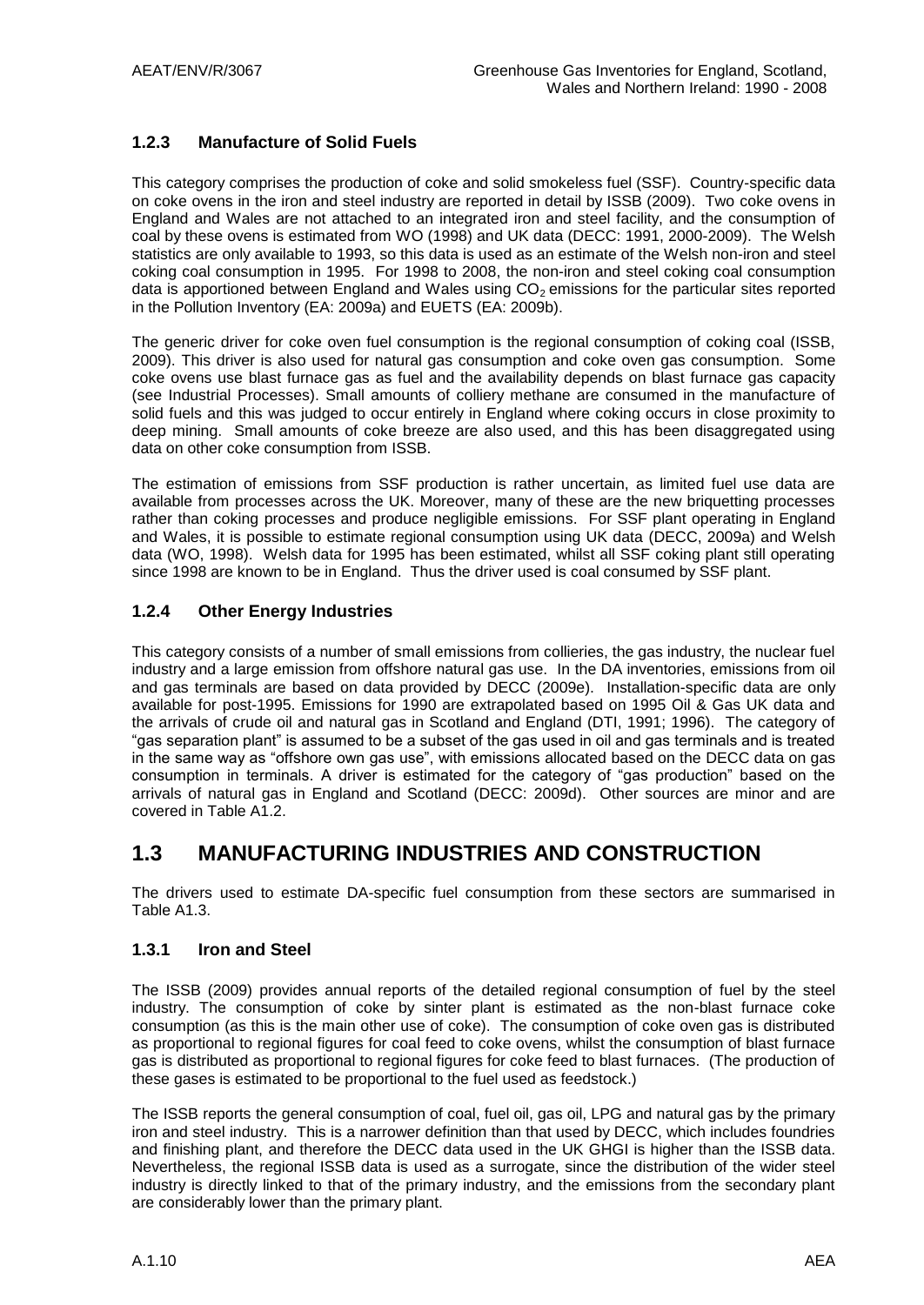### **1.3.2 Other Industry**

DECC (2009a) reports regional sales of solid and liquid fuels, but only as totals for England and Wales (combined), Scotland and Northern Ireland, based on reported sales data from refineries and collieries. These data have previously been used to provide estimates for other industrial fuel use, by difference from consumption data from specific sources (e.g. road transport, heavy industry). In recent years, however, DECC has started to produce more detailed regional energy use data (DECC, 2009b), based on local electricity and gas consumption patterns, as part of a project to develop Local Authority CO<sub>2</sub> emissions data. These statistics use local electricity and gas use data from the National Grid and the gas supply network operators (formerly Transco). Solid and liquid fuel use is calculated using point source consumption data (for major industrial sites), and a complex modelling process to distribute remaining UK fuel allocations that uses employment and population data, and takes account of smoke control zones and the patterns of gas and electricity consumption.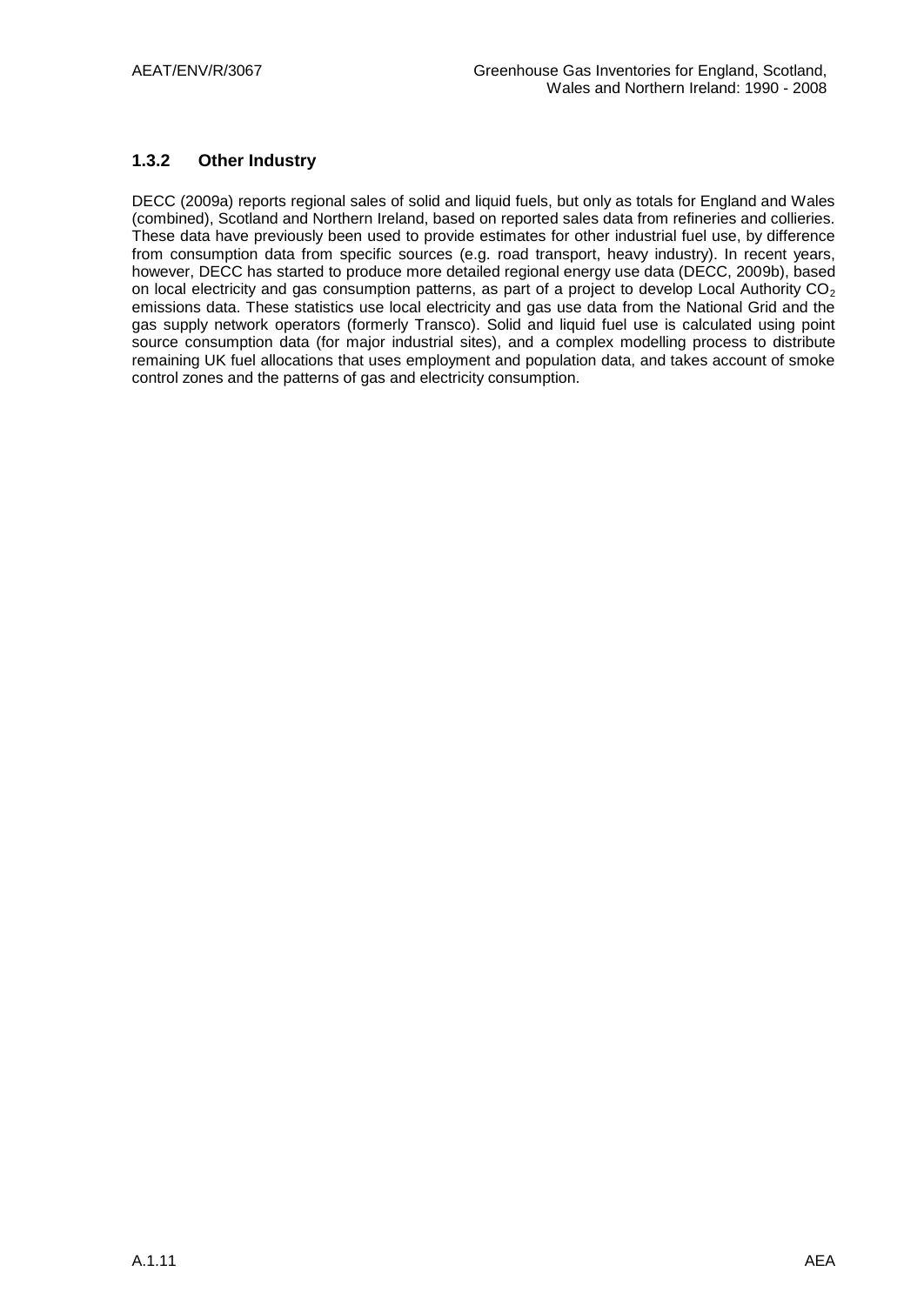| Table A1.3a: | Manufacturing Industry and Construction (Base Year $-$ 1990) <sup>1</sup> |  |
|--------------|---------------------------------------------------------------------------|--|
|              |                                                                           |  |

| <b>IPCC</b><br>Category | <b>NAEI Sources</b>             | <b>Activity: Fuel Consumption</b>                 | 1990                                                             |
|-------------------------|---------------------------------|---------------------------------------------------|------------------------------------------------------------------|
| Iron & Steel            | <b>Sinter Plant</b>             | Coke-breeze                                       | Other coke consumption, ISSB                                     |
|                         | Iron & Steel                    | Blast furnace gas                                 | Coke consumed in blast furnaces, ISSB, WO                        |
|                         |                                 | Coke oven gas                                     | Coal feed to coke ovens, ISSB, WS                                |
|                         |                                 | Coke                                              | Coke consumed in blast furnaces, ISSB, WO                        |
|                         |                                 | Fuel oil, gas oil, LPG, natural                   | Consumption of specified fuel, ISSB                              |
|                         |                                 | gas, coal                                         |                                                                  |
| Other                   | Other Industry                  | Burning oil, fuel oil, gas oil                    | Regional oil consumption, DECC                                   |
| Industry                |                                 | <b>OPG</b>                                        | All such plant are located in Scotland, DECC                     |
|                         |                                 | <b>LPG</b>                                        | Regional energy statistics, DECC                                 |
|                         |                                 | Lubricants                                        | Regional energy data, DECC, less estimate of road transport use. |
|                         |                                 | Natural gas                                       | Natural gas consumed, data from Transco                          |
|                         |                                 | <b>Colliery Methane</b>                           | Deep mined coal production, British Coal Authority               |
|                         |                                 | Coal, coke                                        | Regional energy statistics, DECC                                 |
|                         |                                 | Coke oven gas                                     | Coal feed to coke ovens, ISSB, WO, WS                            |
|                         |                                 | <b>SSF</b>                                        | Regional energy statistics, DECC                                 |
|                         |                                 | Wood                                              | GDP data.                                                        |
|                         | Cement                          | Coal, oil, gas,<br>petrocoke.<br>tyres, waste oil | Regional cement capacity, BCA                                    |
|                         | Ammonia<br>(combustion)         | <b>Natural Gas</b>                                | All such plant are located in England                            |
|                         | Autogenerators                  | Coal                                              | All such plant are located in England                            |
|                         |                                 | Natural gas                                       | (Data sources exactly as per "Other Industry" above)             |
|                         | Off-<br>Other-Industry:<br>road | Gas oil, petrol                                   | GDP data.                                                        |

1 See Section 1.1.3 for abbreviations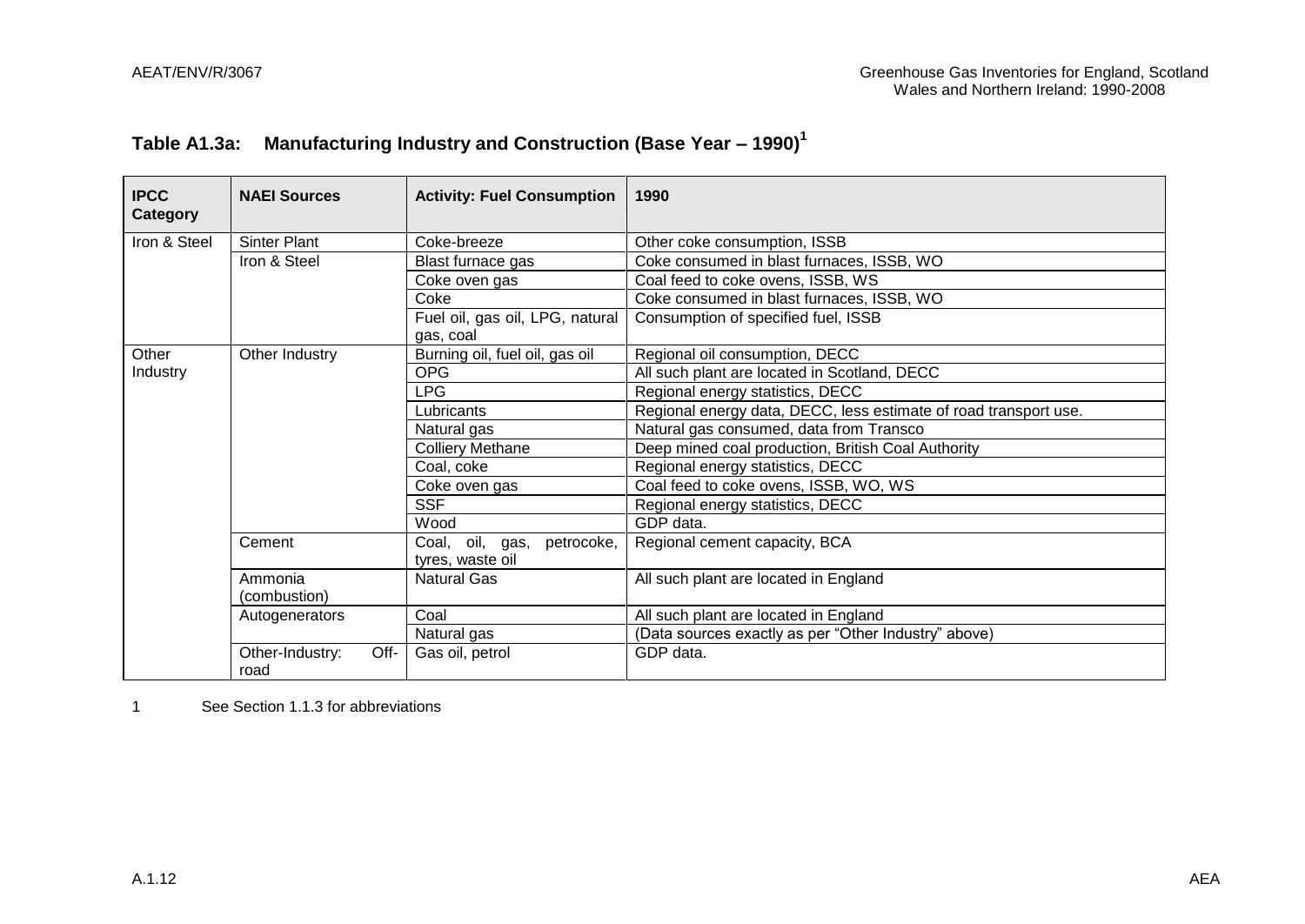### **Table A1.3b: Manufacturing Industry and Construction (1995; 1998 to 2008)**

| <b>IPCC</b><br>Category | <b>NAEI Sources</b>             | <b>Activity: Fuel Consumption</b>                 | Data Sources / Comments                                                                                                                                                                                       |
|-------------------------|---------------------------------|---------------------------------------------------|---------------------------------------------------------------------------------------------------------------------------------------------------------------------------------------------------------------|
| Iron & Steel            | <b>Sinter Plant</b>             | Coke-breeze                                       | Other coke consumption, ISSB                                                                                                                                                                                  |
|                         | Iron & Steel                    | Blast furnace gas                                 | Coke Consumed in blast furnaces, ISSB, WO                                                                                                                                                                     |
|                         |                                 | Coke oven gas                                     | Coal feed to coke ovens, ISSB, WS                                                                                                                                                                             |
|                         |                                 | Coke                                              | Coke consumed in blast Furnaces, ISSB, WO                                                                                                                                                                     |
|                         |                                 | Fuel oil, gas oil, LPG, natural<br>gas, coal      | Consumption of specified fuel, ISSB                                                                                                                                                                           |
| Other                   | Other Industry                  | Burning oil, fuel oil, gas oil                    | Regional oil consumption, DECC                                                                                                                                                                                |
| Industry                |                                 | <b>OPG</b>                                        | All such plant are located in Scotland, DECC                                                                                                                                                                  |
|                         |                                 | <b>LPG</b>                                        | Regional energy statistics, DECC                                                                                                                                                                              |
|                         |                                 | Lubricants                                        | Regional energy data, DECC, less estimate of road transport use.                                                                                                                                              |
|                         |                                 | Natural gas                                       | Natural gas consumed, data from Transco (now UK National Grid) & (since<br>1995) from Phoenix Gas (NI). Regional energy statistics (DECC) and AEA<br>point source data, analysed to minimise double-counting. |
|                         |                                 | <b>Colliery Methane</b>                           | Deep mined coal production, British Coal Authority                                                                                                                                                            |
|                         |                                 | Coal, coke                                        | Regional energy statistics, DECC; Coal consumption, WO, NIO                                                                                                                                                   |
|                         |                                 | Coke oven gas                                     | Coal feed to coke ovens, ISSB, WO, WS                                                                                                                                                                         |
|                         |                                 | <b>SSF</b>                                        | Regional energy statistics, DECC                                                                                                                                                                              |
|                         |                                 | Wood                                              | GDP data.                                                                                                                                                                                                     |
|                         | Cement                          | Coal, oil, gas,<br>petrocoke,<br>tyres, waste oil | Regional cement capacity, BCA; For 2002 onwards, based on emissions<br>reported to the EUETS, PI, SPRI and ISR (EA, NIEA and SEPA).                                                                           |
|                         | Ammonia<br>(combustion)         | <b>Natural Gas</b>                                | All such plant are located in England                                                                                                                                                                         |
|                         | Autogenerators                  | Coal                                              | All such plant are located in England                                                                                                                                                                         |
|                         |                                 | Natural gas                                       | (Data sources exactly as per "Other Industry" above)                                                                                                                                                          |
|                         | Other-Industry:<br>Off-<br>road | Gas oil, petrol                                   | Economic activity indicator data by DA, GDP. (ONS)                                                                                                                                                            |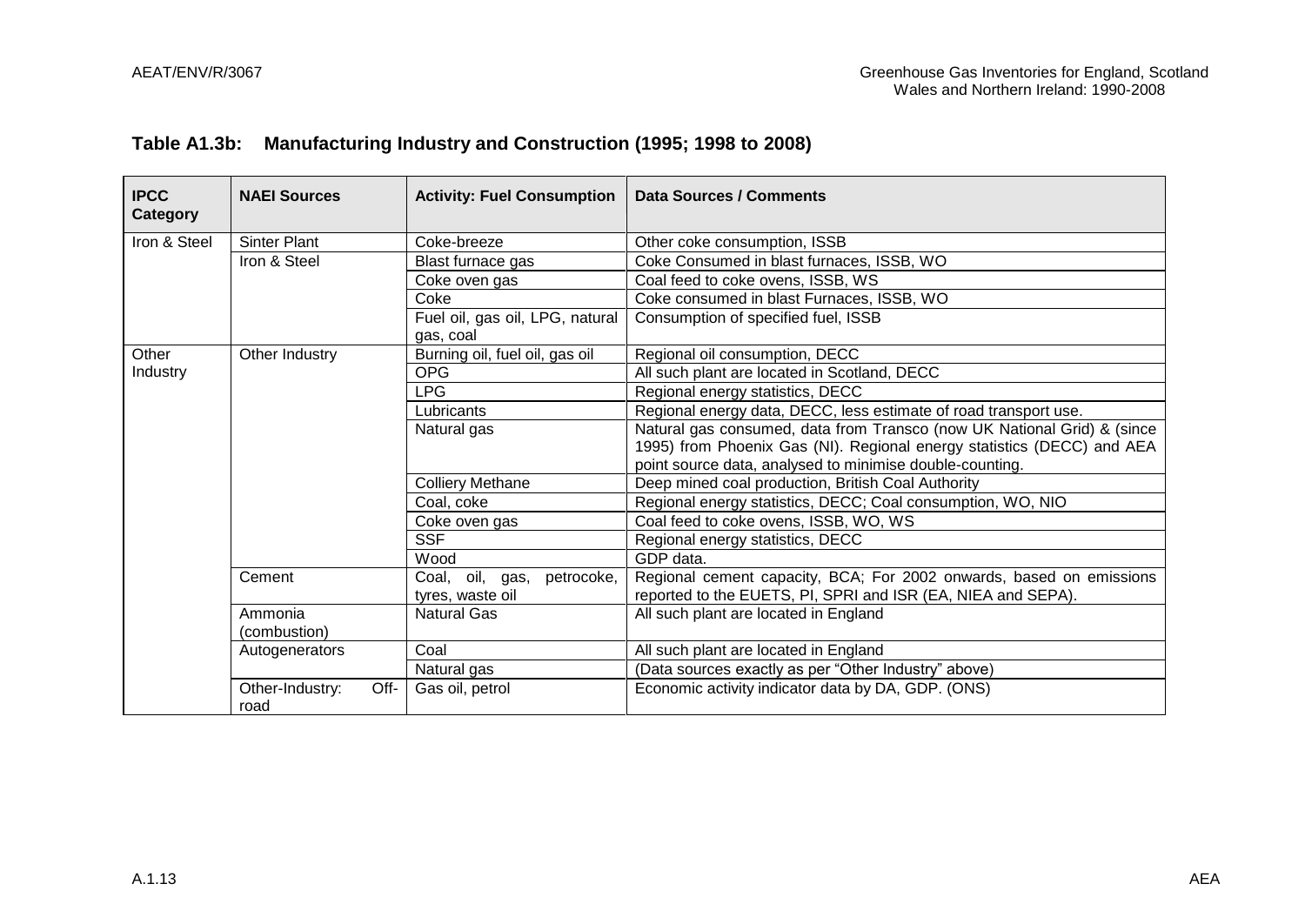The DECC regional energy statistics are revised and improved each year through targeted sector research aimed at reducing uncertainties in the modelling approach, and are now National Statistics. Previously the regional fuel use in these sectors has been developed using a complex balance approach based on limited source data. The lack of consistent and comprehensive fuel use or fuel sales data from across the DAs (especially for solid and liquid fuels) leads to significant potential errors in the distribution of UK fuel use across the regions; data gaps and inconsistencies have previously been addressed by making "expert judgement" assumptions over the time series.

The DECC regional energy statistics are therefore regarded as a more accurate indication of other industrial fuel use for recent years, and have been used to derive estimates for combustion of fuels such as fuel oil, gas oil and coal. These data are based predominantly on analysis of available point source data, supplemented by production and employment surveys. In this latest inventory compilation cycle, significant additional work has been undertaken to analyse the available point source emissions data from the EUETS Phase II, which has a broader scope of coverage in 2008 compared to the Phase I of the scheme (2005 to 2007). There are more sites and sources included under EUETS from 2008 onwards, and this has been useful to revise data across the timeseries where it has provided new information on fuel use at specific sites. Several industry sectors are now 100% covered under EUETS, such as the cement sector, and hence uncertainties in the DA GHGI estimates are much lower than previously for such sources. To supplement EUETS data, additional information from other pollution inventories (PI, SPRI, ISR) are used to improve the accuracy of the allocation of industrial combustion sources. To reduce the risk of double-counting emissions, the mapping of area sources has been revised to remove the proxy data (i.e. employment or production indices) associated with those major point sources that can be accurately allocated. In future it is hoped that gradually more of the point source data can be researched, assessed, allocated to a specific source and country, and that the uncertainty of the emissions data from this source sector can continue to be reduced. See Chapter 7 for an overview of recent research tasks.

Note that the regional energy statistics have only been produced by DECC since 2003, and complete data (i.e. all fuels) are only available up to 2007 (with gas and electricity data available up to 2008). The regional data are used to extrapolate estimates back across the time-series (assuming UK trends across all DAs) in many instances where more detailed data for the earlier years is absent. Hence the emission estimates & trends from solid and liquid fuels within 1A2f "other industry" sources remain amongst the more uncertain estimates within the DA inventories, due to uncertainties from the modelling approach to derive the source activity data and the back-casting of emission estimates for the earlier years.

Liquid Petroleum Gas (LPG) has a number of uses, primarily in sectors such as domestic use and the growing sector of LPG use in road transport applications. Industrial use of LPG has been disaggregated based on DECC regional energy statistics (DECC, 2009b) for recent years, maintaining the mass balance approach for the earlier years where complete data are available.

The driver for emissions from lubricant use is based on regional lubricant sales (DECC, 2009a) with England and Wales being disaggregated based on regional manufacturing employment statistics (ONS, 2009a).

DECC (DECC, 2009c) provides data on natural gas sales to consumers categorised by consumer size and region in Great Britain, excluding consumption by large industrial users and power generators. Consumption data for gas use in Northern Ireland is supplied by Phoenix Natural Gas Ltd (2009) for 1999 onwards, and Firmus Energy (2009). These data sources are used to assess the overall gas use data for each country. Note however, that the DECC data are incomplete due to issues of commercial confidentiality for several large gas using sites, and a series of assumptions are made to estimate the gas use at these "missing" sites. Furthermore, the local authority gas use estimates are weathercorrected and are therefore not directly consistent with the annual fuel use data by sector that are reported in DUKES, which are used to underpin the UK and DA GHG inventory emission estimates from gas combustion. There remains, therefore, a degree of uncertainty in the overall gas use data for each country.

The gas use within each economic sub-sector at country-level is then analysed based on the available data from the DECC Regional Energy Statistics, supplemented by estimates of major point source gas use derived from analysis of the EUETS and pollution inventory emissions data. Similar to the approach adopted for gas oil, fuel oil and coal, the analysis of point source data enables greater direct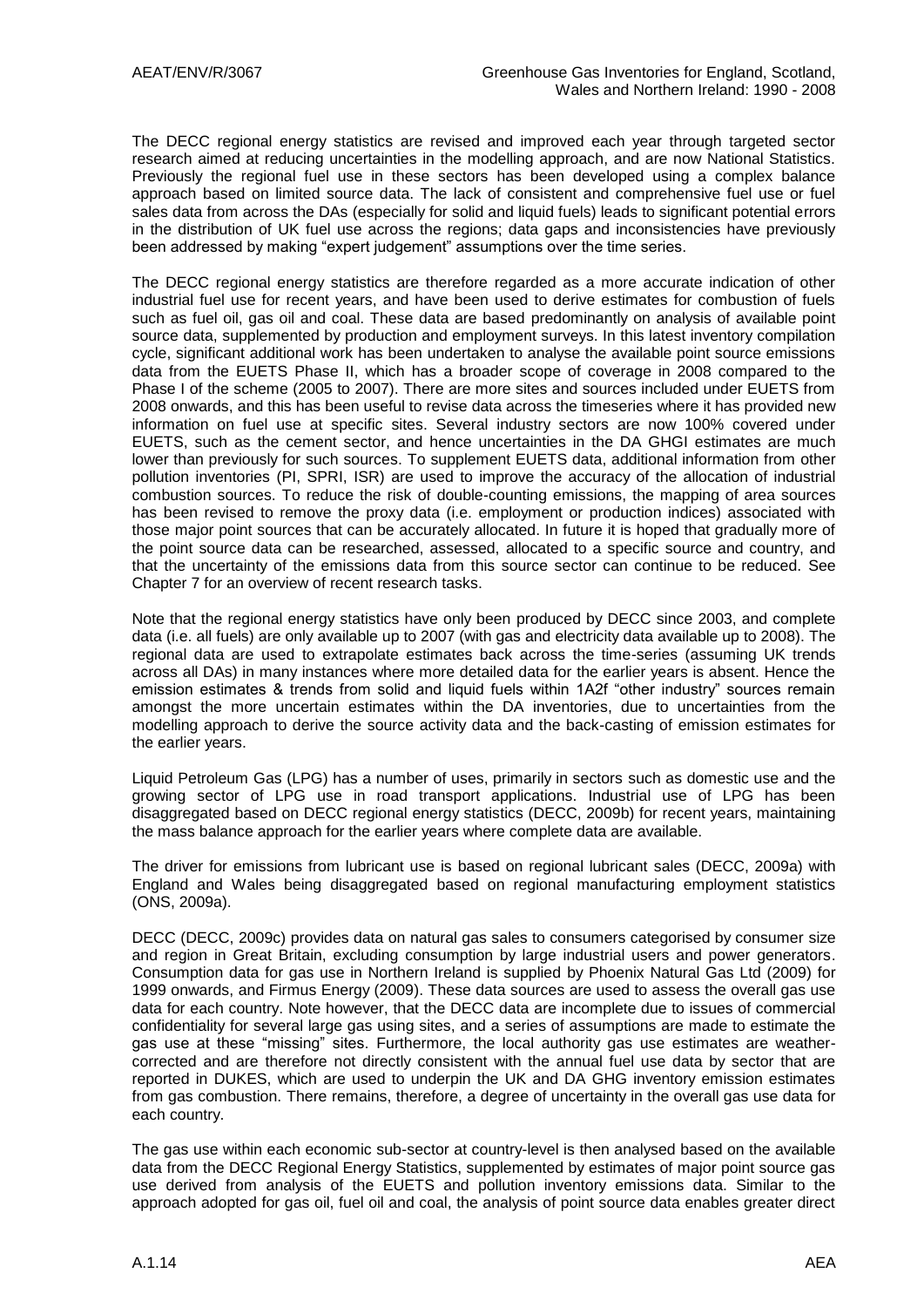allocation of gas use to industry or commercial sectors, reducing allocation uncertainties. Note that the driver determined for "other industry" is also used for "autogenerators". In Northern Ireland, supplementary information from gas suppliers provides a slightly more detailed breakdown of gas use by end-user sector, and this has been used to revise the allocations between industrial and commercial sectors across recent years.

Drivers for fuel consumption in cement kilns are based on annual regional clinker capacity data for 1990, 1995, 1998-2001 supplied by the British Cement Association (BCA: 2004). These are applied to all fuels, with a correction factor applied to Northern Ireland to account for the absence of natural gas. Where the UK estimate of fuel consumed in cement kilns has been revised for a given year, the regional consumptions have also been revised. From 2002 onwards the emissions data reported to the PI, SPRI and ISR have been used to disaggregate UK emissions (EA: 2009a, SEPA: 2009a, NIDoE: 2009a), until 2008 where the EUETS covers all sites and the data have been used to ensure consistency between the EUETS and DA GHGI estimates. Access to the EUETS data for 2008 helped to resolve one error that became apparent for one site in England, where the PI data (previously used) also covered emissions from other non-cement processes.

"Autogeneration" refers to electricity generation by industry for its own use. In the case of coal, the key autogenerators are Alcan and Brunner Mond, both of which are located in England. Gas autogeneration is distributed according to the other natural gas "other industry" driver.

## **1.4 TRANSPORT**

The drivers used for transport are summarised in Table A1.4.

#### **1.4.1 Aviation and Navigation**

Emissions from domestic aviation and navigation were allocated across the DAs for the first time in the 1990-2004 DA GHG inventories. The disaggregation of the domestic aviation emissions has been revised in the latest inventory using a database of aircraft movement data from the Civil Aviation Authority (CAA: 2009), also used in the compilation of the UK GHG inventory.

The CAA database includes details of individual flights (airport origin, destination, fuel type, plane type, engine type), covering both domestic and international flights. Only domestic UK flights have been included in the DA GHG inventory data. Estimates of emissions from take off and landing cycles and aircraft cruise have been calculated. The protocol adopted for disaggregating emissions across DAs is to assign all emissions from a flight to the DA of flight origin.

The DA GHGI estimates have been revised in this inventory cycle due to methodology improvements within the UK GHGI. Firstly, an error has been corrected in the allocation of aviation spirit between the Crown Dependencies and the UK. Furthermore, the findings of a study on emissions from different phases of Take Off and Landing cycles at Heathrow airport have now been applied across the aviation estimation method for the UK. Finally, the data supplied by CAA has changed in format and coverage in the data supplied for the 1990-2008 GHGI, and it now includes information on more flight types than previously, especially for 1990-1996, including "test and training" and "air taxis".

The driver for emissions from aircraft support vehicles is calculated based on aircraft movement data from the UK"s major airports (DfT, 2009d).

The disaggregation of emissions from navigation, fishing and coastal shipping is based on port movement data in each constituent country (DfT: 2009b).

*[See Appendix 3 for estimates of the DA share of the UK emissions from international shipping and international aviation, which are not directly part of the UK GHGI but are reported as "memo items" in the UK submission to the UNFCCC.]*

#### **1.4.2 Road Transportation**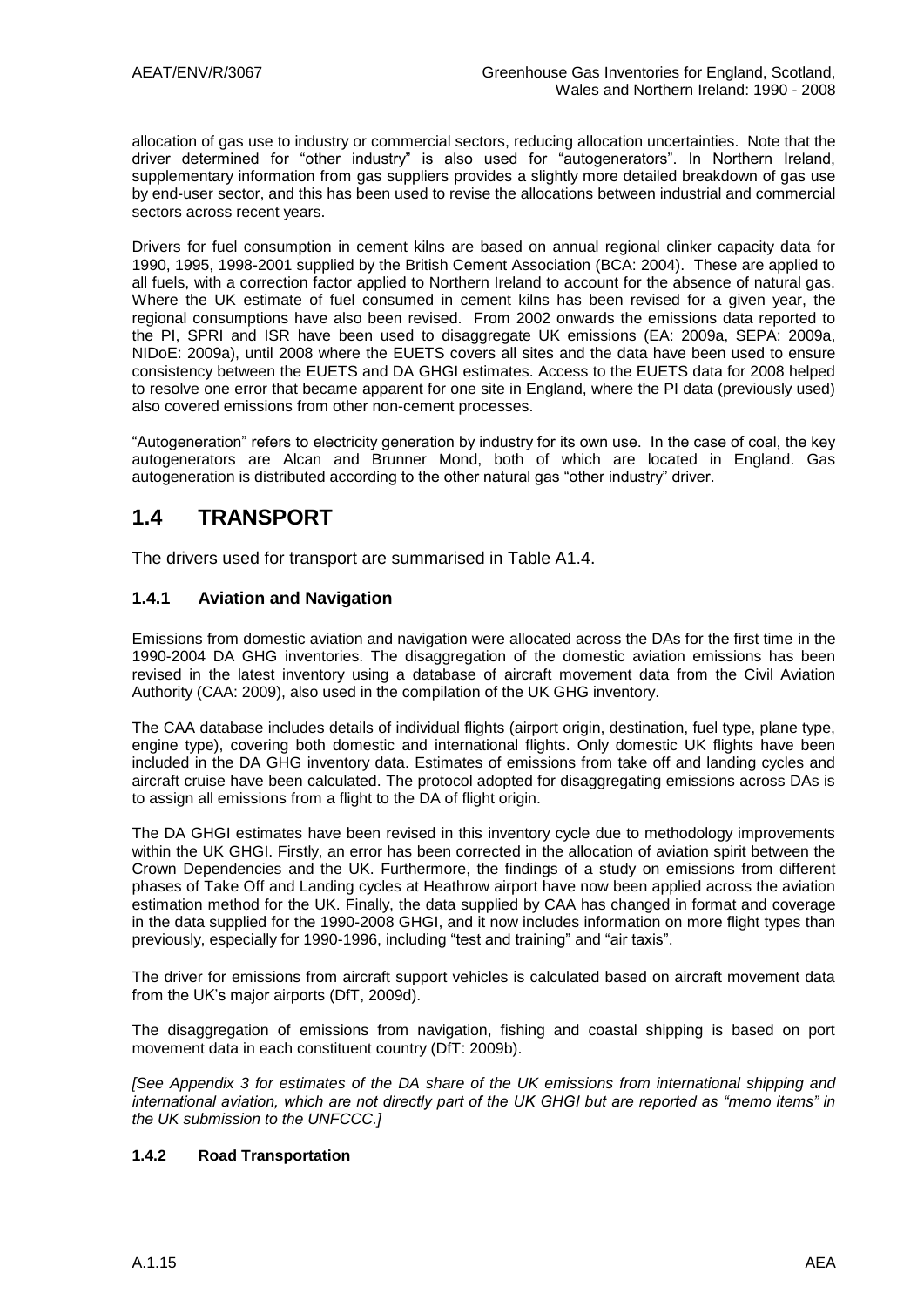Carbon dioxide, methane and nitrous oxide are emitted from the exhaust of all road vehicles with internal combustion engines.  $CO<sub>2</sub>$  is the principal product of combustion and emissions are directly related to the fuel efficiency of the vehicle.

Methane is a hydrocarbon emitted as a result of the incomplete combustion of the fuel. Nitrous oxide is a by-product of the combustion process and emitted from partial oxidation of nitrogen present in the air.

All these pollutants are emitted by different amounts from vehicles of similar size running on petrol and diesel fuel. For example, diesel cars tend to be more fuel-efficient than petrol cars of a similar size, so their carbon emissions are lower. None of these pollutants are subject to regulatory type-approval emission limits as are those which have an impact on air quality. However, emissions of GHGs are affected by technologies introduced to reduce emissions of the regulated air quality pollutants. Methane emissions are lower from petrol vehicles fitted with a three-way catalyst, although the reduction in emissions of this pollutant by the catalyst is not as efficient as it is for other hydrocarbons. Measurements also suggest that a three-way catalyst, which is efficient at reducing  $NO<sub>x</sub>$  emissions, can actually increase emissions of  $N_2O$ , formed as a by-product of the catalyst  $NO_x$  reduction process, but evidence suggests that this is mainly a problem only for early generation catalyst cars.

Disaggregation of UK emissions across the DAs is based on local data from road traffic surveys run by the UK Department for Transport and the Department for Regional Development in Northern Ireland. Vehicle kilometre figures for different vehicle types and road types are combined with fuel consumption or emission factors. The vehicle kilometre data are also subject to uncertainty, but have shown a consistent growth in traffic across all the regions up to 2007. Traffic levels actually decreased slightly between 2007 and 2008.

It is worth noting that the IPCC Reference Manual states that "*the CORINAIR (programme), with a view to the input requirements of atmospheric dispersion models, applies the principle of territoriality (emission allocation according to fuel consumption) whereas the IPCC is bound to the principle of political responsibility (allocation according to fuel sale). For the IPCC, countries with a big disparity between emissions from fuel sales and fuel consumption have the option of estimating true consumption and reporting the emissions from consumption and trade separately*." (IPCC, 1996).

UK emissions of  $CO<sub>2</sub>$  from road transport are reported to IPCC on the basis of fuel sales. However, basing road transport emissions on fuel sales in each constituent country of the UK does not provide a representative picture of trends in road transport emissions at regional level, due to issues of crossborder fuel sales (especially between Northern Ireland – Republic of Ireland) and sales data accounting issues within the UK (e.g. "supermarket sales" in Scotland allocated to original point of sale in northern England). Estimates based on fuel consumption calculated from traffic data in each DA are therefore regarded as a more representative approach, and are consistent with the CORINAIR guidance.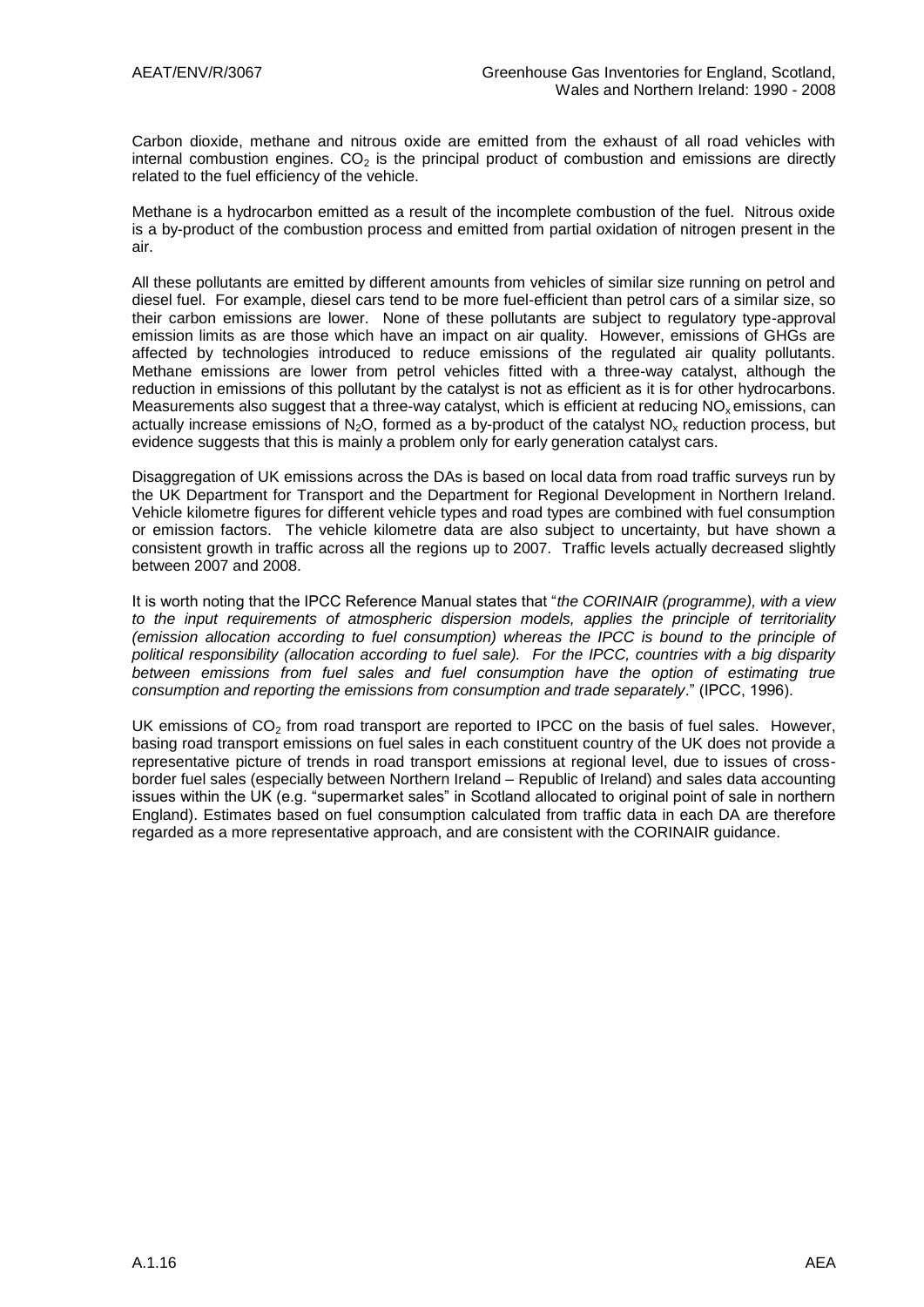# **Table A1.4a: Transport (Base Year – 1990)<sup>1</sup>**

| <b>IPCC Category</b>   | <b>NAEI Sources</b>                                 | <b>Activity: Fuel Consumption</b>        | 1990                                                                                                                                                                                       |
|------------------------|-----------------------------------------------------|------------------------------------------|--------------------------------------------------------------------------------------------------------------------------------------------------------------------------------------------|
| Civil Aviation         | Domestic cruise;<br>Domestic Take-<br>off & Landing | Aviation<br>Gasoline,<br>Jet<br>Gasoline | CAA database of flight information<br>(CAA, 2009).<br>Fuel consumption: Digest of UK Energy Statistics (1990)                                                                              |
| Road<br>Transportation | Road Transport                                      | Petrol, Diesel oil                       | Road fuel sales, DECC; vehicle km, DfT<br>Traffic data: National Traffic Census, DfT<br>Dept of Regional Development (NI: 1990)<br>Fuel consumption: Digest of UK Energy Statistics (1990) |
| Railways               | Railways                                            | Gas oil                                  | Gas oil consumption, Railtrack & NIR<br>Fuel consumption: Digest of UK Energy Statistics (1990)                                                                                            |
| Navigation             | Coastal shipping                                    | Gas oil, Fuel oil                        | Port movement data, DfT Maritime Statistics<br>Fuel consumption: Digest of UK Energy Statistics (1990)                                                                                     |
| Other                  | Aircraft Support                                    | Gas oil                                  | Regional aircraft movements, DfT<br>Fuel consumption: Digest of UK Energy Statistics (1990)                                                                                                |

See Section 1.1.3 for abbreviations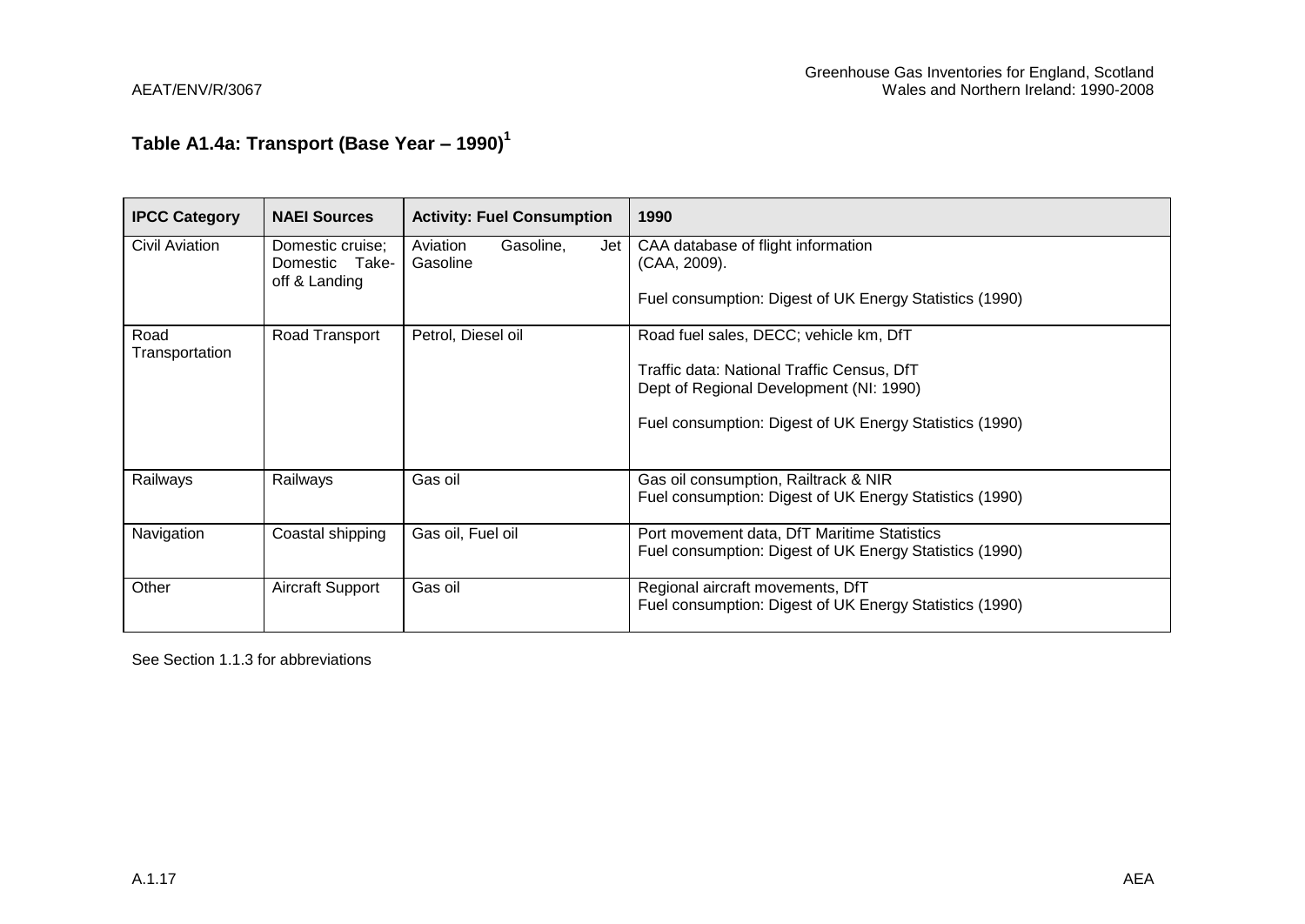# **Table A1.4b: Transport (1995; 1998 to 2008)<sup>1</sup>**

| <b>IPCC Category</b>   | <b>NAEI Sources</b>                                 | <b>Activity: Fuel Consumption</b>        | Data Sources / Comments                                                                                                                                                                                                                                                                                                                                                                                                                                                                                                                                                                                                                                             |
|------------------------|-----------------------------------------------------|------------------------------------------|---------------------------------------------------------------------------------------------------------------------------------------------------------------------------------------------------------------------------------------------------------------------------------------------------------------------------------------------------------------------------------------------------------------------------------------------------------------------------------------------------------------------------------------------------------------------------------------------------------------------------------------------------------------------|
| <b>Civil Aviation</b>  | Domestic cruise;<br>Domestic Take-<br>off & Landing | Aviation<br>Gasoline,<br>Jet<br>Gasoline | CAA database of flight information<br>(CAA, 2009)<br>Fuel consumption: Digest of UK Energy Statistics (1990-2009)                                                                                                                                                                                                                                                                                                                                                                                                                                                                                                                                                   |
| Road<br>Transportation | Road Transport                                      | Petrol, Diesel oil, LPG                  | Vehicle km, DfT, NI DRD<br>Emission factors: Boulter et al. (2009) COPERT 4 (EEA, 2007)<br>Fuel efficiency: Road Freight Statistics, DfT (1990-2009)<br>Composition of fleet: Vehicle Licensing Statistics Report, DfT (GB)<br>Dept of Regional Development (NI).<br>Traffic data: National Traffic Census, DfT<br>(England, Scotland, Wales: 1990-2009)<br>Dept of Regional Development (NI: 1990-1999), Traffic Census Report (NI:<br>2000), Vehicle Kilometres of Travel Survey of Northern Ireland Annual<br>Report (NI: 2001), Traffic and Travel Information, DRDNI 2007 (NI: 2002-<br>2009)<br>Fuel consumption: Digest of UK Energy Statistics (1990-2009), |
| Railways               | Railways                                            | Gas oil                                  | Welsh Office fuels data (WO, 1998)<br>Gas oil consumption, Railtrack, ATOC, Translink & NIR<br>Fuel consumption: Digest of UK Energy Statistics (1990-2009)                                                                                                                                                                                                                                                                                                                                                                                                                                                                                                         |
| Navigation             | Coastal shipping                                    | Gas oil, Fuel oil                        | Port movement data, DfT Maritime Statistics<br>Fuel consumption: Digest of UK Energy Statistics (1990-2009)                                                                                                                                                                                                                                                                                                                                                                                                                                                                                                                                                         |
| Other                  | Aircraft Support                                    | Gas oil                                  | Regional aircraft movements, DfT<br>Fuel consumption: Digest of UK Energy Statistics (1990-2009)                                                                                                                                                                                                                                                                                                                                                                                                                                                                                                                                                                    |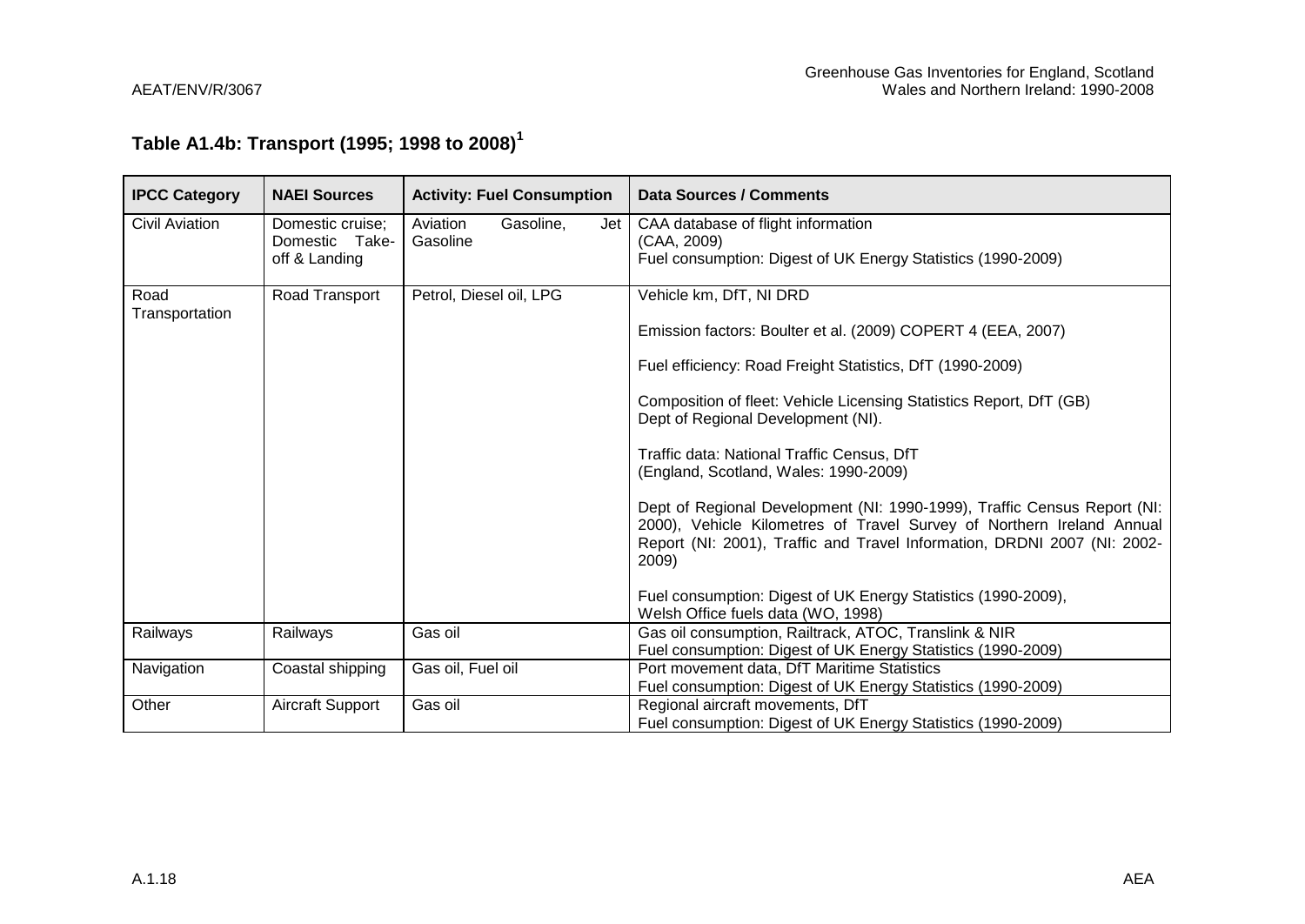Total emissions from road transport in each region are calculated from the following information:

- Emission factors for different types of vehicles. In the case of carbon emissions, fuel consumption factors can be used because the mass of carbon emitted is proportional to the mass of fuel consumed. Emission factors (g/km) and fuel consumption factors depend on the vehicle type and fuel type (petrol or diesel) and are influenced by the drive cycle or average speeds on the different types of roads;
- Traffic activity, including distance and average speed travelled by each type of vehicle on each type of road;
- Fleet composition in terms of the age of the fleet and the petrol/diesel mix. The age of the fleet determines the proportion of vehicles manufactured in conformity with different exhaust emission regulations (which have been successively tightened over the past 30 years); and
- One of the defining factors for the inventories is the proportion of petrol cars fitted with a three-way catalyst since this became mandatory for all new cars first registered in the UK from around August 1992, in accordance with EC Directive 91/441/EEC. The proportion of cars and vans running on diesel fuel is also an important factor. The sensitivity to the age of the fleet will be much less for the 1990 inventory because there were very few cars then fitted with catalysts and the difference in emissions from cars made to the earlier emission standards was much smaller.

The emission factors and methodology used for the DA GHG inventory of emissions from road transport are those used for the UK National Atmospheric Emissions Inventory (NAEI).

These are largely taken from the European COPERT III/4 databases, recommended for CORINAIR and forming the basis of the IPCC Guidelines (EEA, 2000, 2007) and from the compilation of exhaust emission factors provided by TRL based on recent tests carried out on vehicles in the UK fleet (Boulter *et al*, 2009).

#### **1.4.2.1 Emission factors**

All the emission factors were those used in the latest UK Greenhouse Gas Emissions Inventory (MacCarthy *et al*., 2010). Nitrous oxide emissions factors are unchanged and are the same as those used in the last DA GHG inventory compilation; the emission factors are taken from the COPERT 4 methodology (EEA, 2007).

Methane emission factors have been updated following research carried out by TRL on behalf of DfT and published in 2009 (Boulter et al, 2009). Full emission factor-speed relationships were available for cars and LGVs, whereas for HGVs, buses and motorcycles only single averaged factors for urban, rural and motorway roads were available.

The uncertainties in the  $CH<sub>4</sub>$  and N<sub>2</sub>O factors can be expected to be quite large. However, the relative differences between emission factors used for different technologies, Euro standards and fuels are likely to reflect realistic trends.

Fuel consumption factors have also been updated based on the new fuel consumption-speed relationships for detailed categories of vehicles compiled by TRL on behalf of DfT. They are used in conjunction with fleet-average fuel efficiency and vehicle  $CO<sub>2</sub>$  factors from other sources. For heavygood vehicles, DfT provide statistics from a survey of haulage companies on the average miles per gallon fuel efficiency of different sizes of lorries. A time-series of mpg figures from 1989 to 2007 is provided by the Road Freight Statistics (DfT, 2008a), and these can be converted to fuel consumption factors in g fuel per kilometre. The figures reflect the operations of haulage companies in the UK in terms of vehicle load factor and typical driving cycles, e.g. distances travelled at different speeds on urban, rural and motorway roads. The shape of the DfT/TRL speed-related functions based on test cycle measurements of more limited samples of vehicles are then used to define the variation, relative to the averaged value, in fuel consumption factor with speed and hence road type. As no figures were available from DfT for 2008, the mpg factors for 2008 were estimated on the basis of the trends in the composition of the HGV fleet and the DfT/TRL speed-related functions.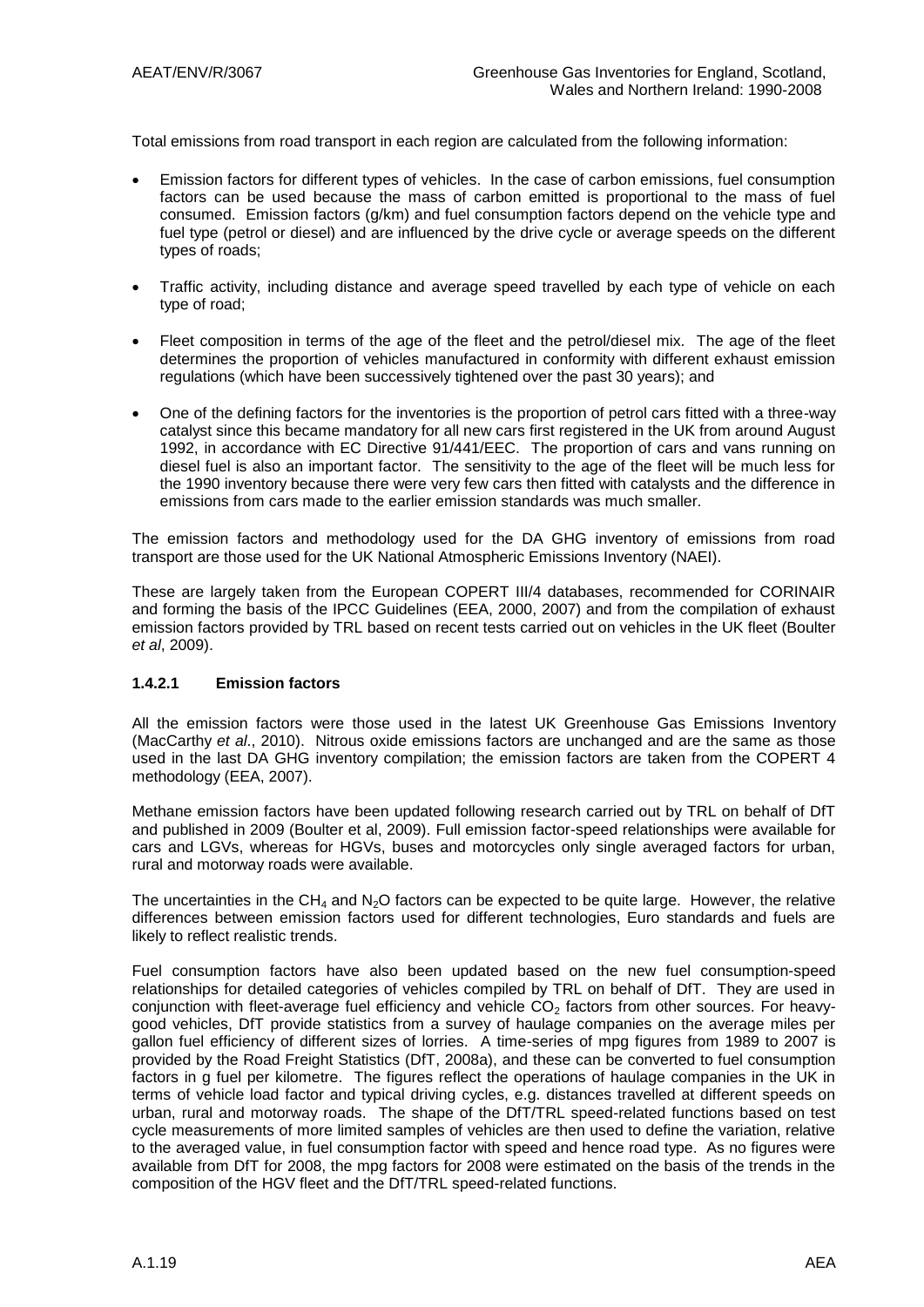For buses and coaches, the principal data source used was figures from DfT on the Bus Service Operators Grant system (BSOG). This is an audited subsidy, directly linked to the fuel consumed on local bus services. From BSOG financial figures, DfT were able to calculate the costs and hence quantity of fuel (in litres) used for local bus services going back to 1996 and using additional bus km data were able to derive implied fuel consumption factors for local service buses (DfT, 2009a). DfT believe this provides a relatively robust estimation of fuel consumption on local bus services and would be based on a larger evidence base than the DfT/TRL speed-related functions which are derived from a relatively small sample of buses and coaches tested. The BSOG data actually imply an increase in the average fuel consumption factor for local buses, i.e. a reduction in fuel efficiency over the period from 1996 to 2005/2006, which is now levelling off. The BSOG data were used to define the fuel consumption factor for buses in the inventory over an urban cycle. However, the BSOG data do not cover more rural bus services and coaches. For these, an approach similar to that used for HGVs was used by utilising the research-based, speed-related fuel consumption factors given by DfT/TRL in combination with the BSOG data. Using a combination of fleet composition data for different sizes of buses, the DfT/TRL functions were used to define how the fuel efficiency of the average bus and coach in the UK fleet varied with average speed and road type and year. The differences relative to the fuel efficiency factor for the average bus over an urban cycle were derived for the average bus on a rural cycle and the average coach on motorways. The relative differences were then applied to the BSOGbased urban bus factor to develop a series of internally consistent trends in bus and coach fuel consumption factor on urban, rural and motorway roads. As BSOG data were not available for the whole of 2008, trends in the average fuel consumption factor for urban buses implied by DfT/TRL functions for different bus classes and the change in the bus fleet between 2007 and 2008 were used to define a 2008/2007 fuel efficiency scaling factor which was applied to the BSOG factor for 2007 to give an estimate of fuel consumption factor for local buses in 2008. Further details on fuel consumption factors for other vehicle types can be found in the UK GHGI report for 2008 (MacCarthy *et al*, 2010).

Tables A1.4.1 to A1.4.3 show the fuel consumption and emission factors used for the inventory broken down by vehicle type, road type and emission standard which the vehicle was compliant with when manufactured and first registered. Tables A1.4.4 and A1.4.5 present the fleet-averaged fuel consumption factors for rigid and articulated HGVs, buses and coaches respectively from 1990-2008 for urban, rural and motorway conditions. For the other vehicle types and pollutants,  $CH<sub>4</sub>$  and N<sub>2</sub>O, where the original source of the factors provided them as speed-emission factor equations, emission factors are calculated at average speeds typical of the road types shown in the tables A1.4.1 to A1.4.3. The average speeds used were same as those used in the last DA inventory as described below.

The emission factors shown in Tables A1.4.1-A1.4.3 refer to hot exhaust emissions, that is the emissions occurring from the vehicle when the engine and catalyst are at their normal operating temperatures. The excess emissions occurring when the vehicle is started with the engine and catalyst cold was taken into account for calculating N<sub>2</sub>O emissions from petrol cars and vans using the methodology given in COPERT 4 (EEA, 2007). Details of the cold start method are given in the latest UK Greenhouse Gas Emissions Inventory (MacCarthy *et al*., 2010), but essentially it uses mg/km "cold start" emission factors for each Euro standard in combination with the distances travelled with the vehicle not fully warmed up. The cold start distances are based on GB-averaged trip length information (assumed to be the same in each DA region) and ambient temperature. Data for estimating cold start effects on methane emissions are not available, but the effects are considered to be probably smaller and within the range of uncertainty in the hot exhaust methane emission factors.

#### **1.4.2.2 Age and composition of the fleet**

Information on the age and composition of the vehicle fleet in the regions from 1990 to 2008 are taken from vehicle licensing statistics. For England, Scotland and Wales, the data are taken from the Vehicle Licensing Statistics Report published for Great Britain each year by DfT (2009b); this is based on the DVLA files of vehicles licensed in Great Britain at the end of each year.

Additional information was obtained directly from DfT, including the post-town where the vehicles are registered and the year of first registration of vehicles currently licensed in 1995 (DoT, 1996). By grouping together the post-town data into the regions, the average age of the fleet by DA was estimated, based on registrations in England, Scotland and Wales. This indicated that the age of the fleet is very similar in England and Wales, but somewhat newer in Scotland. However, because vehicles are not necessarily used on the roads in the regions where they are registered (this would be particularly true for company cars and commercial vehicles), the licensing data by post-town is not currently used for the DA inventories and it is assumed that the age of the fleet and petrol/diesel mix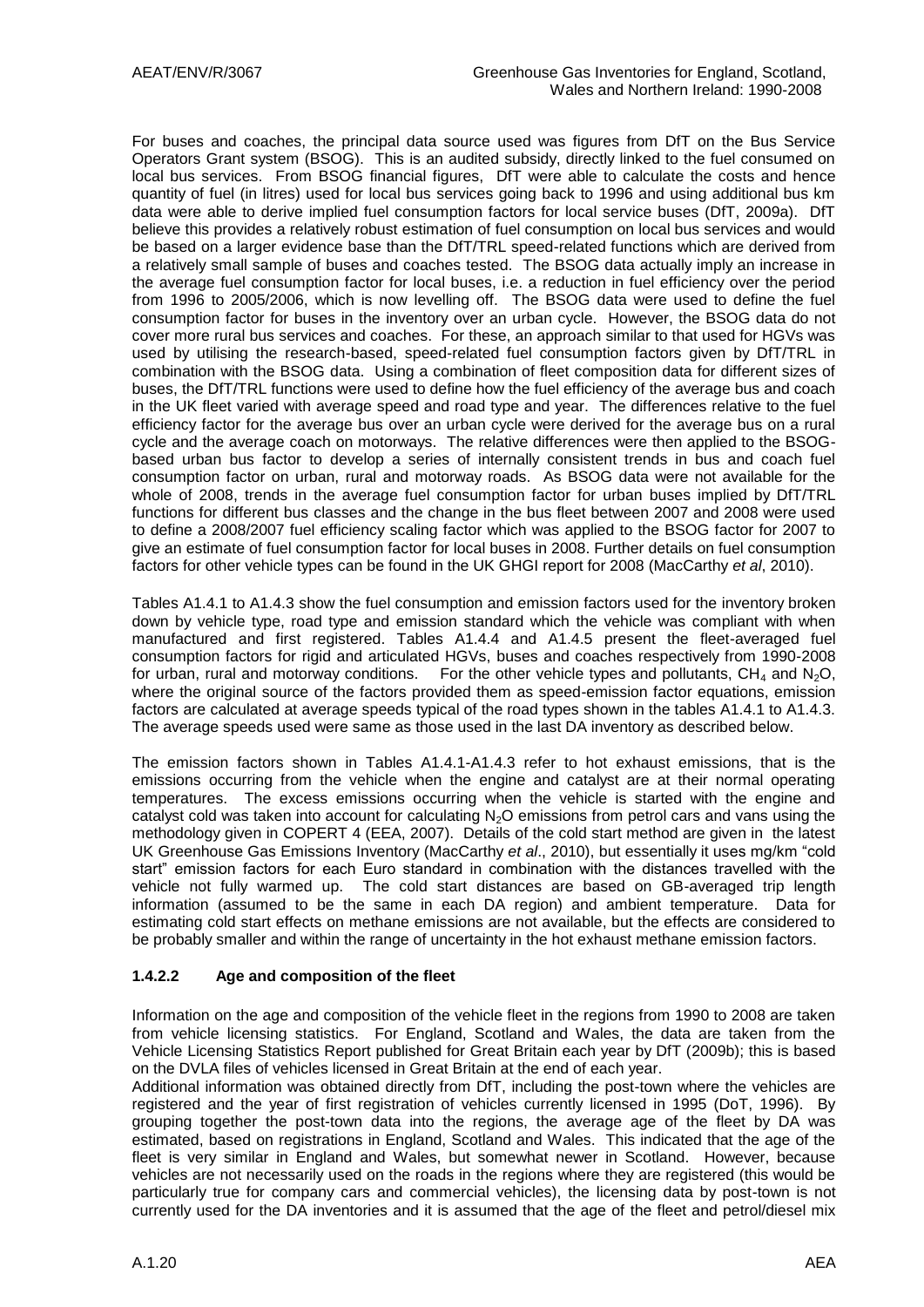for Great Britain as a whole applied equally to England, Scotland and Wales. The potential use of DAspecific licensing data is currently being re-assessed for potential use in the next DA inventory.

For Northern Ireland, the situation is slightly different. Vehicle licensing statistics for private and light goods vehicles (PLG) are available in Northern Ireland Transport Statistics from the Central Statistics and Research Branch of the Department of Regional Development in Northern Ireland. These show a newer fleet of cars than in Great Britain (DRDNI, 2009a). It is likely that most of the light duty vehicles on the road in Northern Ireland will be those licensed in Northern Ireland and *vice versa*. This means that a newer licensed fleet should result in a higher proportion of cars fitted with three-way catalysts on the road in Northern Ireland during 1995-2008 than in England, Scotland and Wales.

#### **1.4.2.3 Traffic data**

The preferred indicators for road transport activity in emission inventories are traffic data in terms of vehicle kilometres travelled per year disaggregated by vehicle and road type. For the UK national inventory (the NAEI), vehicle kilometre data for the road network in Great Britain are provided by DfT for each vehicle type on roads classified as trunk, principal and minor roads in built-up areas (urban) and non-built-up areas (rural) and motorways (DfT, 2009c). These estimates are based on traffic counts from the rotating census and core census surveys.

Vehicle kilometre data for 1990-2008 are available from DfT separated into the road networks in England, Scotland and Wales. However, the breakdown in figures by vehicle type and road class (major and minor roads) varies somewhat for different years and assumptions have to be made to derive vehicle kilometre data with a consistent breakdown by vehicle and road type for the emission calculations across all years. The vehicle kilometre data used for England, Scotland and Wales in 2008 are taken from the DfT Road Traffic Statistics Bulletin (DfT, 2009d), Scottish Transport Statistics (STS, 2009) and Welsh Transport Statistics (WTS, 2009).

Vehicle kilometre data in Northern Ireland for different road classes and vehicle categories are available from the Traffic and Travel Information 2008: Vehicle Kilometres of Travel Annual Report produced for the Department for Regional Development (DRDNI, 2009b). Additional information was also provided by DRDNI which gave a better indication of the split between cars and vans in the vehicle kilometres figures and a better indication of the fuel split between petrol and diesel vehicles within the car and van vehicle kilometre data. This information is based on more detailed licensing data according to vehicle body type and was provided for years 2002-2008 via direct communication with DRDNI (2009c); these figures are believed to give a more accurate picture of the car and van activity data in Northern Ireland for these years than previously used, but confirm the higher proportion of diesel cars in the Northern Ireland fleet compared with the car fleet in GB.

The vehicle speed data used to calculate emission factors from the emission factor-speed relationships are the same as those used in the last DA GHG inventory compilation and applied to all previous years. Average speed data for traffic in a number of different areas were taken from the following main sources: Transport Statistics Great Britain (DfT, 2008b) provided averages of speeds in Central, Inner and Outer London surveyed at different times of day during 1990 to 2007. Speeds data from other DfT"s publications such as "Road Statistics 2007: Traffic, Speeds and Congestion" (DfT, 2008c) and 2008 national road traffic and speed forecasts (DfT, 2008d) were used to define speeds in other urban areas, rural roads and motorways. Where new information is not available, previous NAEI assumptions were maintained or road speed limits used for the vehicles expected to observe these on the type of road concerned.

#### **1.4.2.4 Estimation of Emissions of Methane and Nitrous Oxide**

Emissions of  $CH_4$  and N<sub>2</sub>O from road transport in the regions are calculated by combining the vehicle emission factors, fleet composition data and vehicle kilometre data for the different vehicle, fuel and road types. The emissions from petrol and diesel vehicles in each DA are normalised so that the totals across all DAs equal the UK emissions calculated for the pollutant and fuel type.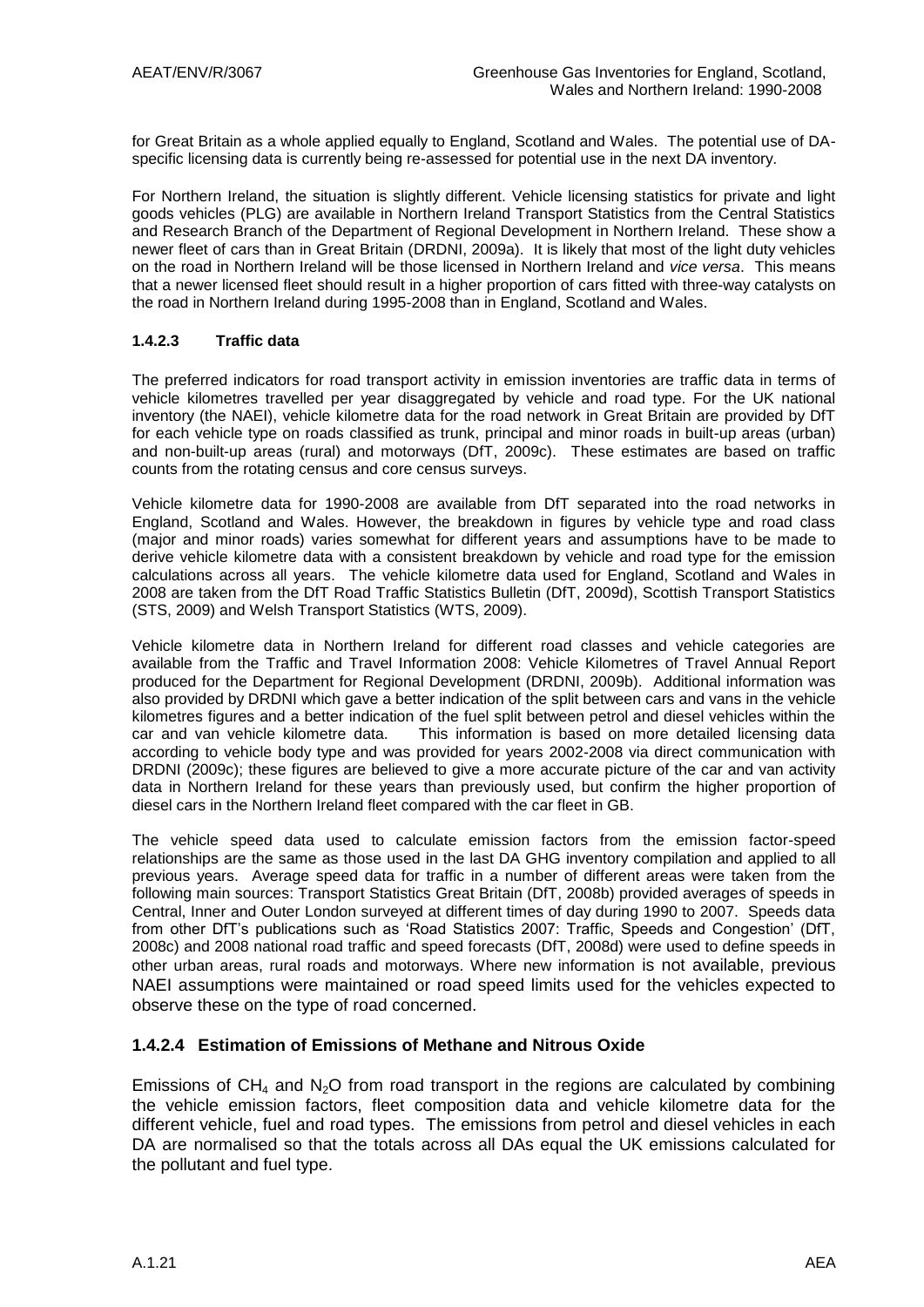#### **1.4.2.5 Estimation of Road Transport Carbon Dioxide Emissions**

Road transport has been a very significant and growing source of  $CO<sub>2</sub>$  across all of the constituent countries of the UK.

For the purposes of the UK"s reporting to the UNFCCC on greenhouse gas emissions under the Kyoto Protocol, the UK is required to use estimation and reporting methodologies that comply with IPCC quidance. The recommended methodology for estimation of  $CO<sub>2</sub>$  emissions from road transport sources applies the principle of political responsibility for emissions, whereby fuel sales data are used as the basis for the estimates. In this way, across a group of countries such as the Member States of the EU, there is no risk of double-counting road transport  $CO<sub>2</sub>$  emissions due to the use of different estimation methodologies<sup>1</sup>.

Therefore, for the purposes of reporting to the UNFCCC and the determination of progress towards Kyoto Protocol emission reduction targets, the UK uses fuel sales data as the basis for  $CO<sub>2</sub>$  emission estimates from road transport in the National Inventory Report. However, for the purposes of compiling the Devolved Administration GHG inventories, the use of regional fuel sales data is problematic due to a couple of key issues:

- **Cross-border fuel sales** This factor is especially evident in Northern Ireland, where the price differential between fuel in the UK and the Republic of Ireland may have encouraged purchase of fuel from outside of the UK (BERR: Personal Communication, 2004); and
- **Supermarket fuel sales** Where a supermarket chain purchases its fuel from storage facilities in England and then sells the fuel in other parts of the UK, the emissions from that fuel sold will be incorrectly attributed to England. Although this is known to be a potential source of inconsistency in the reporting of regional fuel sales from supermarkets, it is also likely to be evident across other economic sectors too (BERR: Personal Communication, 2004).

Adopting the IPCC estimation method of using fuel sales data in each DA produces  $CO<sub>2</sub>$  emission trends from road transport in Northern Ireland and Scotland that buck the UK trend of increasing emissions with time, contrary to vehicle kilometre data that is collected across the UK.

<u>.</u>

 $1$  Note that the UK methodology for estimating emissions of methane and nitrous oxide from road transport sources is based on vehicle kilometre data, in accordance with IPCC guidance.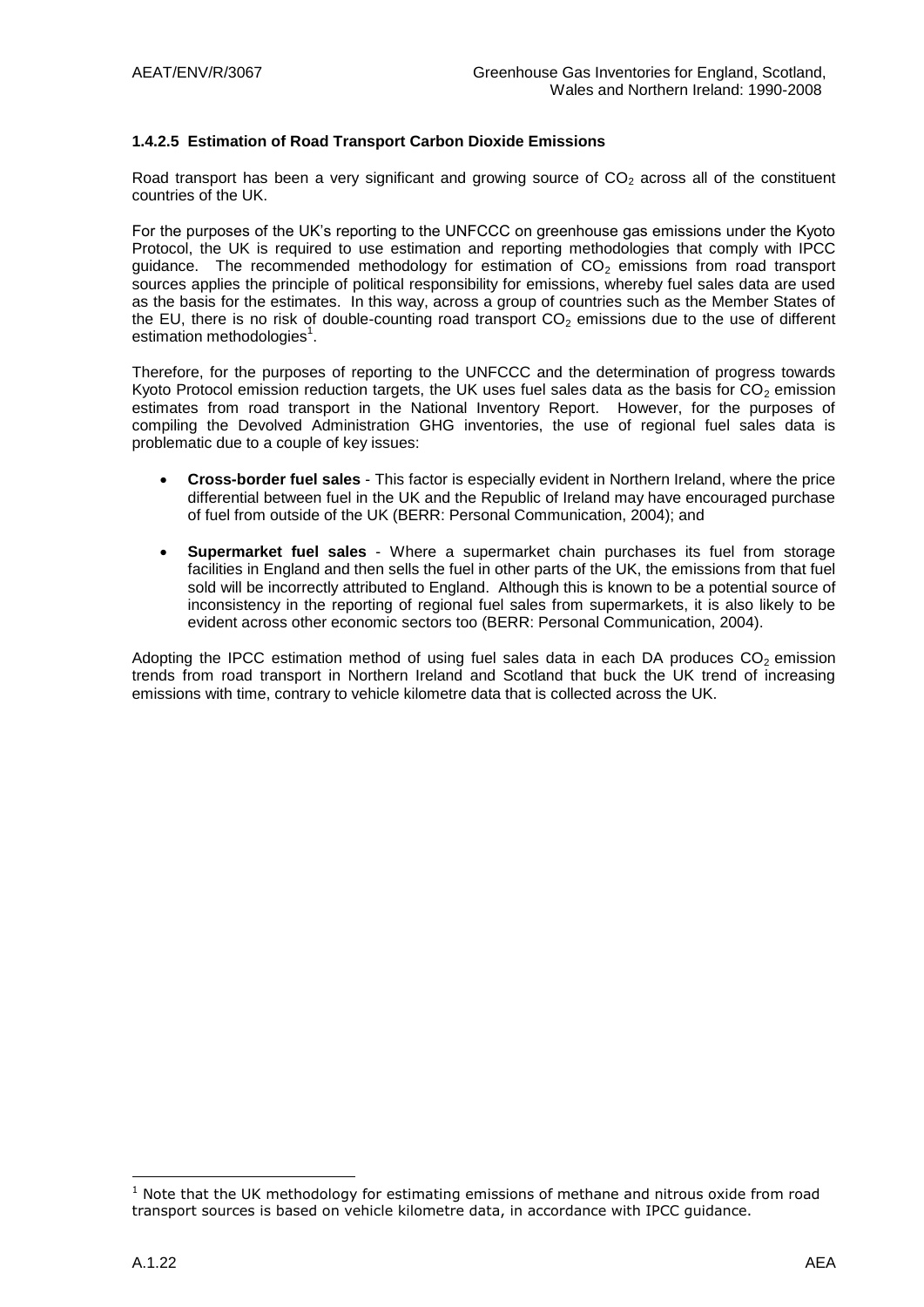| g fuel /km              |                      | Urban        | Rural        | Motorway     |
|-------------------------|----------------------|--------------|--------------|--------------|
| Petrol cars             | Pre-Euro 1           | 66.4         | 62.8         | 69.1         |
|                         | Euro 1               | 61.4         | 57.9         | 64.1         |
|                         | Euro 2               | 58.8         | 55.3         | 61.5         |
|                         | Euro 3               | 55.0         | 51.4         | 57.6         |
|                         | Euro 4               | 50.8         | 47.2         | 53.4         |
| Diesel cars             | Pre-Euro 1           | 60.3         | 55.0         | 61.2         |
|                         | Euro 1               | 58.5         | 53.2         | 59.4         |
|                         | Euro 2               | 54.9         | 49.6         | 55.8         |
|                         | Euro 3               | 50.2         | 44.9         | 51.1         |
|                         | Euro 4               | 47.7         | 42.4         | 48.7         |
|                         |                      |              |              |              |
| Petrol LGVs             | Pre-Euro 1<br>Euro 1 | 68.7<br>63.6 | 64.1<br>59.0 | 70.0<br>64.8 |
|                         |                      |              |              |              |
|                         | Euro 2<br>Euro 3     | 60.9<br>57.1 | 56.3<br>52.5 | 62.1<br>58.3 |
|                         | Euro 4               | 52.3         | 47.7         | 53.6         |
|                         |                      |              |              |              |
| Diesel LGV              | Pre-Euro 1           | 61.9         | 68.4         | 91.9         |
|                         | Euro 1               | 76.7         | 84.4         | 110.1        |
|                         | Euro 2               | 71.5         | 77.5         | 106.0        |
|                         | Euro 3               | 63.2         | 69.8         | 104.0        |
|                         | Euro 4               | 63.2         | 69.8         | 104.0        |
| Mopeds, <50cc, 2st      | Pre-Euro 1           | 25.5         |              |              |
|                         | Euro 1               | 15.3         |              |              |
|                         | $E$ uro $2$          | 12.3         |              |              |
|                         | Euro 3               | 10.7         |              |              |
| Motorcycles, >50cc, 2st | Pre-Euro 1           | 27.5         | 30.2         |              |
|                         | Euro 1               | 25.3         | 27.8         |              |
|                         | Euro 2               | 25.3         | 27.8         |              |
|                         | Euro 3               | 25.3         | 27.8         |              |
| Motorcycles, >50cc, 4st | Pre-Euro 1           | 35.3         | 35.1         | 53.9         |
|                         | Euro 1               | 33.5         | 33.2         | 46.9         |
|                         | Euro 2               | 31.6         | 31.9         | 49.3         |
|                         | Euro 3               | 31.6         | 31.9         | 49.3         |

### **Table A1.4.1: Fuel Consumption Factors for Road Transport (in g fuel/km)**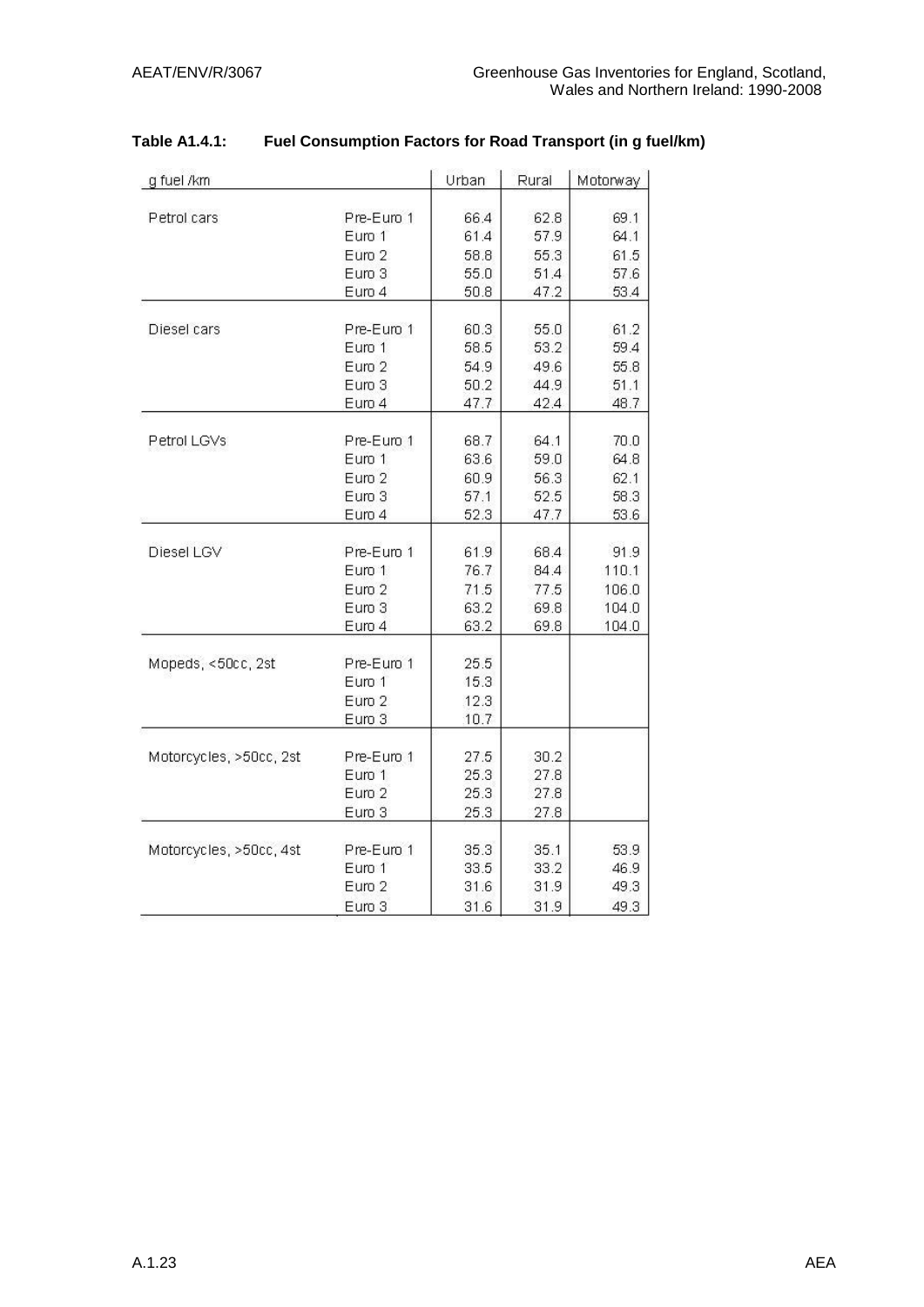| mg CH4/km               |                      | Urban      | Rural      | Motorway   |
|-------------------------|----------------------|------------|------------|------------|
| Petrol cars             | Pre-Euro 1           | 73.0       | 21.8       | 57.7       |
|                         | Euro 1               | 15.0       | 5.2        | 20.9       |
|                         | Euro 2               | 15.8       | 9.6        | 9.7        |
|                         | Euro 3               | 5.0        | 4.1        | 7.2        |
|                         | Euro 4               | 1.3        | 1.0        | 1.8        |
|                         |                      |            |            |            |
| Diesel cars             | Pre-Euro 1<br>Euro 1 | 12.3       | 10.2       | 10.0       |
|                         | Euro 2               | 6.1        | 6.3        | 6.2        |
|                         | Euro 3               | 2.9<br>1.4 | 1.7        | 1.2        |
|                         | Euro 4               | 1.0        | 1.1<br>0.8 | 1.1<br>0.7 |
|                         |                      |            |            |            |
| Petrol LGVs             | Pre-Euro 1           | 73.0       | 21.8       | 57.7       |
|                         | Euro 1               | 15.0       | 5.2        | 20.9       |
|                         | Euro 2               | 15.8       | 9.6        | 9.7        |
|                         | Euro 3               | 5.0        | 4.1        | 7.2        |
|                         | Euro 4               | 1.3        | 1.0        | 1.8        |
|                         |                      |            |            |            |
| Diesel LGV              | Pre-Euro 1           | 11.8       | 4.0        | 22.0       |
|                         | Euro 1               | 6.7        | 1.7        | 5.8        |
|                         | Euro 2               | 2.9        | 1.7        | 1.2        |
|                         | Euro 3               | 2.2        | 0.6        | 1.0        |
|                         | Euro 4               | 1.5        | 0.4        | 0.7        |
| Rigid HGVs              | Pre-Euro I           | 185.5      | 50.2       | 43.6       |
|                         | Euro I               | 85.0       | 23.0       | 20.0       |
|                         | Euro II              | 54.4       | 20.0       | 18.6       |
|                         | Euro III             | 47.6       | 21.4       | 18.2       |
|                         | Euro IV              | 2.6        | 1.6        | 1.2        |
|                         | Euro V               | 2.3        | 1.4        | 1.1        |
|                         |                      |            |            |            |
| Artic HGVs              | Pre-Euro I           | 381.8      | 174.5      | 152.7      |
|                         | Euro I               | 175.0      | 80.0       | 70.0       |
|                         | Euro II              | 112.0      | 69.6       | 65.1       |
|                         | Euro III             | 98.0       | 74.4       | 63.7       |
|                         | Euro IV<br>Euro V    | 5.3<br>4.7 | 5.6<br>5.0 | 4.2<br>3.8 |
|                         |                      |            |            |            |
| Buses & coaches         | Pre-Euro I           | 381.8      | 174.5      | 152.7      |
|                         | Euro I               | 175.0      | 80.0       | 70.0       |
|                         | Euro II              | 113.8      | 52.0       | 45.5       |
|                         | Euro III             | 103.3      | 47.2       | 41.3       |
|                         | Euro IV              | 5.3        | 5.6        | 4.2        |
|                         | Euro V               | 4.7        | 5.0        | 3.8        |
| Mopeds, <50cc, 2st      | Pre-Euro 1           | 219.0      |            |            |
|                         | Euro 1               | 43.8       |            |            |
|                         | Euro 2               | 24.1       |            |            |
|                         | Euro 3               | 19.7       |            |            |
|                         |                      |            |            |            |
| Motorcycles, >50cc, 2st | Pre-Euro 1           | 150.0      | 150.0      |            |
|                         | Euro 1               | 99.0       | 106.5      |            |
|                         | Euro 2               | 30.0       | 31.5       |            |
|                         | Euro 3               | 12.0       | 13.5       |            |
| Motorcycles, >50cc, 4st | Pre-Euro 1           | 200.0      | 200.0      | 200.0      |
|                         | Euro 1               | 127.9      | 138.6      | 148.7      |
|                         | Euro 2               | 126.7      | 93.1       | 107.1      |
|                         | Euro 3               | 76.2       | 32.6       | 31.8       |
|                         |                      |            |            |            |

### **Table A1.4.2: Methane Emission Factors for Road Transport (in mg/km)**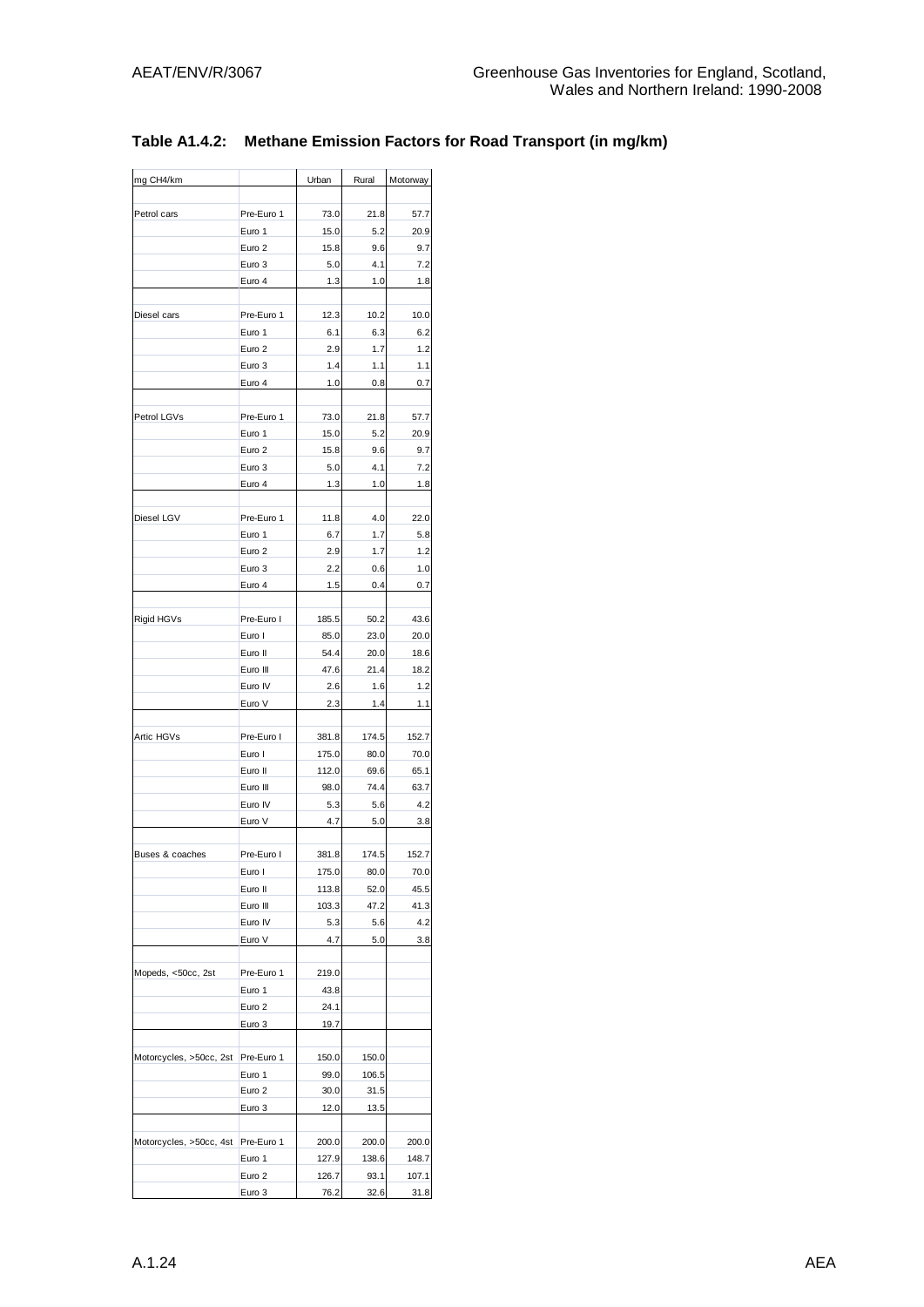| Table A1.4.3: | N <sub>2</sub> O Emission Factors for Road Transport (in mg/km) |
|---------------|-----------------------------------------------------------------|
|---------------|-----------------------------------------------------------------|

| mg/km                   | Standard                                            | Urban                                                                               | Rural                                                                              | Motorway                                                            |
|-------------------------|-----------------------------------------------------|-------------------------------------------------------------------------------------|------------------------------------------------------------------------------------|---------------------------------------------------------------------|
| Petrol cars             | Pre-Euro 1                                          | 10.0                                                                                | 6.5                                                                                | 6.5                                                                 |
|                         | Euro 1                                              | 21.3                                                                                | 13.8                                                                               | 6.9                                                                 |
|                         | Euro <sub>2</sub>                                   | 10.7                                                                                | 3.4                                                                                | 1.8                                                                 |
|                         | Euro 3                                              | 1.4                                                                                 | 0.6                                                                                | 0.5                                                                 |
|                         | Euro 4                                              | 1.8                                                                                 | 0.6                                                                                | 0.5                                                                 |
| Diesel cars             | Pre-Euro 1                                          | 0                                                                                   | 0                                                                                  | 0                                                                   |
|                         | Euro 1                                              | $\overline{2}$                                                                      | 4                                                                                  | 4                                                                   |
|                         | Euro 2                                              | 4                                                                                   | 6                                                                                  | 6                                                                   |
|                         | Euro 3                                              | 9                                                                                   | 4                                                                                  | 4                                                                   |
|                         | Euro 4                                              | 9                                                                                   | 4                                                                                  | $\overline{4}$                                                      |
| Petrol LGVs             | Pre-Euro 1                                          | 10.0                                                                                | 6.5                                                                                | 6.5                                                                 |
|                         | Euro 1                                              | 22.0                                                                                | 13.8                                                                               | 6.9                                                                 |
|                         | Euro <sub>2</sub>                                   | 16.3                                                                                | 9.3                                                                                | 5.8                                                                 |
|                         | Euro 3                                              | 10.5                                                                                | 4.6                                                                                | 4.6                                                                 |
|                         | Euro 4                                              | 0.8                                                                                 | 1.3                                                                                | 1.3                                                                 |
| Diesel LGV              | Pre-Euro 1                                          | 0                                                                                   | 0                                                                                  | 0                                                                   |
|                         | Euro 1                                              | $\overline{2}$                                                                      | 4                                                                                  | 4                                                                   |
|                         | Euro 2                                              | 4                                                                                   | 6                                                                                  | 6                                                                   |
|                         | Euro 3                                              | 9                                                                                   | 4                                                                                  | 4                                                                   |
|                         | Euro 4                                              | 9                                                                                   | 4                                                                                  | 4                                                                   |
| Rigid HGVs              | Pre-1988                                            | 30                                                                                  | 30                                                                                 | 30                                                                  |
|                         | 88/77/EEC                                           | 30                                                                                  | 30                                                                                 | 30                                                                  |
|                         | Euro I                                              | 30                                                                                  | 30                                                                                 | 30                                                                  |
|                         | Euro II                                             | 30                                                                                  | 30                                                                                 | 30                                                                  |
|                         | Euro III                                            | 30                                                                                  | 30                                                                                 | 30                                                                  |
|                         | Euro IV                                             | 30                                                                                  | 30                                                                                 | 30                                                                  |
| Artic HGVs              | Pre-1988                                            | 30                                                                                  | 30                                                                                 | 30                                                                  |
|                         | 88/77/EEC                                           | 30                                                                                  | 30                                                                                 | 30                                                                  |
|                         | Euro I                                              | 30                                                                                  | 30                                                                                 | 30                                                                  |
|                         | Euro II                                             | 30                                                                                  | 30                                                                                 | 30                                                                  |
|                         | Euro III                                            | 30                                                                                  | 30                                                                                 | 30                                                                  |
|                         | Euro IV                                             | 30                                                                                  | 30                                                                                 | 30                                                                  |
| <b>Buses</b>            | Pre-1988                                            | 30                                                                                  | 30                                                                                 | 30                                                                  |
|                         | 88/77/EEC                                           | 30                                                                                  | 30                                                                                 | 30                                                                  |
|                         | Euro I                                              | 30                                                                                  | 30                                                                                 | 30                                                                  |
|                         | Euro II                                             | 30                                                                                  | 30                                                                                 | 30                                                                  |
|                         | Euro III                                            | 30                                                                                  | 30                                                                                 | 30                                                                  |
|                         | Euro IV                                             | 30                                                                                  | 30                                                                                 | 30                                                                  |
| Mopeds, <50cc, 2st      | Pre-Euro 1<br>Euro 1<br>Euro <sub>2</sub><br>Euro 3 | 1<br>1<br>1<br>1                                                                    |                                                                                    |                                                                     |
| Motorcycles, >50cc, 2st | Pre-Euro 1<br>Euro 1<br>Euro <sub>2</sub><br>Euro 3 | 2<br>$\overline{\mathbf{c}}$<br>$\overline{\mathbf{c}}$<br>$\overline{c}$           | 2<br>$\overline{\mathbf{c}}$<br>$\overline{\mathbf{c}}$<br>$\overline{\mathbf{c}}$ |                                                                     |
| Motorcycles, >50cc, 4st | Pre-Euro 1<br>Euro 1<br>Euro <sub>2</sub><br>Euro 3 | $\overline{\mathbf{c}}$<br>$\mathbf 2$<br>$\overline{c}$<br>$\overline{\mathbf{c}}$ | $\overline{\mathbf{c}}$<br>2<br>$\overline{2}$<br>$\overline{\mathbf{c}}$          | $\overline{\mathbf{c}}$<br>$\overline{\mathbf{c}}$<br>$\frac{2}{2}$ |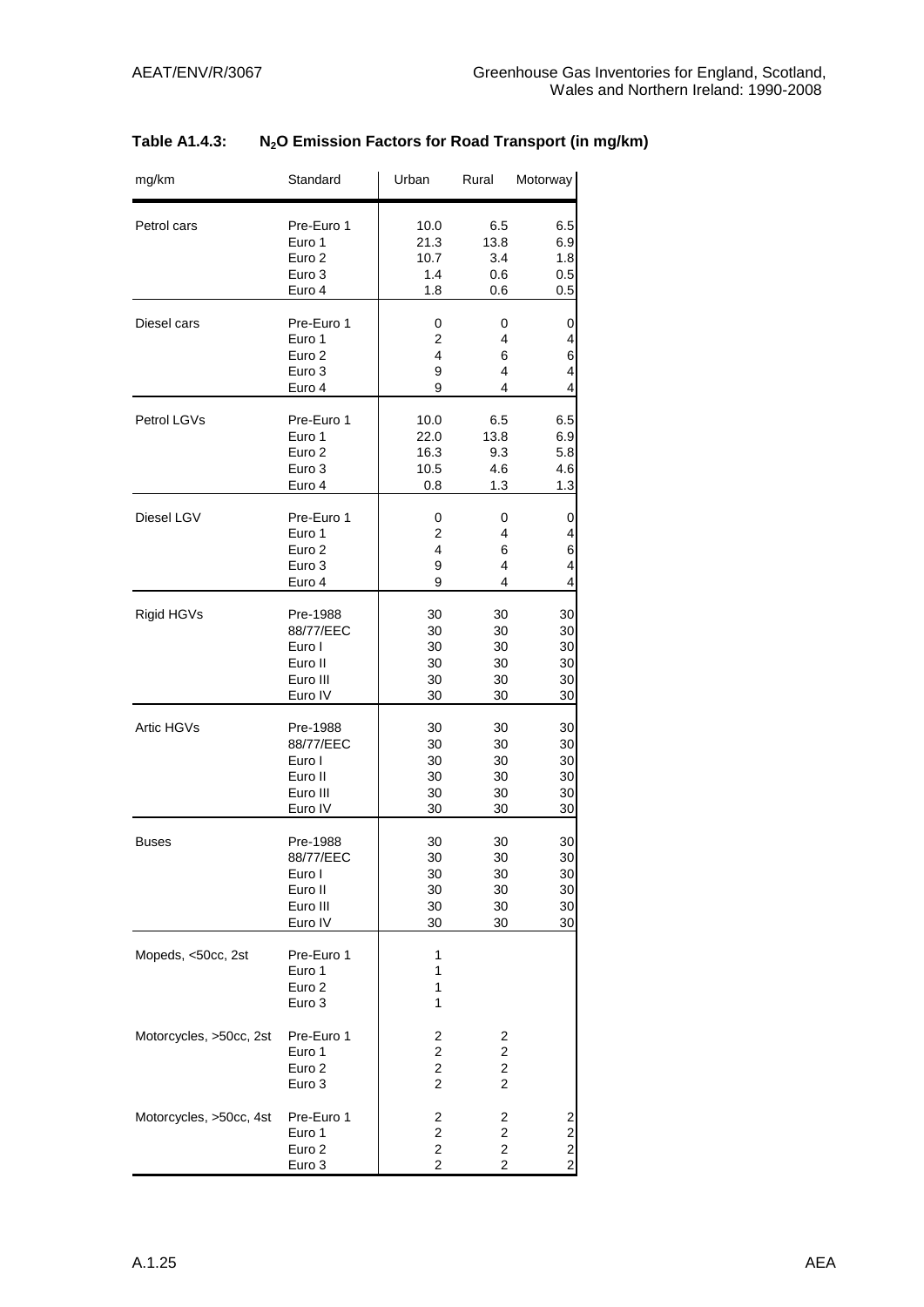| g fuel/km |       | Rigid HGVs |          |       | <b>Artic HGVs</b> |          |
|-----------|-------|------------|----------|-------|-------------------|----------|
|           | Urban | Rural      | Motorway | Urban | Rural             | Motorway |
| 1990      | 271   | 221        | 228      | 437   | 337               | 344      |
| 1991      | 275   | 224        | 232      | 436   | 335               | 343      |
| 1992      | 276   | 224        | 232      | 432   | 333               | 341      |
| 1993      | 265   | 215        | 223      | 411   | 317               | 324      |
| 1994      | 256   | 209        | 216      | 405   | 312               | 319      |
| 1995      | 260   | 214        | 221      | 395   | 305               | 312      |
| 1996      | 255   | 211        | 218      | 387   | 299               | 306      |
| 1997      | 253   | 210        | 217      | 385   | 299               | 305      |
| 1998      | 243   | 202        | 209      | 367   | 285               | 292      |
| 1999      | 248   | 208        | 215      | 369   | 287               | 294      |
| 2000      | 247   | 208        | 215      | 369   | 287               | 294      |
| 2001      | 257   | 217        | 225      | 373   | 292               | 298      |
| 2002      | 250   | 212        | 219      | 371   | 290               | 296      |
| 2003      | 259   | 220        | 228      | 376   | 293               | 300      |
| 2004      | 250   | 213        | 220      | 362   | 283               | 289      |
| 2005      | 245   | 209        | 216      | 358   | 279               | 286      |
| 2006      | 252   | 214        | 222      | 361   | 281               | 287      |
| 2007      | 260   | 221        | 228      | 367   | 286               | 293      |
| 2008      | 261   | 221        | 229      | 368   | 286               | 293      |

### **Table A1.4.4: Fuel Consumption Factors for HGVs (in g fuel/km)**

| Table A1.4.5:                  | Average fuel consumption factors for buses and coaches (in g fuel/km) in the |
|--------------------------------|------------------------------------------------------------------------------|
| fleet based on DfT's BSOG data |                                                                              |

| g fuel/km | Urban | Rural | Motorway |
|-----------|-------|-------|----------|
| 1990      | 305   | 190   | 216      |
| 1991      | 305   | 190   | 216      |
| 1992      | 305   | 190   | 216      |
| 1993      | 304   | 190   | 216      |
| 1994      | 300   | 188   | 214      |
| 1995      | 296   | 185   | 212      |
| 1996      | 290   | 182   | 209      |
| 1997      | 289   | 182   | 210      |
| 1998      | 289   | 183   | 212      |
| 1999      | 300   | 191   | 222      |
| 2000      | 313   | 200   | 234      |
| 2001      | 314   | 201   | 236      |
| 2002      | 327   | 210   | 247      |
| 2003      | 342   | 220   | 259      |
| 2004      | 355   | 228   | 269      |
| 2005      | 370   | 237   | 280      |
| 2006      | 356   | 228   | 269      |
| 2007      | 350   | 224   | 264      |
| 2008      | 349   | 223   | 263      |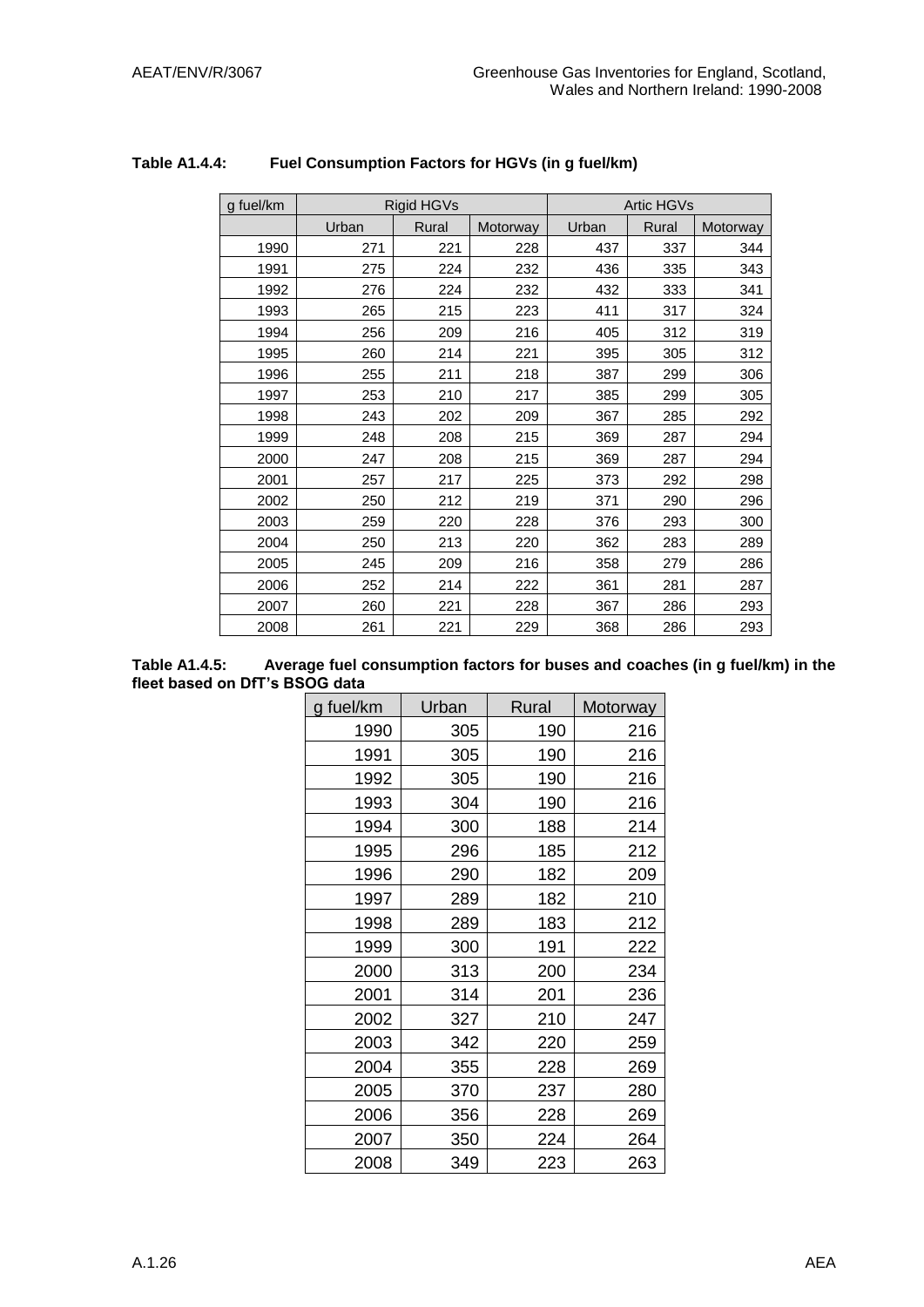In recent years AEA has moved away from using regional fuel sales data and instead has either directly used regional vehicle km data to estimate road transport  $CO<sub>2</sub>$  emissions in each DA or has used regional vehicle km data as a means to proportion the total UK road transport  $CO<sub>2</sub>$  emissions between each DA region. This is believed to provide a more representative assessment of transport emission trends of  $CO<sub>2</sub>$  within the constituent countries of the UK. The two methods for calculating  $CO<sub>2</sub>$  emissions based on regional vehicle km data are described in the following sections.

#### *Disaggregation of UK CO<sup>2</sup> Emissions by DA: Constrained Method:*

In this method the sum of the DA inventories for  $CO<sub>2</sub>$  are constrained to meeting the total of the UK inventory for road transport which for  $CO<sub>2</sub>$  is derived from UK fuel sales data for petrol and DERV from DECC. The vehicle km data for each region are used to provide an estimated allocation of the total UK road transport emissions across the constituent countries. In constraining to sum to the national totals, this approach is consistent with that adopted across every other source sector in the DA GHG inventories.

However, the criticism of this method is that the presentation of results does not always provide a  $CO<sub>2</sub>$ emission trend for the DAs that is directly consistent with the vehicle kilometre trend data, as the fluctuations in UK fuel data (from DECC) have a more significant impact on the resultant emission trends.

#### *Direct Calculation of DA Emissions: Unconstrained Method:*

In this method,  $CO<sub>2</sub>$  emissions from constituent countries are derived directly from the regional vehicle km data and are not constrained to the UK totals based on national fuel consumption data. This method removes any year to year fluctuations caused by the normalisation process and enables the emission trends to mirror the smooth trends in vehicle km.

The difference in results between the constrained and unconstrained methods at DA level largely reflects the difference in the results at UK level between bottom-up calculated fuel consumption using vehicle km data and fuel consumption factors and the fuel sales data in DUKES. The reason for a disparity has previously been attributed to cross-border fuel sales ("fuel tourism") although model uncertainty was always emphasised as an additional, and probably a major explanation for the differences.

Any change in the methodologies or the factors used to calculate fuel consumption will affect the magnitude of the difference between calculated fuel consumption at national level and sales figures from DUKES and so, in turn, it will affect the disparity between the DA  $CO<sub>2</sub>$  emissions from the constrained and unconstrained approaches. The disparity has been changed across the 1990 – 2008 time series. At UK level, the calculated petrol consumption in 1990 is less than 0.1% different from petrol sales; in 2008, it is 5% lower. Calculated diesel consumption in 1990 is 1% lower than diesel sales; in 2008, it is 2% higher.

The trend in road transport  $CO<sub>2</sub>$  emissions for each DA and the UK calculated by the constrained and unconstrained methods across the time series is shown in Table A1.4.6 and Figure A1.4.1. Note that in the table, figures labelled "vkm" refer to the unconstrained method; figures labelled "Fuel sales" refer to the constrained method.

Further details on the fuel consumption vs fuel sales reconciliation issue and normalisation procedure applied at UK level are given in MacCarthy *et al*., 2010.

Note that emissions of  $CH_4$  and N<sub>2</sub>O both at UK level and for the DAs are calculated directly from vehicle km data and emission factors, with no normalisation to fuel sales data involved.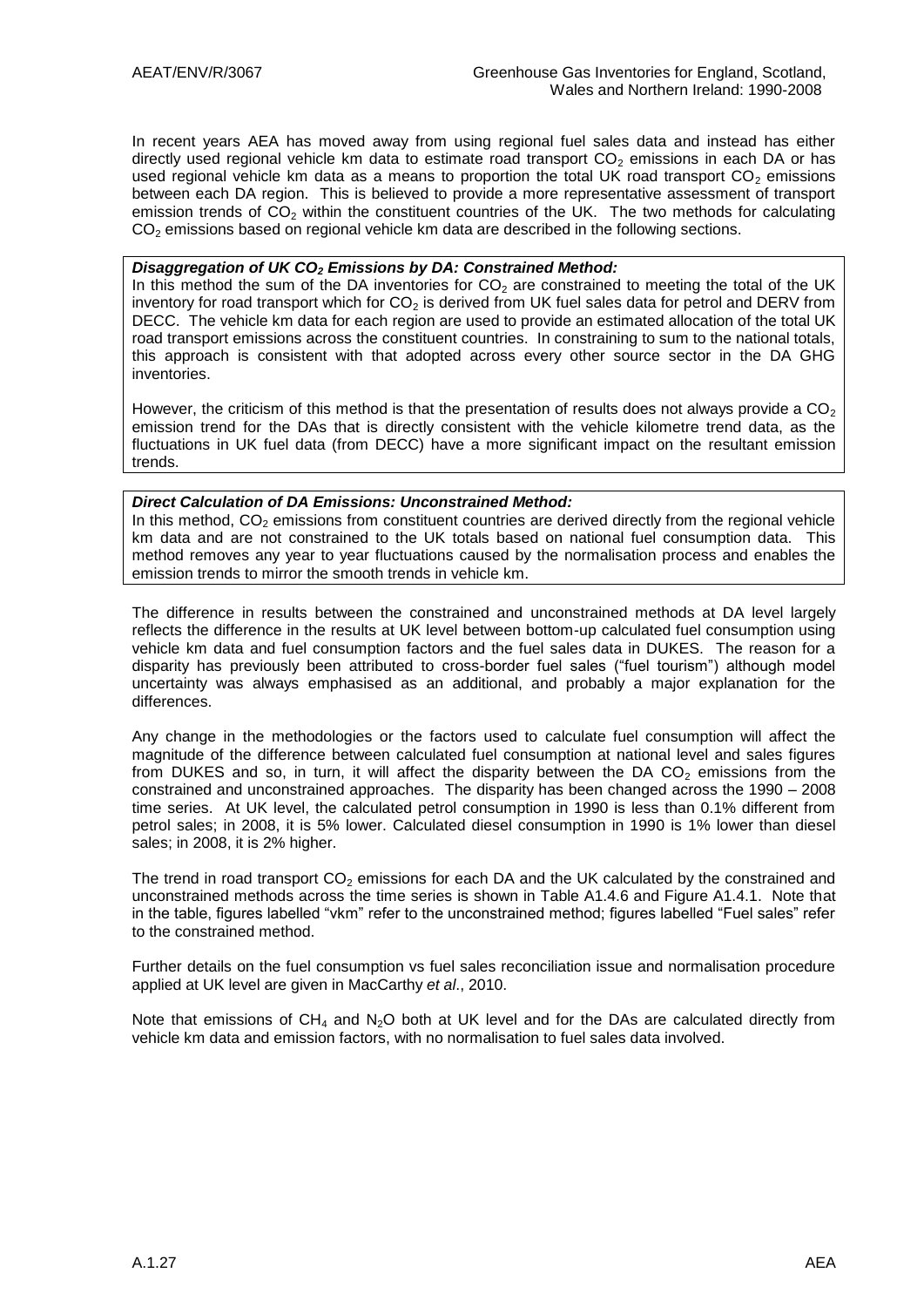| Vkm refer to the unconstrained method. Fuel sales refer to the constrained method |         |                   |        |                   |       |                   |       |                   |         |                   |
|-----------------------------------------------------------------------------------|---------|-------------------|--------|-------------------|-------|-------------------|-------|-------------------|---------|-------------------|
| Methodology                                                                       | vkm     | <b>Fuel Sales</b> | Vkm    | <b>Fuel Sales</b> | vkm   | <b>Fuel Sales</b> | vkm   | <b>Fuel Sales</b> | vkm     | <b>Fuel Sales</b> |
| DA                                                                                | England |                   |        | Scotland          |       | Wales             |       | Northern Ireland  |         | UK                |
| 1990                                                                              | 90,649  | 90,936            | 9,097  | 9,128             | 5,527 | 5,544             | 3,245 | 3,257             | 108,518 | 108,865           |
| 1995                                                                              | 92,314  | 92,196            | 9,093  | 9,083             | 5,541 | 5,528             | 3,507 | 3,519             | 110,456 | 110,325           |
| 1998                                                                              | 96,147  | 96,356            | 9,444  | 9,464             | 5,755 | 5,767             | 3,689 | 3,696             | 115,035 | 115,283           |
| 1999                                                                              | 97,493  | 97,083            | 9,540  | 9,500             | 5,797 | 5,785             | 3,860 | 3,817             | 116,690 | 116,185           |
| 2000                                                                              | 97,184  | 96,385            | 9,475  | 9,397             | 5,738 | 5,715             | 3,980 | 3,902             | 116,377 | 115,399           |
| 2001                                                                              | 97,921  | 96,259            | 9,515  | 9,356             | 5,763 | 5,696             | 4,076 | 3,949             | 117,274 | 115,261           |
| 2002                                                                              | 98,538  | 97,901            | 9,685  | 9,626             | 5,870 | 5,861             | 4,330 | 4,207             | 118,423 | 117,595           |
| 2003                                                                              | 99,009  | 97,366            | 9,838  | 9,670             | 5,917 | 5,858             | 4,594 | 4,379             | 119,358 | 117,272           |
| 2004                                                                              | 99,418  | 98,365            | 9,859  | 9,746             | 5,983 | 5,959             | 4,508 | 4,348             | 119,768 | 118,418           |
| 2005                                                                              | 98,176  | 98,756            | 9,764  | 9,809             | 5,908 | 5,966             | 4,479 | 4,420             | 118,327 | 118,952           |
| 2006                                                                              | 98,425  | 98,802            | 9,983  | 10,007            | 5,974 | 6,020             | 4,603 | 4,532             | 118,984 | 119,360           |
| 2007                                                                              | 98,758  | 99,677            | 10,067 | 10,143            | 6,017 | 6,093             | 4,659 | 4,619             | 119,500 | 120,532           |
| 2008                                                                              | 95,137  | 95,986            | 9,773  | 9,842             | 5,848 | 5,918             | 4,593 | 4,546             | 115,352 | 116,293           |

# Table A1.4.6: Comparison between methods of CO<sub>2</sub> emissions for each DA (kt CO<sub>2</sub>)<sup>2</sup>.

#### **1.4.2.6 : Disaggregation of Emissions from LPG fuel Use**

All emissions from LPG-fuelled vehicles are disaggregated based on the supply infrastructure that has developed in recent years to provide for this relatively new market. Information on LPG fuel supply stations was obtained from the Energy Saving Trust website, and the number of stations per DA has been used as an activity parameter to distribute UK-based emission figures for LPG consumption across each DA. It is hoped that in future years, actual LPG sales data by DA may become available to provide a more accurate methodology, though it should be noted that consumption of LPG as a transport fuel is still very small in comparison with consumption of petrol and diesel and actually declined in 2007 from levels reached in 2006.

#### **1.4.2.7 Trends in GHG Emissions from Road Transport**

Table A1.4.7 below sets out the  $CO<sub>2</sub>$  and GHG emissions from 1990 to the latest inventory year (2008) from the two methods of estimating road transport emissions of  $CO<sub>2</sub>$ .

#### **Table A1.4.7: Emissions of GHGs from UK road transport, according to fuel type and percentage changes from 1990 to the latest inventory year (kt CO<sup>2</sup> equivalent).**

| <b>Calculation</b><br>method | <b>GHG</b>       | <b>Fuel used</b>            | 1990       | 2008       | <b>Percentage</b><br>change 1990-<br>2008 |
|------------------------------|------------------|-----------------------------|------------|------------|-------------------------------------------|
|                              |                  | <b>LPG</b>                  |            | 367.38     |                                           |
|                              | Carbon           | Petrol and DERV             | 108,864.71 | 116,292.65 |                                           |
| Constrained                  |                  | Lubricants                  | 262.77     | 121.95     |                                           |
|                              | CH <sub>4</sub>  | Petrol and DERV             | 628.79     | 126.22     |                                           |
|                              | N <sub>2</sub> O | 1,172.21<br>Petrol and DERV |            | 1.066.12   |                                           |
|                              |                  | Sum                         | 110,928.48 | 117,974.32 | 6.35%                                     |
|                              |                  |                             |            |            |                                           |
|                              |                  | <b>LPG</b>                  |            | 367.38     |                                           |
|                              | Carbon           | Petrol and DERV             | 108,517.99 | 115,351.88 |                                           |
| Unconstrained                |                  | Lubricants                  | 262.77     | 121.95     |                                           |
|                              | CH <sub>4</sub>  | Petrol and DERV             | 628.79     | 126.22     |                                           |
|                              | $N_2O$           | Petrol and DERV             | 1,172.21   | 1,066.12   |                                           |
|                              |                  | Sum                         | 110,581.76 | 117,033.56 | 5.38%                                     |

<sup>&</sup>lt;u>.</u>  $<sup>2</sup>$  The totals in this table include emissions from Diesel and Petrol use, but do not include the small</sup> emissions from LPG and lubricants. These figures are therefore not directly comparable with the road transport emissions presented in Appendix 2, which include emissions from all fuel use.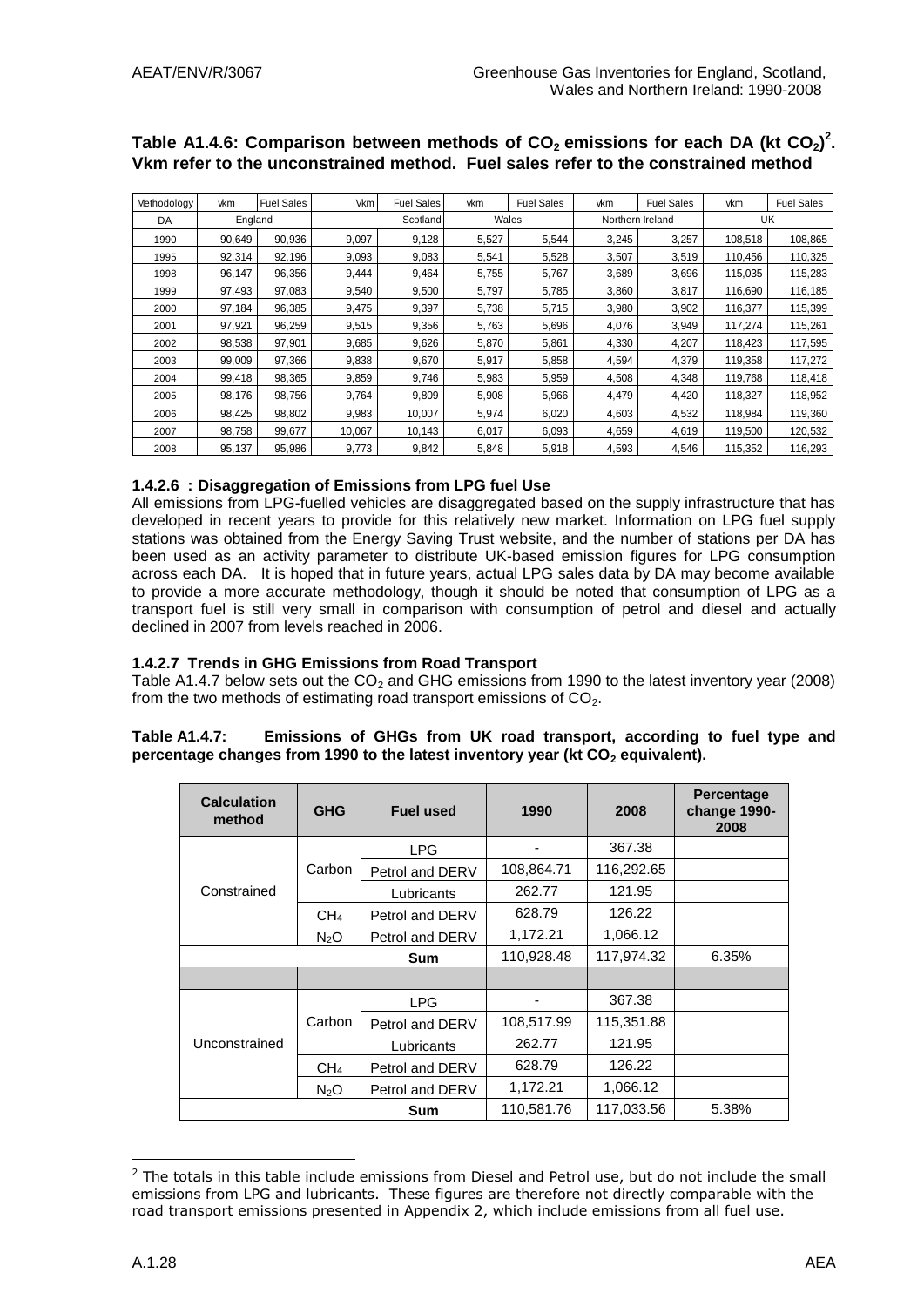The emissions of  $CH_4$  and  $N_2O$  are estimated using vkm data in both of the calculation methods, and the total emissions of these GHGs from the two methods are identical. Carbon emissions of LPG and lubricants burnt in engines are very small relative to emissions from the combustion of petrol and DERV. For convenience, the emissions from LPG and lubricants have not been constrained to fuel sales, and, have been assumed equal in magnitude in both calculation methods in the comparison above. The emissions are quoted to 0.01 ktonne purely for convenience, to avoid the risk of rounding errors. The number of decimal places used should not be taken as indicative of the accuracy of the estimates.

#### **1.4.3 Railways**

Emissions from railway locomotives in Great Britain are disaggregated based on diesel oil consumption data supplied by ATOC (2009) for passenger services and NAEI estimates for freight services. The data from ATOC includes fuel use data for each passenger railway company, whose area of operation can in most cases be allocated to one of the four regions. Emissions from railways in Northern Ireland are based on fuel consumption data supplied by Translink (2009). The allocation of emissions in Northern Ireland to intercity, regional and freight train activities has been revised in the latest inventory cycle, following information from Translink and DRDNI regarding the cessation of rail freight activities in Northern Ireland.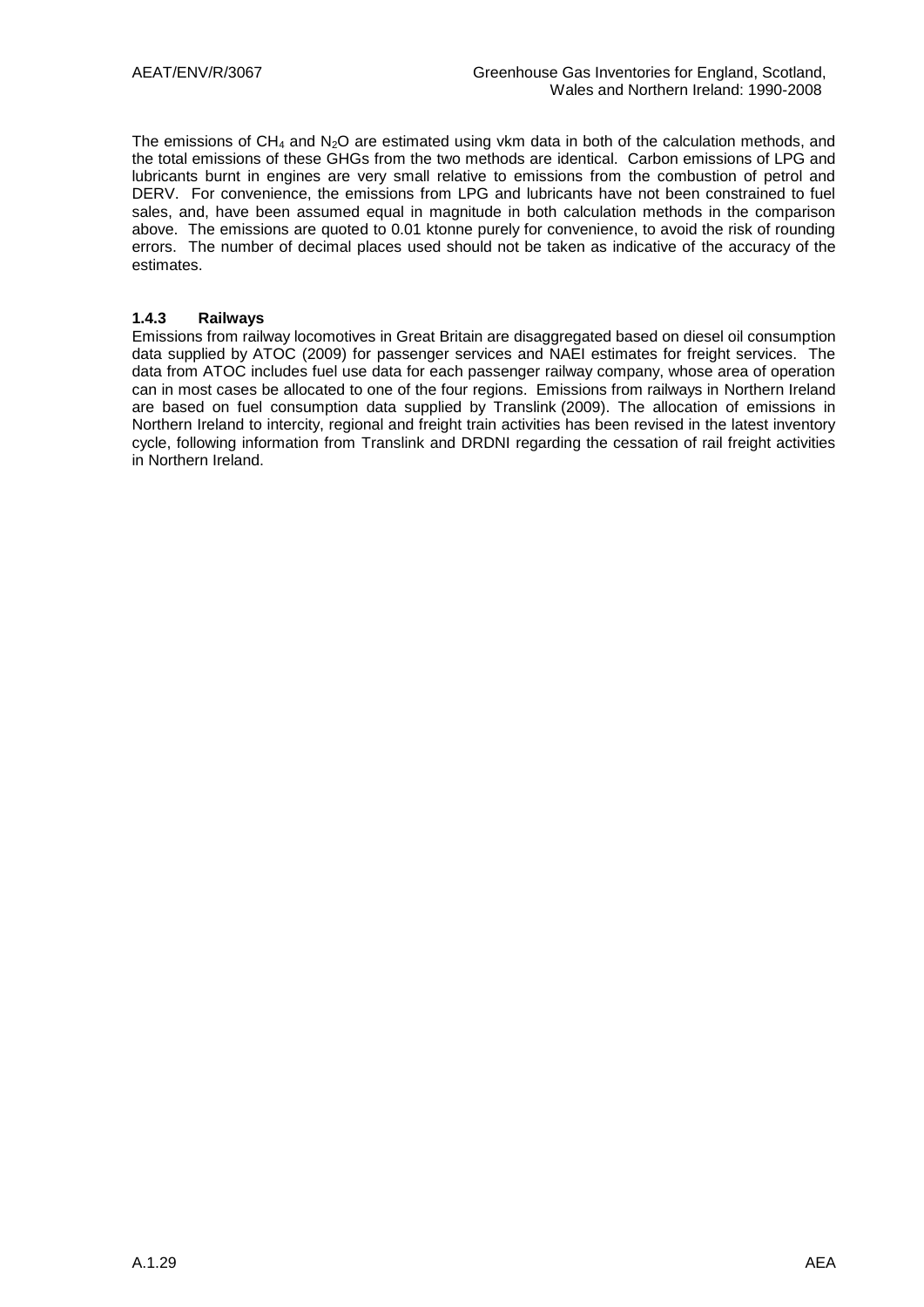

#### **Figure A1.4.1: Road transport CO<sup>2</sup> emission trends 1990-2008 calculated by constrained and unconstrained methodologies**



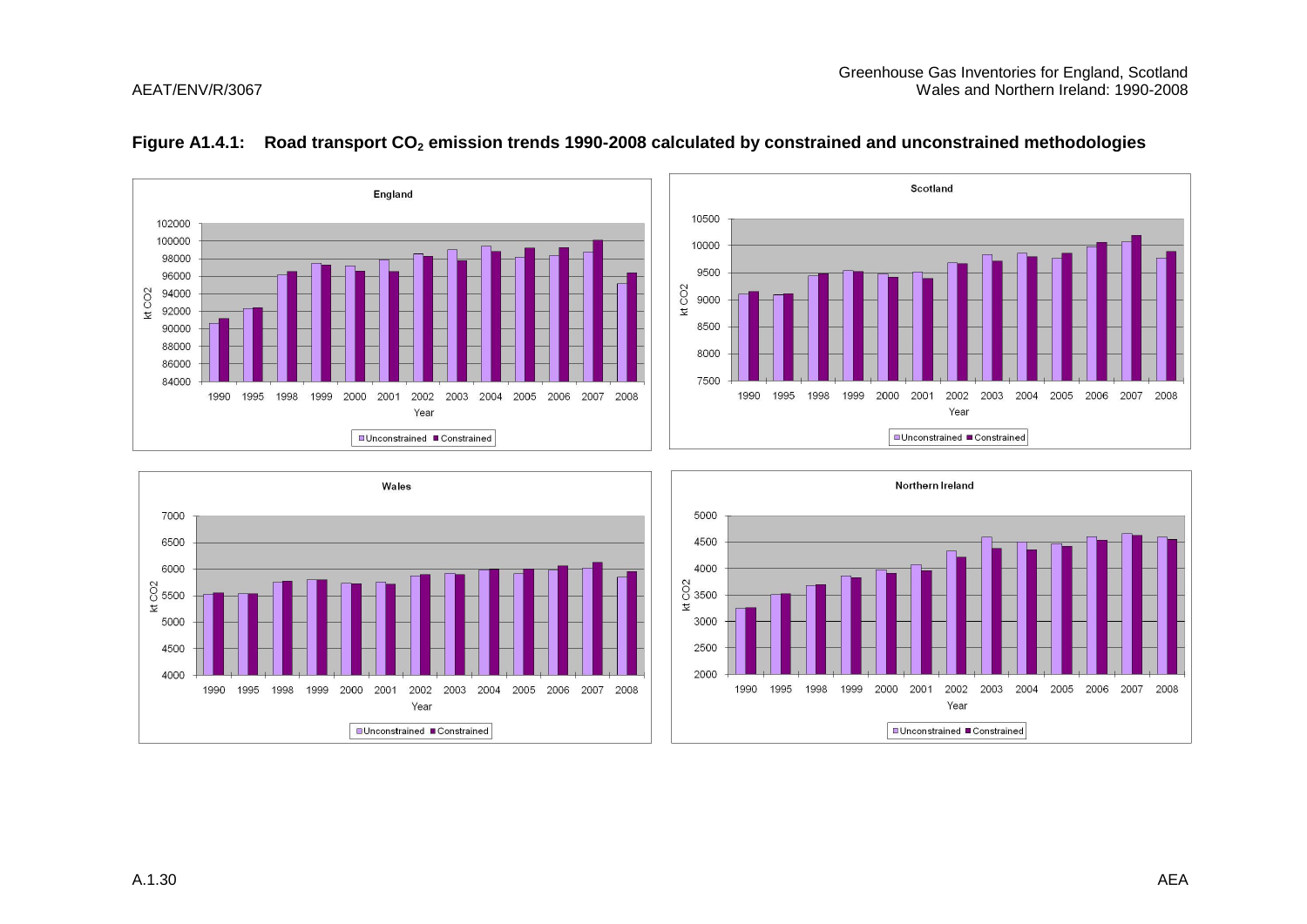# **1.5 OTHER SECTORS**

#### **1.5.1 Commercial & Institutional**

Emissions estimates for the source categories "public administration" and "miscellaneous and commercial" have previously been based on regional proxy activity data including GVA (as a broad indicator of economic activity across the DAs) or regional employment statistics. Similar to the source categories for small-scale industry and the domestic sector, there is very little detailed solid or liquid fuel use data for these sectors and hence the estimates are subject to greater uncertainty than welldocumented sectors (i.e. energy-intensive industries).

The DECC regional energy statistics (DECC, 2009b), provide estimates of fuel use by Local Authority for each of these sectors, split by solid fuel types and "oil". These data are estimates that are based on (i) local electricity and gas meter data, and (ii) modelled estimates of the distribution of solid and liquid fuels using proxy data, concessionary coal data and information on smoke control zones. The estimation methodology has been developed for the latest inventory cycle and now follows a similar method to that described for other industrial combustion (see section 1.3.2). For gas oil, coal and gas, the available point source emissions data and fuel use data from EUETS and the pollution inventories have been analysed to allocate emissions to the DAs. The remaining emissions are allocated to the DAs using the energy modelling approach consistent with the DECC regional energy statistics.

Regional gas sales data for the commercial sector were previously reported by DTI (1992), but for later years (1995 to date) UK National Grid has provided data for regional gas use in the 73-732 MWh range. The UK National Grid source provides the closest data available for commercial and institutional consumers, but the total is lower than UK data reported by DECC (2009a). This data is used to distribute miscellaneous and public service gas use in GB.

Natural gas use data for Northern Ireland are supplied by Phoenix Gas for 1999 onwards (Phoenix Gas, 2009), with a new supplier, Firmus Energy, also providing sales data for 2005 onwards (Firmus Energy, 2009). The commercial consumption is used as an estimate for Northern Ireland miscellaneous and public service gas consumption. A more detailed split of gas use across the domestic, commercial and industrial sectors in Northern Ireland in recent years has been provided by Phoenix Gas, and expert judgement has been used to estimate the overall allocation of gas use to these sectors from the total gas sales data for Northern Ireland.

Stationary combustion by the railway sector is classified as a commercial source. Consumption of burning oil, fuel oil, and coke is relatively insignificant, and has therefore been allocated according to the diesel oil driver used for locomotives. Natural gas consumption for electricity generation refers to the London Underground (Lotts Road power station – closed in 2001).

DECC (2009a) reports a small amount of solid waste (municipal, industrial & hospital) consumption for energy production in the commercial and miscellaneous sectors. Little is known about the distribution of these installations, but the emissions have been distributed using the split derived for MSW incinerators.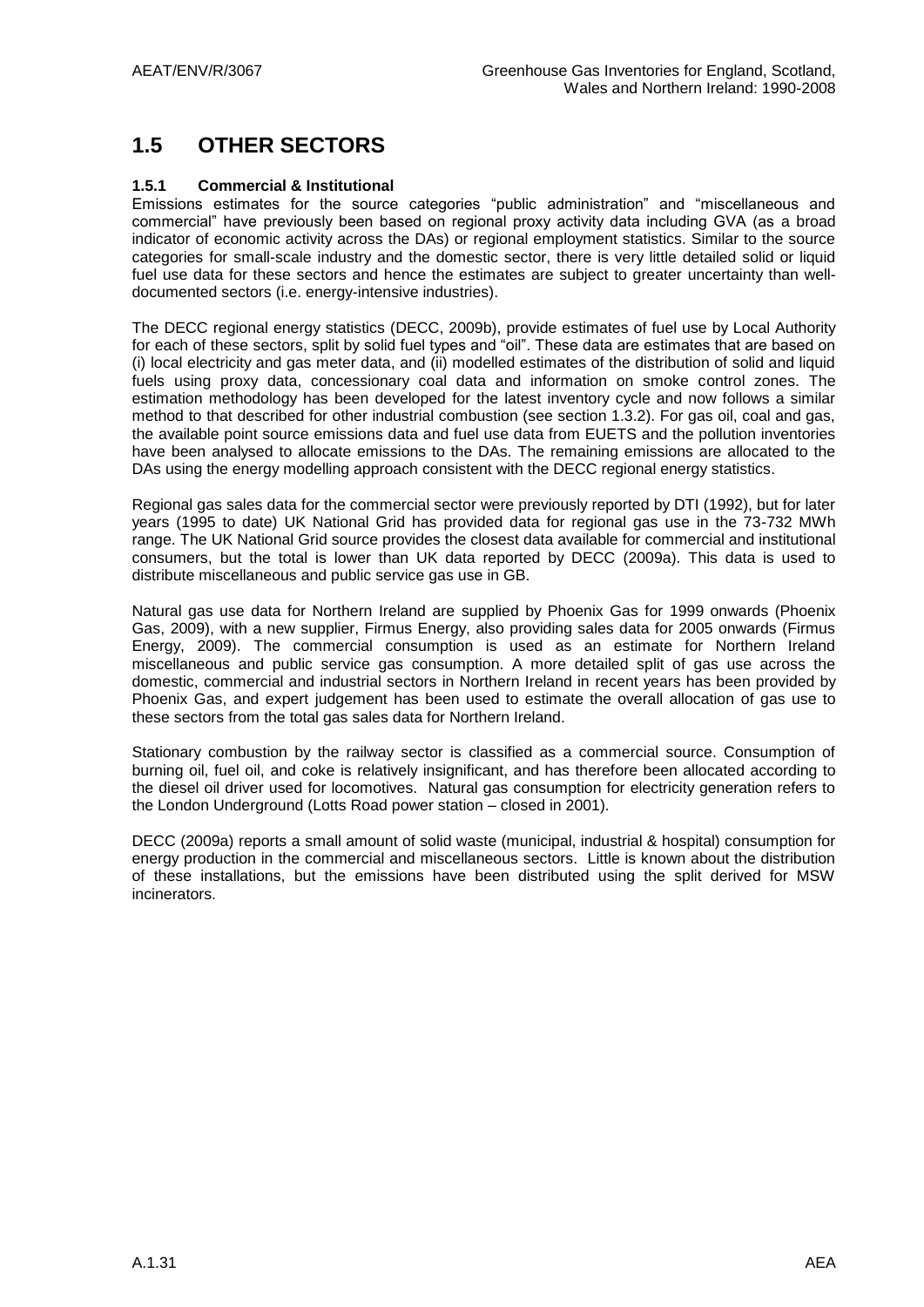# **Table A1.5a: Other Sectors (Base Year – 1990)<sup>1</sup>**

| <b>IPCC Category</b> | <b>NAEI Sources</b>                 | <b>Activity:</b><br><b>Fuel</b><br><b>Consumption</b> | 1990                                                  |  |  |
|----------------------|-------------------------------------|-------------------------------------------------------|-------------------------------------------------------|--|--|
| Commercial<br>&      | Public<br>Miscellaneous,            | Coal                                                  | <b>DECC Regional energy statistics</b>                |  |  |
| Institutional        | service                             | <b>SSF</b>                                            | <b>DECC Regional energy statistics</b>                |  |  |
|                      |                                     | Natural gas                                           | Commercial Sales, DECC.                               |  |  |
|                      |                                     | Landfill gas                                          | Landfill methane emissions                            |  |  |
|                      |                                     | Sewage gas                                            | Sewage methane recovered                              |  |  |
|                      |                                     | fuel oil, gas oil                                     | <b>DECC Regional energy statistics</b>                |  |  |
|                      |                                     | <b>MSW</b>                                            | As MSW incinerators                                   |  |  |
|                      |                                     | Burning oil                                           | <b>DECC Regional energy statistics</b>                |  |  |
|                      | Railways                            | fuel oil, burning oil, coal                           | Regional oil consumption, DECC                        |  |  |
|                      | (Stationary)                        | Natural gas                                           | Assumed as all England                                |  |  |
| Residential          | Domestic                            | Wood                                                  | Domestic wood mapping grid                            |  |  |
|                      |                                     | Peat                                                  | Domestic peat consumption data, CEH                   |  |  |
|                      |                                     | SSF, coke, LPG                                        | Regional energy statistics (SSF), DECC &              |  |  |
|                      |                                     |                                                       | Housing Condition Survey data, NI HECA                |  |  |
|                      |                                     | Natural gas                                           | Domestic Gas, DECC                                    |  |  |
|                      |                                     | Burning oil, gas oil,                                 | Regional energy statistics (oil), DECC &              |  |  |
|                      |                                     |                                                       | Housing Condition Survey data, NI HECA                |  |  |
|                      |                                     | Coal, anthracite                                      | Regional energy statistics (coal, anthracite), DECC & |  |  |
|                      |                                     |                                                       | Housing Condition Survey data, NI HECA                |  |  |
|                      |                                     | Fuel oil                                              | Regional population, ONS                              |  |  |
|                      | House & Garden                      | DERV, petrol                                          | Regional dwellings, ONS                               |  |  |
| Agriculture,         | Agriculture - stationary            | coal, coke, natural gas                               | Agricultural employment, MAFF                         |  |  |
| &<br>Forestry        | combustion                          | burning oil, gas oil, fuel oil                        | <b>DECC Regional energy statistics</b>                |  |  |
| Fishing              |                                     | straw                                                 | Wheat production, MAFF                                |  |  |
|                      | mobile<br>Agricultural<br>machinery | Gas oil, petrol                                       | Agricultural off-road mapping grid                    |  |  |

1 See Section 1.1.3 for abbreviations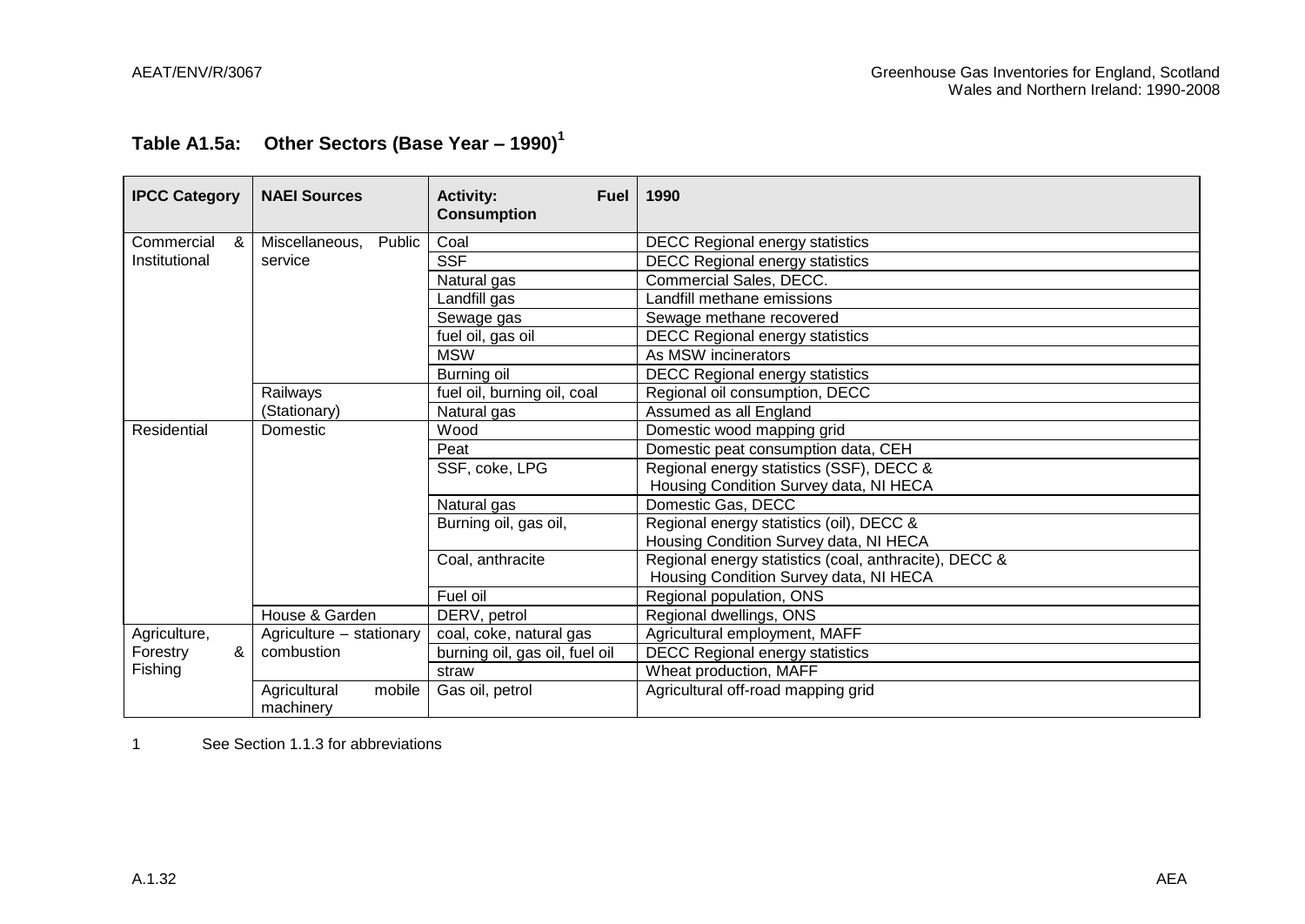|  |  | Table A1.5b: Other Sectors (1995; 1998 to 2008) |
|--|--|-------------------------------------------------|
|--|--|-------------------------------------------------|

| <b>IPCC Category</b>             | <b>NAEI Sources</b>                 | <b>Activity:</b><br><b>Fuel</b><br><b>Consumption</b> | Data Sources / Comments                                                                                                                 |
|----------------------------------|-------------------------------------|-------------------------------------------------------|-----------------------------------------------------------------------------------------------------------------------------------------|
| Commercial<br>&<br>Institutional | Miscellaneous,<br>Public<br>service | Coal                                                  | DECC Regional energy statistics, analysis of point source data and energy<br>modelling data, including EUETS data and PI/SPRI/ISR data. |
|                                  |                                     | <b>SSF</b>                                            | <b>DECC Regional energy statistics</b>                                                                                                  |
|                                  |                                     | Natural gas                                           | Natural gas consumed, Transco (now UK National Grid), Phoenix, Firmus                                                                   |
|                                  |                                     | Landfill gas                                          | Landfill methane emissions                                                                                                              |
|                                  |                                     | Sewage gas                                            | Sewage methane recovered                                                                                                                |
|                                  |                                     | fuel oil, gas oil                                     | DECC Regional energy statistics, analysis of point source data and energy<br>modelling data, including EUETS data and PI/SPRI/ISR data. |
|                                  |                                     | <b>MSW</b>                                            | As MSW incinerators                                                                                                                     |
|                                  |                                     | Burning oil                                           | <b>DECC Regional energy statistics</b>                                                                                                  |
|                                  | Railways                            | fuel oil, burning oil, coal                           | Regional gas oil consumption, Network Rail (GB) and Translink (NI)                                                                      |
|                                  | (Stationary)                        | Natural gas                                           | Assumed as all England                                                                                                                  |
| Residential                      | Domestic                            | Wood                                                  | Domestic wood mapping grid                                                                                                              |
|                                  |                                     | Peat                                                  | Domestic peat consumption data, CEH                                                                                                     |
|                                  |                                     | SSF, coke, LPG                                        | Regional energy statistics (SSF), DECC &                                                                                                |
|                                  |                                     |                                                       | Housing Condition Survey data, NI HECA, DEMScot model                                                                                   |
|                                  |                                     | Natural gas                                           | Domestic Gas, DECC, Transco & UK gas network operators,<br>Phoenix Gas and Firmus Energy (NI)                                           |
|                                  |                                     | Burning oil, gas oil,                                 | Regional energy statistics (oil), DECC &<br>Housing Condition Survey data, NI HECA, DEMScot model                                       |
|                                  |                                     | Coal, anthracite                                      | Regional energy statistics (coal, anthracite), DECC &<br>Housing Condition Survey data, NI HECA, DEMScot model                          |
|                                  |                                     | Fuel oil                                              | Regional population, ONS                                                                                                                |
|                                  | House & Garden                      | DERV, petrol                                          | Regional dwellings, ONS                                                                                                                 |
| Agriculture,                     | Agriculture - stationary            | coal, coke, natural gas                               | Agricultural employment, MAFF/Defra                                                                                                     |
| &<br>Forestry                    | combustion                          | burning oil, gas oil, fuel oil                        | <b>DECC Regional energy statistics</b>                                                                                                  |
| Fishing                          |                                     | straw                                                 | Wheat production, MAFF/Defra                                                                                                            |
|                                  | Agricultural<br>mobile<br>machinery | Gas oil, petrol                                       | Agricultural off-road mapping grid                                                                                                      |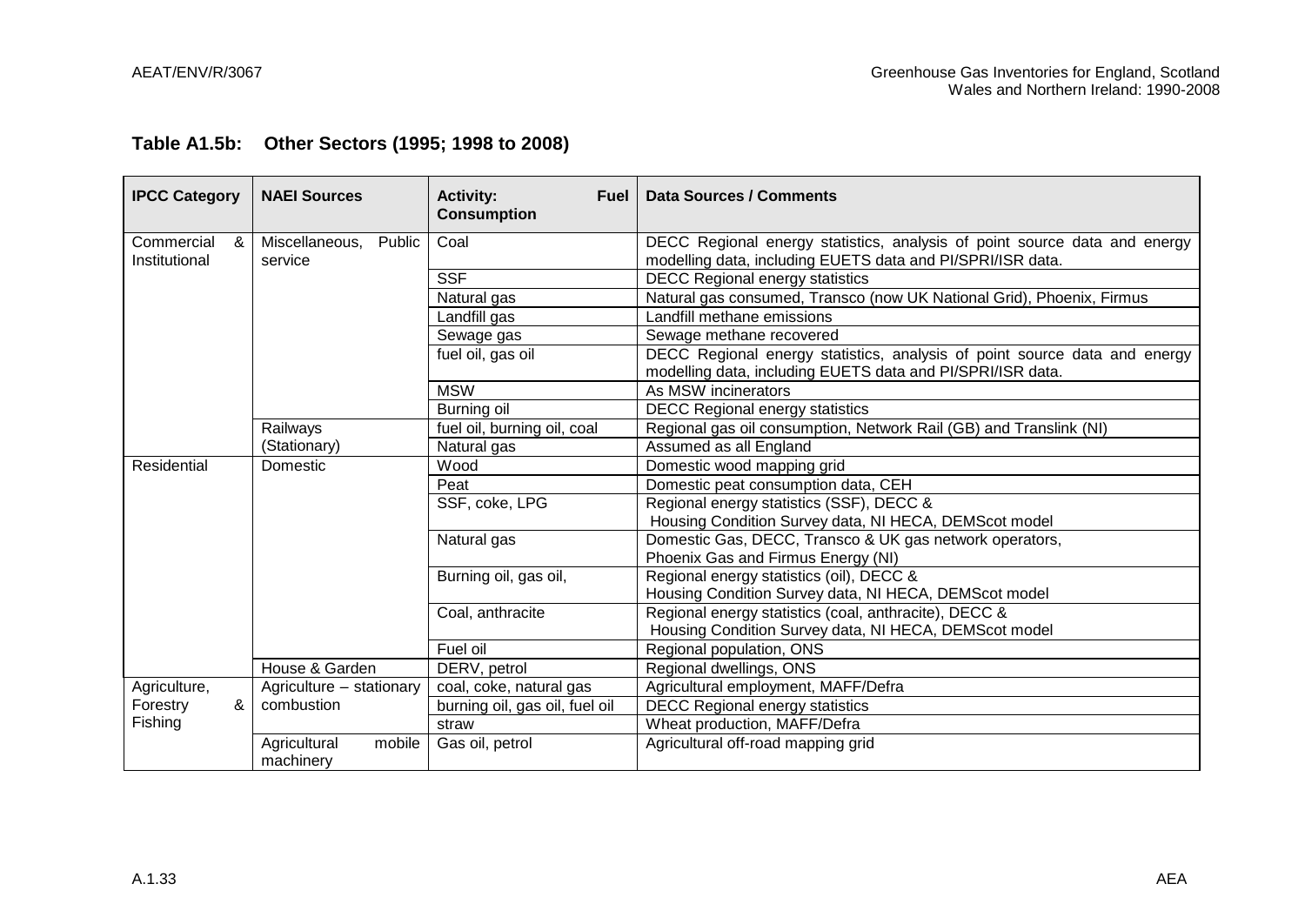#### **1.5.2 Residential**

DECC regional energy statistics (DECC, 2009b) have been used in conjunction with information drawn from Housing Condition Surveys and the DEMScot model to provide estimates of domestic solid and liquid fuel use patterns across the DAs. (See Section 1.3.2 for more details regarding the DECC regional energy statistics source data.)

DECC regional energy use estimates for 2003 to 2008 have been extrapolated using data from Housing Condition Surveys in 1996, 2001 and 2006 (HECA NI, 2008), which provide a summary of fuel-switching trends away from solid fuels due to the development of the gas network and use of burning oil in Northern Ireland since the late 1990s. This approach is used for coal, anthracite, gas oil and burning oil. The Scottish Housing Condition Survey and DEMScot model have been considered within new domestic sector energy mapping work for 2008, which also considered more recent (2009) housing post-code level data for Great Britain, retaining some assumptions on the DA share of housing types from the 2001 census. (Personal Communication: Tsagatakis, 2010)

Domestic natural gas consumption data is available for 1990, 1995 and 1998-2008 (DECC: 2009a), with additional information from Transco and other GB gas supply network operators (2009) and Phoenix Gas (2009) and Firmus Energy (2009) for Northern Ireland. However, the accuracy of the domestic estimates is subject to uncertainty, as gas companies use scale of annual consumption to allocate users to the domestic sector, which implies that small-scale commercial users will also be reported in the domestic sector.

The consumption of fuel oil by the domestic sector is a very small amount, and is distributed simply according to population (ONS, 2009a). Domestic use of wood is estimated across the time-series using the latest mapping grid information on wood use (NAEI mapping, 2010). Domestic peat use estimates by DA are provided by the Centre for Ecology & Hydrology (Personal Communication: Mobbs, 2009).

#### **1.5.3 Agriculture, Forestry & Fisheries**

Emissions from solid fuel use in the agriculture sector are not very significant, whilst regional gas use data in this sector are not available, and hence emissions from these sources are allocated on the basis of regional employment figures from DEFRA (2009a).

Work by AEA (NAEI, 2008) to derive a more detailed split of regional off-road fuel use (i.e. mainly gas oil use in tractors and other mobile machinery) has utilised research to determine the regional distribution of different land uses and farm types (pasture, arable, forestry). These data have been combined with data on the intensity of mobile machinery use by farm type (tractor hours per hectare of arable land, tractor hours per head of livestock), to derive an agricultural off-road mapping grid to estimate geographical distribution of fuel use in the sector. These data have been used to estimate DA GHG emissions from agricultural mobile machinery.

### **1.6 MILITARY**

Emissions from military aircraft and naval vessels have been allocated based on regional GVA data (ONS, 2009a). Army vehicle emissions are included within road transport data and other army emissions are included within public service categories but are not clearly defined.

### **1.7 FUGITIVE EMISSIONS FROM FUELS**

#### **1.7.1 Coal Mining**

Methane emissions arise from coal mining activities. Emissions from operating mines are estimated based on the amounts of deep mined and open cast coal produced. DA inventory estimates are based on regional coal production derived from a number of sources: Coal Authority (2009), BGS (2009), WO (1998), SO (1999), BERR (1996). A small emission occurs from coal storage and transport, which is based on deep mined coal production. Data suggests that only small amounts of coal are transported outside of the region of production and no attempt has been made to allow for this. Hence coal storage and transport emissions are distributed according to deep-mined production (Coal Authority, 2009).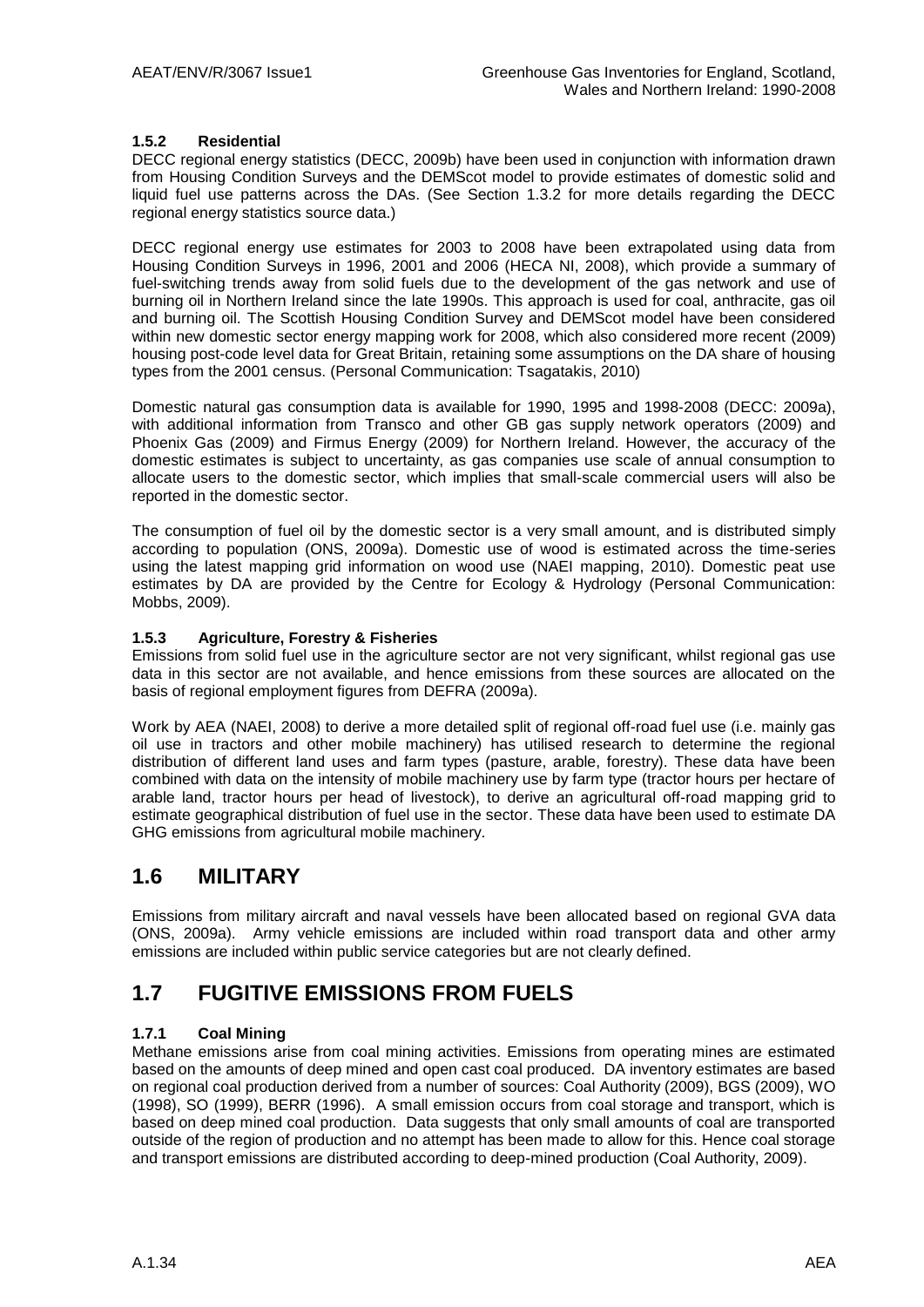Emissions of methane from closed coal mines are based on research that provides emission estimates on a site-by-site basis, and therefore DA-specific totals can be calculated (White Young Green, 2005). Note, however, that this research has not been updated for a number of years and hence the latest emission estimates available for use stem from analysis of closed coal mine emissions in 2004.

#### **1.7.2 Solid Fuels Transformation**

For coke ovens, three fugitive emissions are estimated:

- 1. A 'residual' emission of  $CO<sub>2</sub>$  which reflects the difference between the carbon input to the coke oven and the carbon content of the coke and coke-oven gas produced.
- 2. Emissions from the flaring of coke-oven gas.
- 3. Emissions of methane from the process.

These are disaggregated based on the regional consumption of coking coal discussed in Section 1.2.3. For solid smokeless fuel (SSF) plant, the only fugitive emissions estimated are the 'residual'  $CO<sub>2</sub>$ emission and some process methane. The driver used is that for regional consumption of coal by SSF plant (see Section 1.2.3). It is known that some petroleum coke is used in SSF production but the amount is uncertain. The same driver is applied to the petroleum coke consumption.

#### **1.7.3 Oil and Natural Gas**

All emissions from the oil & gas exploration and production industry that occur offshore have been classified as unallocated. Emissions from on-shore oil and gas terminals in England, Wales and Scotland and from a small number of on-shore oil and gas fields, are based on operator reported data.

The estimates of terminal flaring and venting emissions are based on DECC (2009e) EEMS data for 1995, 1998-2008. Data is unavailable for 1990, so these are extrapolated based on flaring volumes for Scottish Terminals and natural gas arrivals to gas terminals in England (DTI, 1991, 1996).

The 2000-2008 UK GHG inventories include a correction to account for flaring on onshore oil and gas fields excluded by the DECC EEMS inventory. Onshore flaring volumes are obtained from DECC sources (DECC, 2009d). Their significance in the UK national GHG inventory is minimal, but the data is more significant for the DA GHG inventories. Wytch Farm, which lies a few miles off the south coast of England, is classified as on-shore for this purpose.

The DECC EEMS inventory data provides data for fugitive emissions of  $CO<sub>2</sub>$  and methane from terminals for 1998-2008. Methane emissions arise from venting, oil storage and tanker loading and unloading, whilst  $CO<sub>2</sub>$  emissions arise from venting and processes. A more aggregated set of data for 1995 has been provided by UKOOA (1999), whilst estimates for 1990 have been calculated by extrapolation of data of oil and gas arrivals in England and Scotland (DTI, 1991, 1996) split across the sources and regions based on the 1995 dataset.

The industry research task (see Chapter 7) in 2009-10 has investigated the emission reporting inconsistencies between site estimates from EEMS, PI/SPRI and via the EUETS. Through consultation with DECC Oil & Gas, EA, SEPA and UK Oil & Gas industry representatives, some revisions to recent data have been made to resolve reporting gaps and inconsistencies.

UK inventory estimates of emissions of methane due to leakage from the gas transmission system are based on UK National Grid data of leakage from the high-pressure network, Above Ground Installations and the low-pressure networks. Estimates are provided by National Grid (2009) and the other gas network operators: Northern Gas Networks (2008), Scotia Gas Networks (2009), Phoenix Gas (2009) and Wales & West Utilities (2009). Estimates are provided by Local Distribution Zones, enabling direct allocation to each of the constituent countries. The DA GHGI allocation method was reviewed in 2010 and an error was identified and corrected for recent years.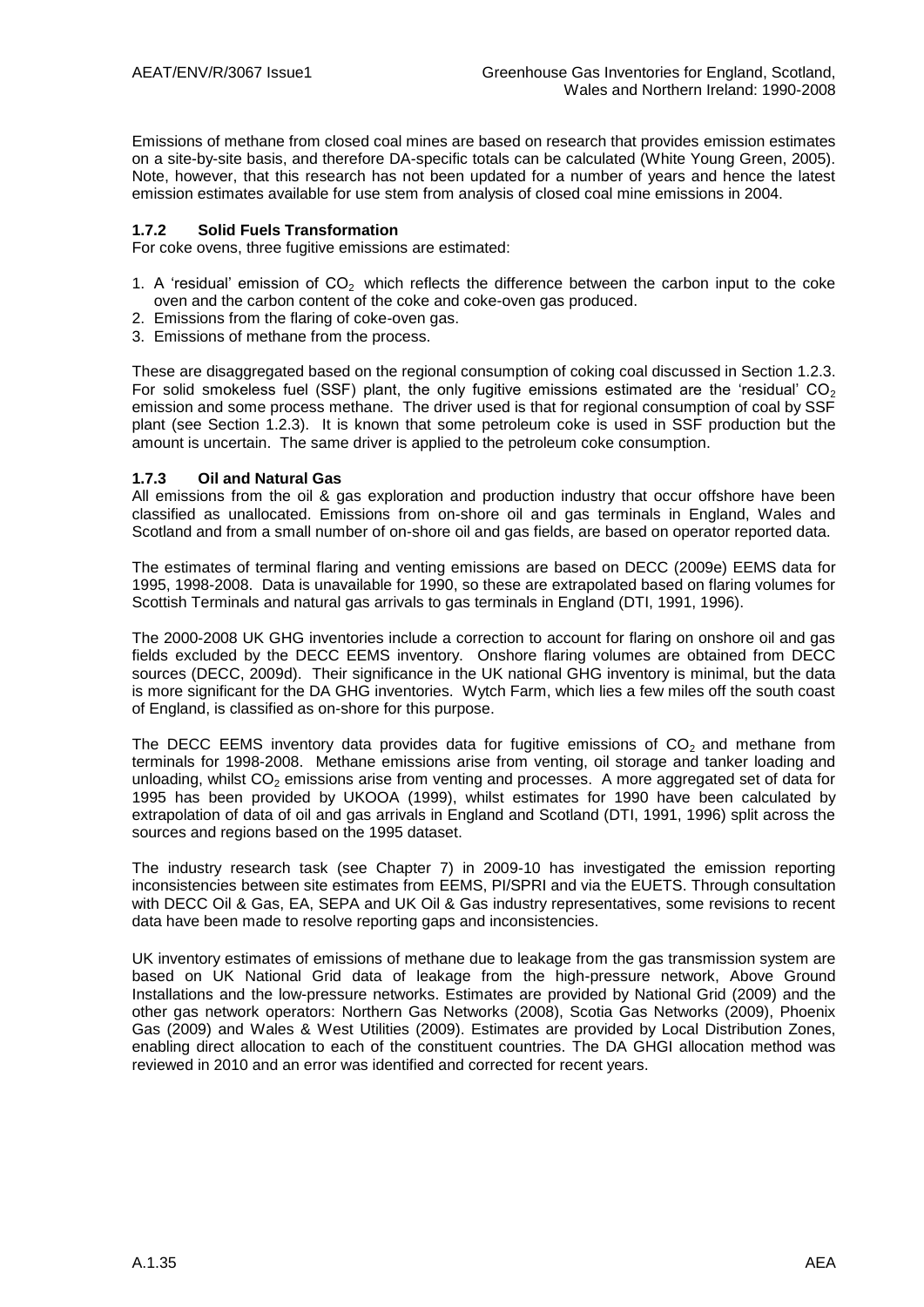# **Table A1.7a: Fugitive Emissions from Fuels (Base Year – 1990)<sup>1</sup>**

| <b>IPCC Category</b>                                              | <b>NAEI Sources</b>         | <b>Activity: Fuel Consumption</b> | 1990                                                       |  |
|-------------------------------------------------------------------|-----------------------------|-----------------------------------|------------------------------------------------------------|--|
| Coal Mining                                                       | Deep mined coal             | Deep mine coal production         | Regional deep mine production, British Coal Authority.     |  |
|                                                                   | Coal storage & transport    |                                   | CH <sub>4</sub> from closed coal mines from WYG 2005       |  |
|                                                                   | Open cast coal              | mine<br>Open<br>cast<br>coal      | Regional open cast mine production, British Coal Authority |  |
|                                                                   |                             | production.                       | CH <sub>4</sub> from closed coal mines from WYG 2005       |  |
| Solid<br>Fuel                                                     | Coke production             | Coke production                   | Coal feed to coke ovens, ISSB, WS, DECC                    |  |
| transformation                                                    | Flaring                     | Coke oven gas                     | Coal feed to coke ovens, ISSB, WS, DECC                    |  |
| SSF production                                                    |                             | Coal, Petrocoke                   | Coal feed to SSF plant, DECC, WS                           |  |
| Oil                                                               | Offshore Oil & Gas          | NA.                               | Fugitive emissions from Terminals (extrapolated from 1995) |  |
|                                                                   | Oil Terminal Storage<br>NA. |                                   | 1998 driver                                                |  |
|                                                                   | Onshore Loading             | Oil loaded                        | 1998 driver                                                |  |
| <b>Offshore Flaring</b><br>Venting & Flaring<br>Volume gas flared |                             |                                   | Flaring at terminals and onshore fields, UKOOA, DECC       |  |
|                                                                   | <b>Offshore Venting</b>     | NA.                               | Fugitive emissions from Terminals (extrapolated from 1995) |  |
| Natural Gas                                                       | Gas Leakage                 | Natural gas leakage               | National Grid (Transco), Northern Gas Networks,            |  |
|                                                                   |                             |                                   | Scotia Gas Networks, Wales & West Utilities                |  |

1 See Section 1.1.3 for abbreviations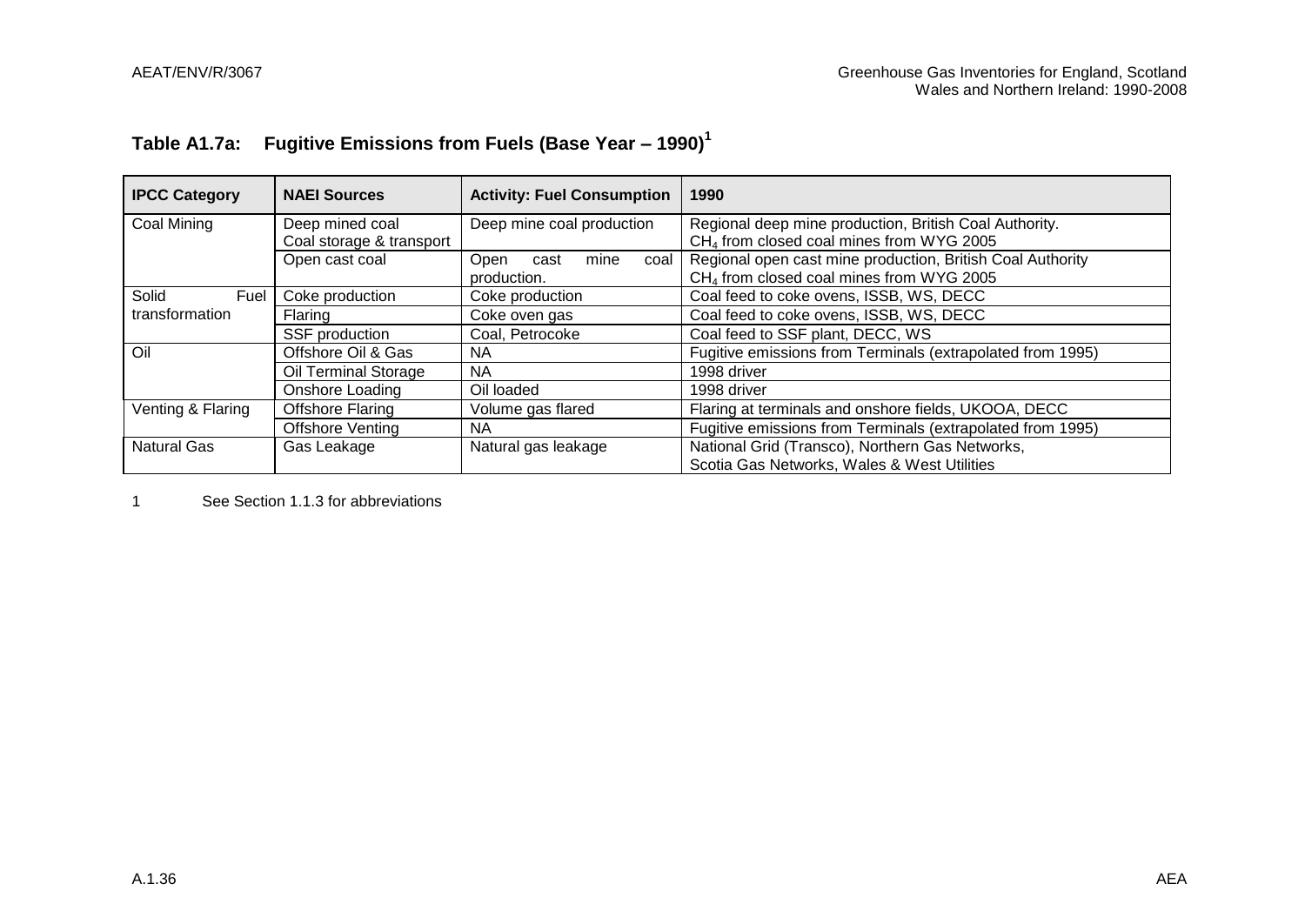# **Table A1.7b Fugitive Emissions from Fuels (1995; 1998 to 2008)**

| <b>IPCC Category</b> | <b>NAEI Sources</b>                         | <b>Activity: Fuel Consumption</b>           | <b>Data Sources / Comments</b>                                                                                     |  |
|----------------------|---------------------------------------------|---------------------------------------------|--------------------------------------------------------------------------------------------------------------------|--|
| Coal Mining          | Deep mined coal<br>Coal storage & transport | Deep mine coal production                   | Regional deep mine production, British Coal Authority.<br>CH <sub>4</sub> from closed coal mines from WYG 2005     |  |
|                      | Open cast coal                              | Open<br>mine<br>coal<br>cast<br>production. | Regional open cast mine production, British Coal Authority<br>CH <sub>4</sub> from closed coal mines from WYG 2005 |  |
| Solid<br>Fuel        | Coke production                             | Coke production                             | Coal feed to coke ovens, ISSB, WS, DECC and (1999-current) PI                                                      |  |
| transformation       | Flaring                                     | Coke oven gas                               | Coal feed to coke ovens, ISSB, WS, DECC and (1999-current) PI                                                      |  |
|                      | SSF production                              | Coal, Petrocoke                             | Coal feed to SSF plant, DECC, WS                                                                                   |  |
| Oil                  | Offshore Oil & Gas                          | NA.                                         | Oil & Gas UK Process emissions from Terminals, DECC EEMS                                                           |  |
|                      | Oil Terminal Storage                        | NA.                                         | Data from storage emissions, DECC EEMS inventory                                                                   |  |
|                      | Onshore Loading                             | Oil loaded                                  | Data from loading emissions, DECC EEMS inventory.                                                                  |  |
| Venting & Flaring    | Flaring                                     | Volume gas flared                           | Flaring at terminals and onshore fields, Oil & Gas UK, DECC                                                        |  |
|                      | Ventina                                     | NA.                                         | Data from venting emissions, DECC EEMS inventory.                                                                  |  |
| Natural Gas          | Gas Leakage                                 | Natural gas leakage                         | National Grid (Transco), Northern Gas Networks,<br>Scotia Gas Networks, Wales & West Utilities, Phoenix Gas        |  |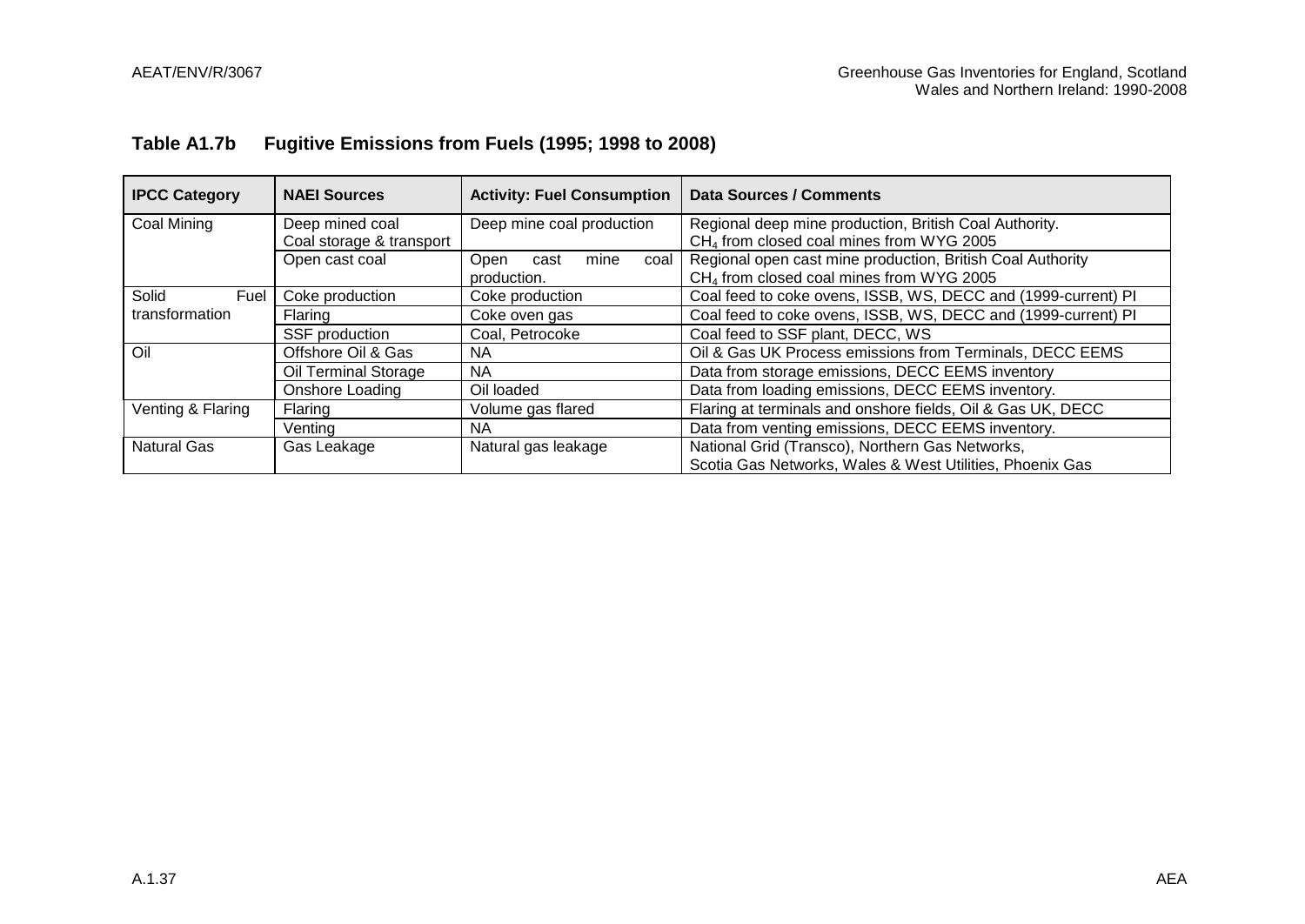# **1.8 INDUSTRIAL PROCESSES**

These sources report process and fugitive emissions from industrial processes as opposed to the emissions from fuel combustion used to provide energy to these processes. (Table A1.2 covers combustion emissions.) The drivers used for process and fugitive industrial releases are summarised in Table A1.8.

#### **1.8.1 Minerals Industries**

Large emissions of  $CO<sub>2</sub>$  arise from the degradation of limestone used in cement and lime kilns. Cement emissions are estimated from the production of cement clinker, with regional emission estimations based on plant capacity data supplied by the British Cement Association<sup>3</sup> (2004) for 1990 to 2001. From 2002 to 2007, the regional split is based on reported emissions from the PI, SPRI and ISR, whereas in 2008 all cement sites now report under EUETS and hence the emissions from combustion and process sources by site are derived from EUETS data. Through discussions with environmental regulators it has been determined that lime calcination only occurs in England. Comparison of EUETS data from the lime sector compared to UK and DA GHGI estimates indicate that the inventories are currently under-reporting the emissions from the lime sector, and this will be reviewed in the 1990-2009 GHGI cycle.

Limestone and dolomite are also used in iron and steel production. Corus suggest that it would be impossible to identify all the different uses of limestone and dolomite in iron and steel making. The major use is in blast furnaces, and so emissions have been disaggregated based upon regional iron production figures (ISSB, 2009).

Limestone, dolomite and soda ash are also used in glass production. Emissions were previously disaggregated using plant capacity and  $CO<sub>2</sub>$  emissions data from British Glass for 1990, 1995, 1998 and subsequently extrapolated for 1999 and 2000. However, the improvement of data supplied via the Pollution Inventory (Environment Agency, 2009a) has enabled more accurate disaggregation for the years 2000 and 2001. Historic data has therefore been revised where appropriate and the Pollution Inventory data now provides a more accurate methodology for regional disaggregation of UK data from 2002 onwards.

The inventory also reports  $CO<sub>2</sub>$  and methane emissions from Fletton brick production, as introduced in 2000. These bricks are made from Fletton clay which contains a significant amount of naturally occurring carbonaceous material and all such production occurs in England.

#### **1.8.2 Chemical Production**

The UK Inventory reports emissions of carbon dioxide from ammonia production; nitrous oxide from adipic acid production and nitrous oxide from nitric acid production. Following the closure of a (nitric acid) fertiliser plant in Belfast in late 2001, all of the nitric acid, ammonia and adipic acid plants are within England. Prior to that, plant capacities for nitric acid production facilities were used to estimate the split in UK chemical production GHG sources.

<u>.</u>

 $3$  Production capacity data are used for cement emissions as the actual annual production data from cement plant are commercially confidential.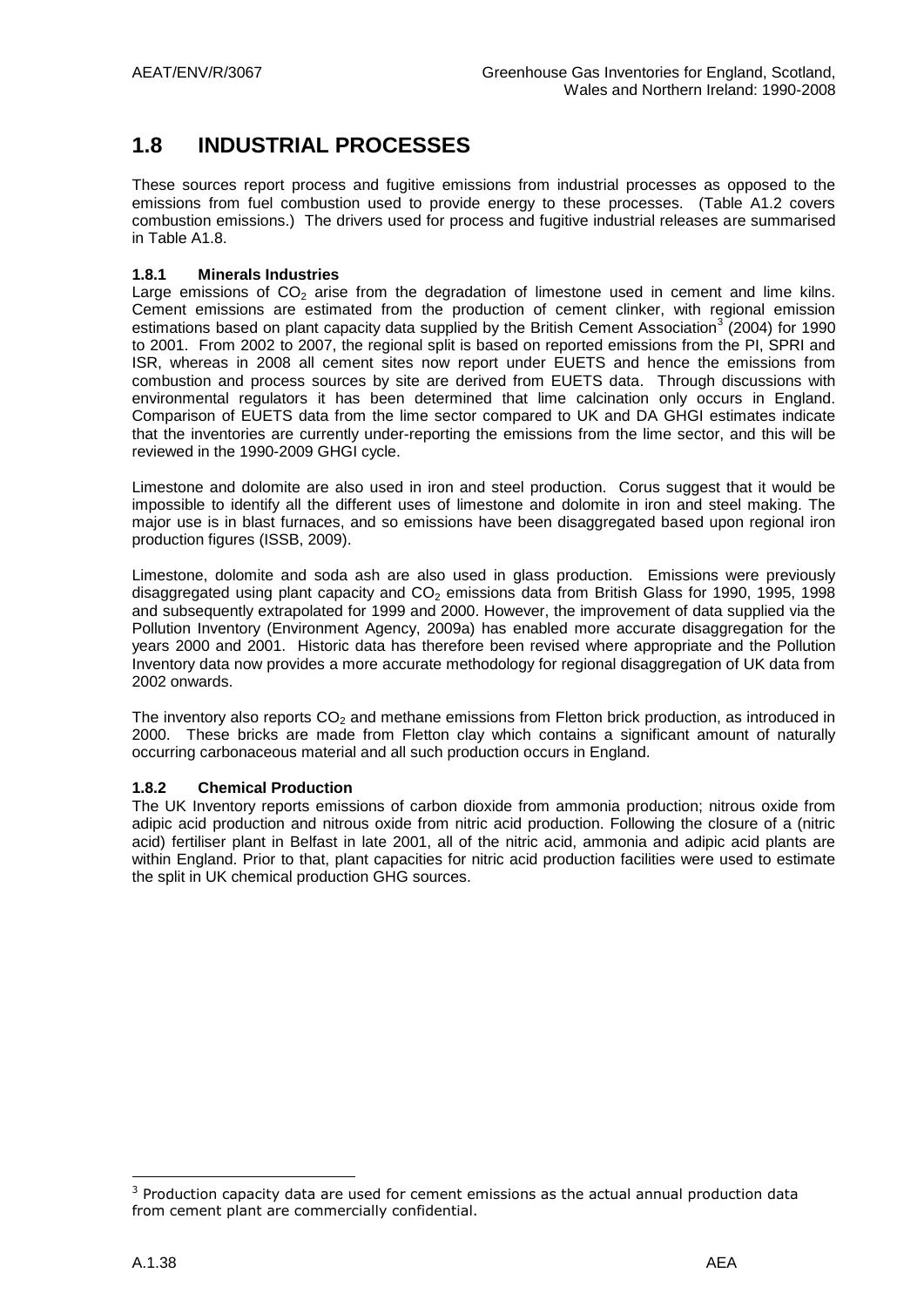# **Table A1.8a: Industrial Processes (Base Year – 1990)<sup>1</sup>**

| <b>IPCC Category</b>                                      | <b>NAEI Sources</b>                   | <b>Activity Data</b>                        | 1990                                                       |
|-----------------------------------------------------------|---------------------------------------|---------------------------------------------|------------------------------------------------------------|
| <b>Cement Production</b>                                  | Cement<br>(decarbonising)             | Clinker production                          | Regional cement production capacity, BCA                   |
| Lime Production                                           | Lime (decarbonising)                  | Limestone consumption                       | All such plant located in England                          |
| Dolomite<br>Limestone<br>and<br>Use                       | Glass production                      | dolomite<br>Limestone<br>and<br>consumption | Regional glass production, British Glass                   |
|                                                           | <b>Blast Furnaces</b>                 | dolomite<br>Limestone<br>and<br>consumption | Iron production, ISSB                                      |
| Soda Ash Production and<br>Use                            | Glass production                      | Soda Ash Consumption                        | Regional glass production, British Glass                   |
| <b>Mineral Products: Other</b>                            | <b>Brick</b><br>Fletton<br>Production | <b>Fletton Brick Production</b>             | All such plant located in England                          |
| Ammonia Production                                        | Ammonia feedstock                     | Natural gas feedstock                       | All such plant located in England                          |
| Nitric Acid Production                                    | Nitric Acid Production                | Plant capacity                              | Regional plant capacity                                    |
| <b>Adipic Acid Production</b>                             | <b>Adipic Acid Production</b>         | Adipic acid made                            | All such plant located in England                          |
| Chemical Industry: Other                                  | <b>Methanol Production</b>            | <b>Production of Methanol</b>               | All such plant located in England                          |
| Chemical Industry: Other                                  | <b>Ethylene Production</b>            | Production of Ethylene                      | Plant capacities                                           |
| Chemical Industry: Other                                  | Chemical Industry                     | <b>NA</b>                                   | Extrapolated from PI data                                  |
| Iron and Steel                                            | <b>Electric Arc Furnace</b>           | EAF steel production                        | Regional EAF production, ISSB                              |
|                                                           | Flaring                               | Blast furnace gas                           | Coke consumed in blast furnaces, ISSB, WO                  |
| <b>Aluminium Production</b>                               | Aluminium production                  | aluminium<br>Primary<br>produced            | Regional aluminium plant capacity, ALCAN                   |
| $SF6$ Used in Aluminium and<br><b>Magnesium Foundries</b> | SF <sub>6</sub> Cover gas             | <b>NA</b>                                   | Regional consumption & sales data, EM industry report 1999 |

1. See Section 1.1.3 for abbreviations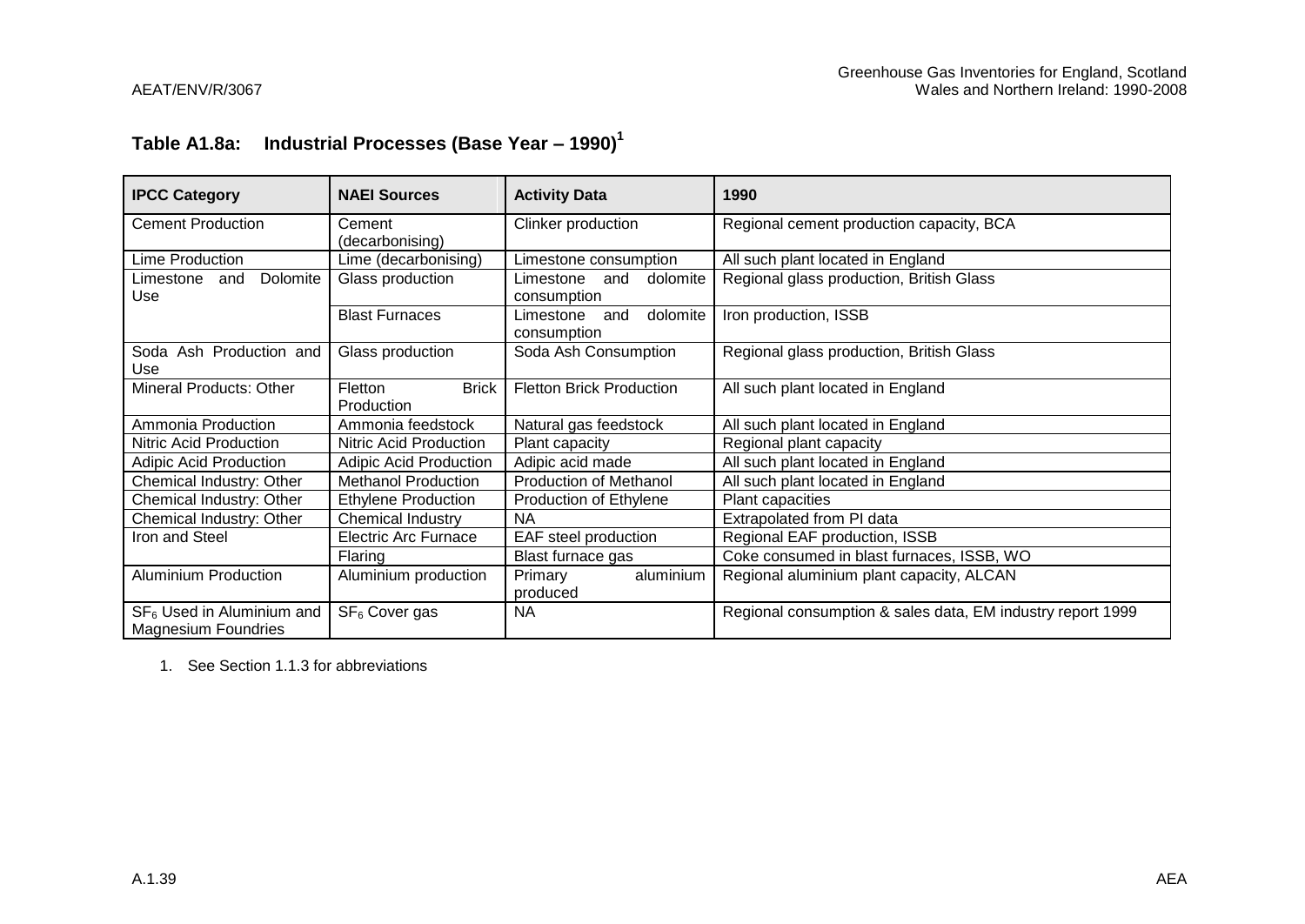### **Table A1.8a: Industrial Processes (Base Year – 1990) (continued)**

| <b>IPCC Category</b>                             | <b>NAEI Sources</b>          | <b>Activity Data</b> | 1990                                                            |  |
|--------------------------------------------------|------------------------------|----------------------|-----------------------------------------------------------------|--|
| Halocarbon & SF6 By-<br><b>Product Emissions</b> | <b>Halocarbon Production</b> | <b>NA</b>            | All such plant are located in England.                          |  |
| Air<br>Refrigeration<br>and                      | Refrigeration                | <b>NA</b>            | Regional population, ONS                                        |  |
| Conditioning                                     | Supermarket<br>Refrigeration | <b>NA</b>            | Regional GDP, ONS                                               |  |
|                                                  | Mobile Air conditioning      | <b>NA</b>            | Vehicle Registration data, AEAT industry report 2003            |  |
| Foam Blowing                                     | Foams                        | <b>NA</b>            | Regional population, ONS                                        |  |
| Fire Extinguishers                               | Fire fighting                | ΝA                   | Regional population, ONS                                        |  |
| Aerosols                                         | <b>Metered Dose Inhalers</b> | <b>NA</b>            | Regional population, ONS                                        |  |
|                                                  | Aerosols (halocarbons)       | <b>NA</b>            | Regional population, ONS                                        |  |
| Other                                            | Electronics                  | <b>NA</b>            | Regional electronics plant consumption, EM industry report 1999 |  |
|                                                  | Training shoes               | <b>NA</b>            | Regional population, ONS                                        |  |
|                                                  | <b>Electrical Insulation</b> | <b>NA</b>            | Regional electrical capacity, AEAT industry report 2003         |  |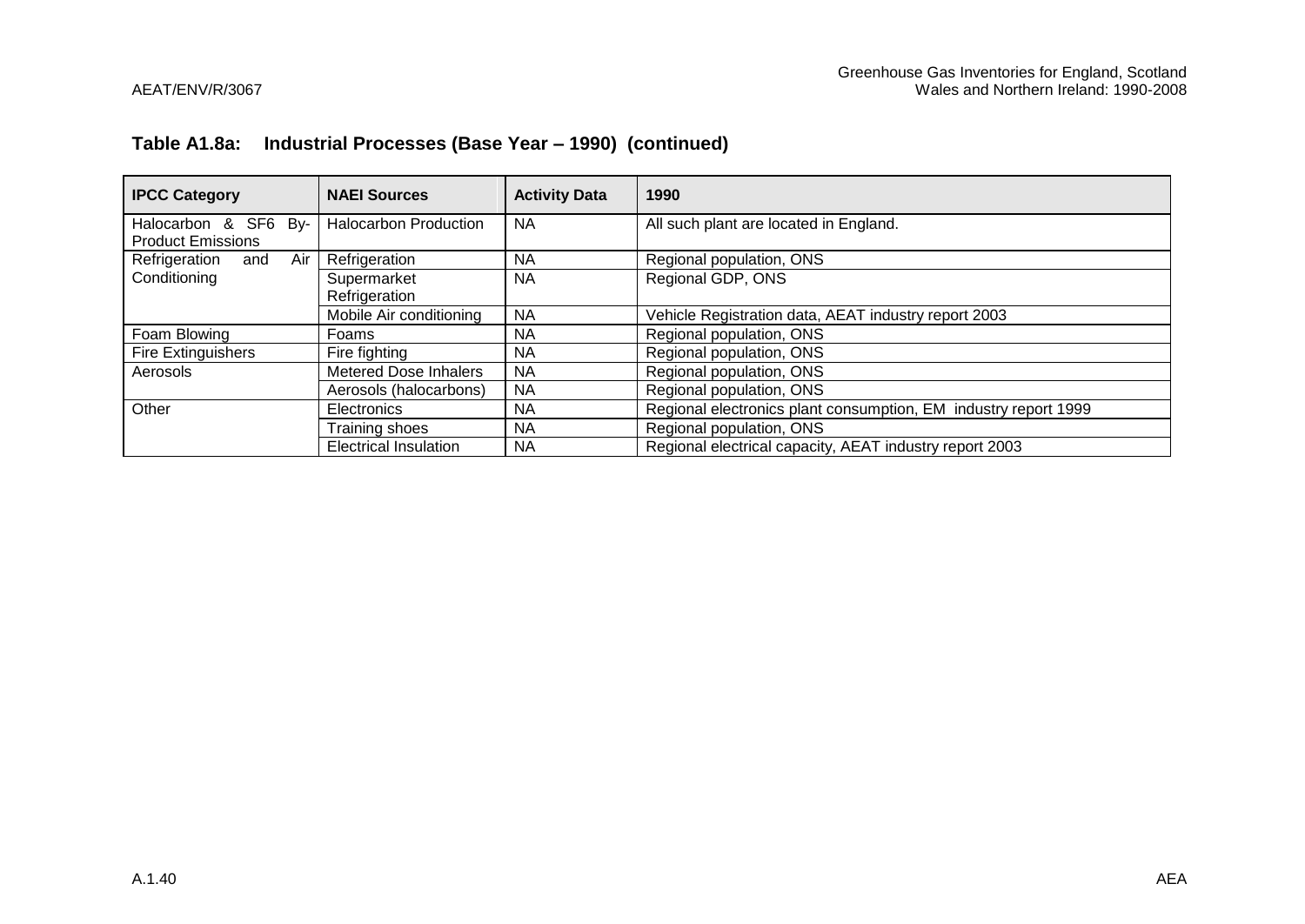### **Table A1.8b: Industrial Processes (1995; 1998 to 2008)**

| <b>IPCC Category</b>                | <b>NAEI Sources</b>                   | <b>Activity Data</b>                     | Data Sources / Comments                                                                              |  |
|-------------------------------------|---------------------------------------|------------------------------------------|------------------------------------------------------------------------------------------------------|--|
| <b>Cement Production</b>            | Cement                                | Clinker production                       | Point source data from EUETS<br>(2008 only),<br>the<br>and                                           |  |
|                                     | (decarbonising)                       |                                          | PI/SPRI/ISR (EA, SEPA & NIEA).                                                                       |  |
| <b>Lime Production</b>              | Lime (decarbonising)                  | Limestone consumption                    | All such plant located in England.                                                                   |  |
| Dolomite<br>Limestone<br>and<br>Use | Glass production                      | Limestone<br>and dolomite<br>consumption | Regional glass production, BGlass. (For 2008, the EUETS<br>provides additional data for some sites.) |  |
|                                     | <b>Blast Furnaces</b>                 | dolomite<br>Limestone and<br>consumption | Iron production, ISSB                                                                                |  |
| Soda Ash Production and<br>Use      | Glass production                      | Soda Ash Consumption                     | Regional glass production, BGlass                                                                    |  |
| Mineral Products: Other             | <b>Brick</b><br>Fletton<br>Production | <b>Fletton Brick Production</b>          | All such plant located in England                                                                    |  |
| Ammonia Production                  | Ammonia feedstock                     | Natural gas feedstock                    | All such plant located in England                                                                    |  |
| Nitric Acid Production              | Nitric Acid Production                | Plant capacity                           | Regional plant capacity, PI/SPRI/ISR.                                                                |  |
|                                     |                                       |                                          | Since 2002, all such plant located in England.                                                       |  |
| <b>Adipic Acid Production</b>       | Adipic Acid Production                | Adipic acid made                         | All such plant located in England                                                                    |  |
| Chemical Industry: Other            | <b>Methanol Production</b>            | <b>Production of Methanol</b>            | All such plant located in England                                                                    |  |
| Chemical Industry: Other            | <b>Ethylene Production</b>            | Production of Ethylene                   | Plant Capacities, PI/SPRI/ISR                                                                        |  |
| Chemical Industry: Other            | Chemical Industry                     | <b>NA</b>                                | PI/SPRI/ISR data, or extrapolated from PI data                                                       |  |
| Iron and Steel                      | <b>Electric Arc Furnace</b>           | EAF steel production                     | Regional EAF production, ISSB                                                                        |  |
|                                     | Flaring                               | Blast furnace gas                        | Coke Consumed in blast furnaces, ISSB, WO                                                            |  |
| <b>Aluminium Production</b>         | Aluminium production                  | aluminium<br>Primary                     | UK plant production & emissions data, Alcan, Rio-Tinto, EA,                                          |  |
|                                     |                                       | produced                                 | <b>SEPA</b>                                                                                          |  |
| $SF6$ Used in Aluminium and         | SF <sub>6</sub> Cover gas             | NA.                                      | Regional consumption & sales data from industry reports                                              |  |
| <b>Magnesium Foundries</b>          |                                       |                                          | compiled by EM & AEAT                                                                                |  |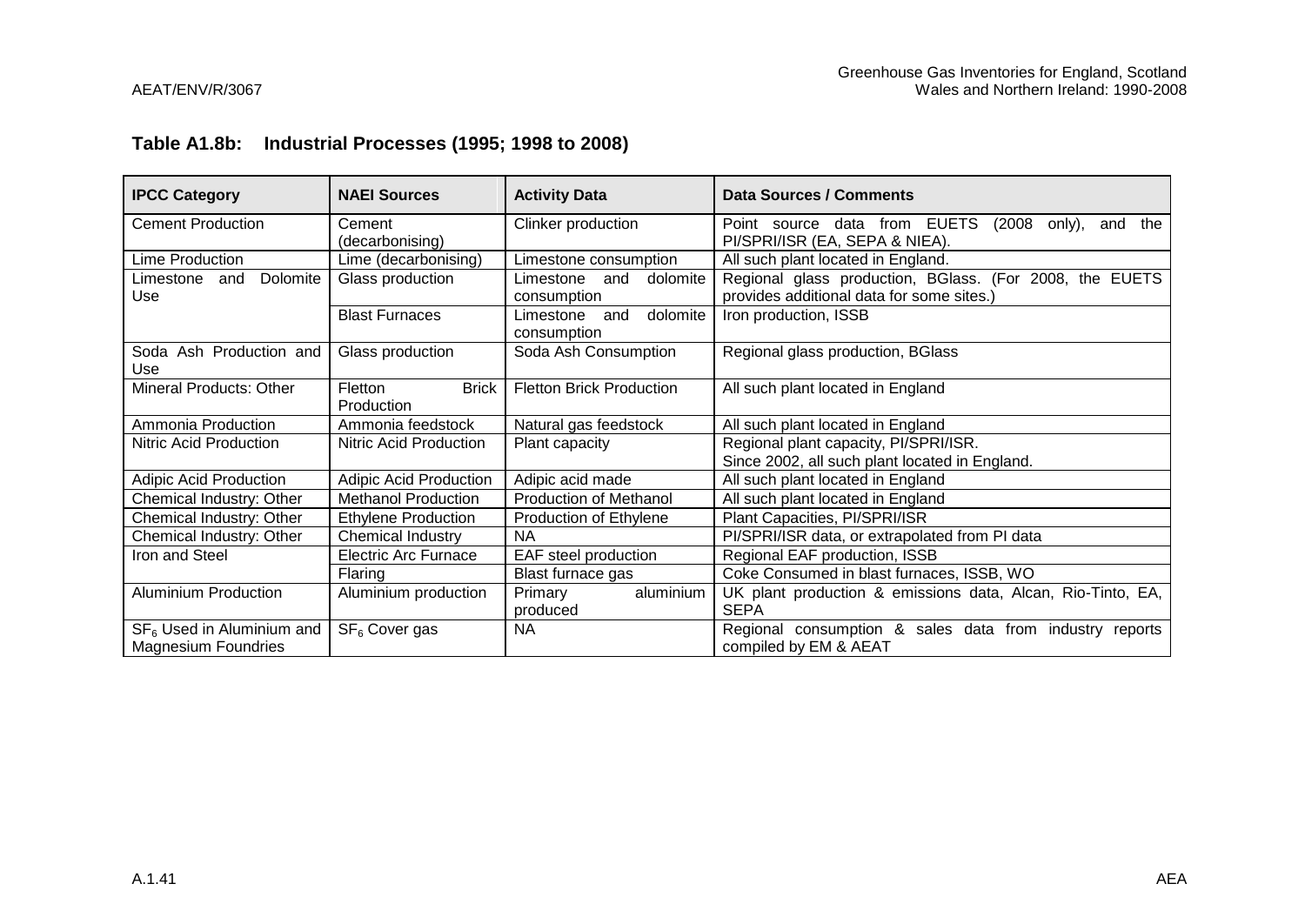### **Table A1.8b: Industrial Processes (1995; 1998 to 2008) (continued)**

| <b>IPCC Category</b>                             | <b>NAEI Sources</b>          | <b>Activity Data</b> | Data Sources / Comments                                                                        |  |
|--------------------------------------------------|------------------------------|----------------------|------------------------------------------------------------------------------------------------|--|
| Halocarbon & SF6 By-<br><b>Product Emissions</b> | <b>Halocarbon Production</b> | <b>NA</b>            | All such plant are located in England.                                                         |  |
| Air I<br>Refrigeration<br>and                    | Refrigeration                | NА                   | Regional population, ONS                                                                       |  |
| Conditioning                                     | Supermarket<br>Refrigeration | <b>NA</b>            | Regional GDP, ONS                                                                              |  |
|                                                  | Mobile Air conditioning      | <b>NA</b>            | Vehicle Registration data, AEAT industry report 2003                                           |  |
| Foam Blowing                                     | Foams                        | NA.                  | Regional population, ONS                                                                       |  |
| <b>Fire Extinguishers</b>                        | Fire fighting                | <b>NA</b>            | Regional population, ONS                                                                       |  |
| Aerosols                                         | <b>Metered Dose Inhalers</b> | <b>NA</b>            | Regional population, ONS                                                                       |  |
|                                                  | Aerosols (halocarbons)       | <b>NA</b>            | Regional population, ONS                                                                       |  |
| Other                                            | Electronics                  | <b>NA</b>            | Regional electronics plant consumption, EM industry report 1999<br>& AEAT industry report 2003 |  |
|                                                  | Training shoes               | <b>NA</b>            | Regional population, ONS                                                                       |  |
|                                                  | <b>Electrical Insulation</b> | <b>NA</b>            | Regional electrical capacity, AEAT industry report 2003                                        |  |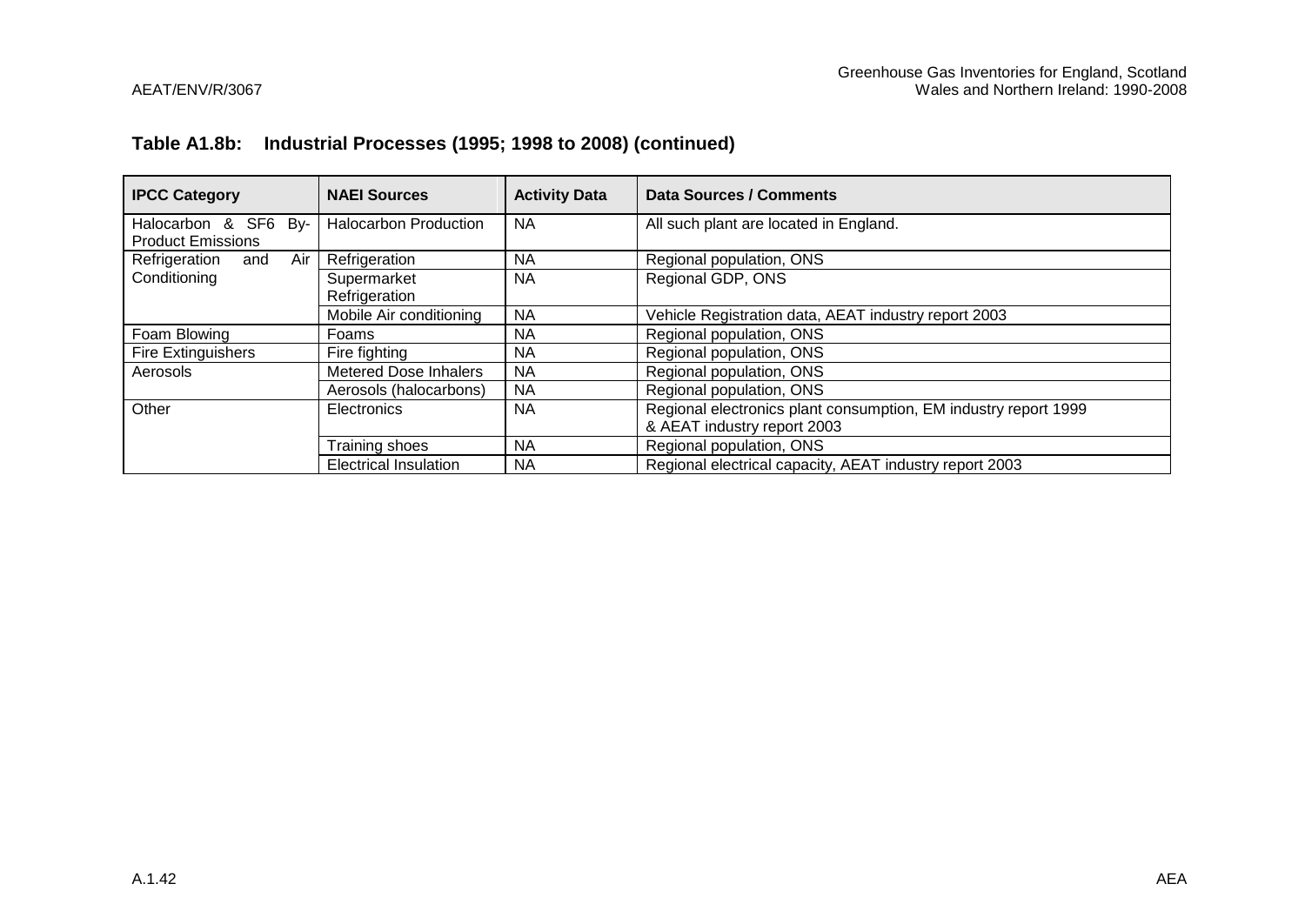The UK inventory reports emissions of methane from methanol production, ethylene production and the other chemical industry. The methanol plant is located in England, whilst ethylene production occurs in England, Scotland and Wales. These emissions are distributed based on data reported in the PI (Environment Agency, 2009a), SPRI (SEPA, 2009a) and plant capacity. Emissions are extrapolated to 1990 and 1995 based on plant capacities.

The emissions from the "other chemical industry" sector are disaggregated to England and Wales based on the site data in the Pollution Inventory. Data on emissions from other chemical processes are not available for Scotland.

#### **1.8.3 Metal Production**

In the iron and steel industry, emissions of  $CO<sub>2</sub>$  arise from electric arc furnaces through the consumption of the graphite anodes. Regional data on steel production from electric arc furnaces is used to determine the regional drivers for this activity (ISSB, 2009).

The flaring of waste blast furnace gas is disaggregated according to the distribution of blast furnaces, using the driver derived for coal consumption by blast furnaces (ISSB, 2009).

Emissions of  $CO<sub>2</sub>$  from iron and steel making are estimated from a mass balance on the coke consumed in blast furnaces; the blast furnace gas produced; the pig iron produced; the pig iron used in steel making and the crude steel produced. The emissions are distributed using appropriate drivers for each source and sink taken from ISSB (2009). These include regional data on coke consumed in blast furnaces, pig iron production and crude steel production.

The electrolytic process used to produce aluminium results in a  $CO<sub>2</sub>$  emission as the petroleum coke anode is consumed. Emission estimations are based on plant capacity data provided by Alcan (2004), for years up to 2002. The DA emissions data for 2003 onwards are based on PI and SPRI data (EA, 2009a; SEPA, 2009a). There have been some significant changes in the aluminium industry in recent years, with the closure of the Kinlocheven plant in 2000, and the expansion of the Lynmouth plant, and hence there has been a swing in emissions from this sector from Scotland to England.

The anode baking process within aluminium production also results in emissions of PFCs, and estimates are provided by plant operators (Alcan, 2009).

#### **1.8.4 Use of Halocarbons and SF<sup>6</sup>**

The UK emissions of halocarbons and sulphur hexafluoride were based on estimates from a model prepared initially by Enviros March (1999). This model has now been updated by AEAT (Haydock et al, 2003), with further updates at UK level for the refrigeration sectors during 2008-9 (Personal Communication: MacCarthy, 2010). For some sources, the emission is equal to the consumption of fluid (e.g. aerosols). For other sources the emissions occur during product manufacture, leakage during product lifetime, and at product disposal (e.g. refrigerators). In these cases emissions are estimated from a time dependent model of the bank of fluid held in products, accounting for unit production and disposal.

Data for HFC emissions from metered dose inhalers in the UK are also taken from the EM & AEAT predictive models. The National Asthma Campaign"s National Asthma Audit (1999-2000) concluded that:

*"There is little variation in asthma prevalence among children or adults throughout Great Britain."* 

Therefore, the regional split of emissions is proportional to population.

Supermarket refrigeration is regarded as sufficiently different from other refrigeration to warrant a separate study. Emissions are based on a market review of the number and size of supermarkets in the regions, combined with discussions with gas manufacturers on the sales into this sector. Discussions with supermarket owners also suggest that regional use could be approximately equated to sales volume, which in turn could be approximated by regional GVA estimates, which have been obtained from ONS (2009a).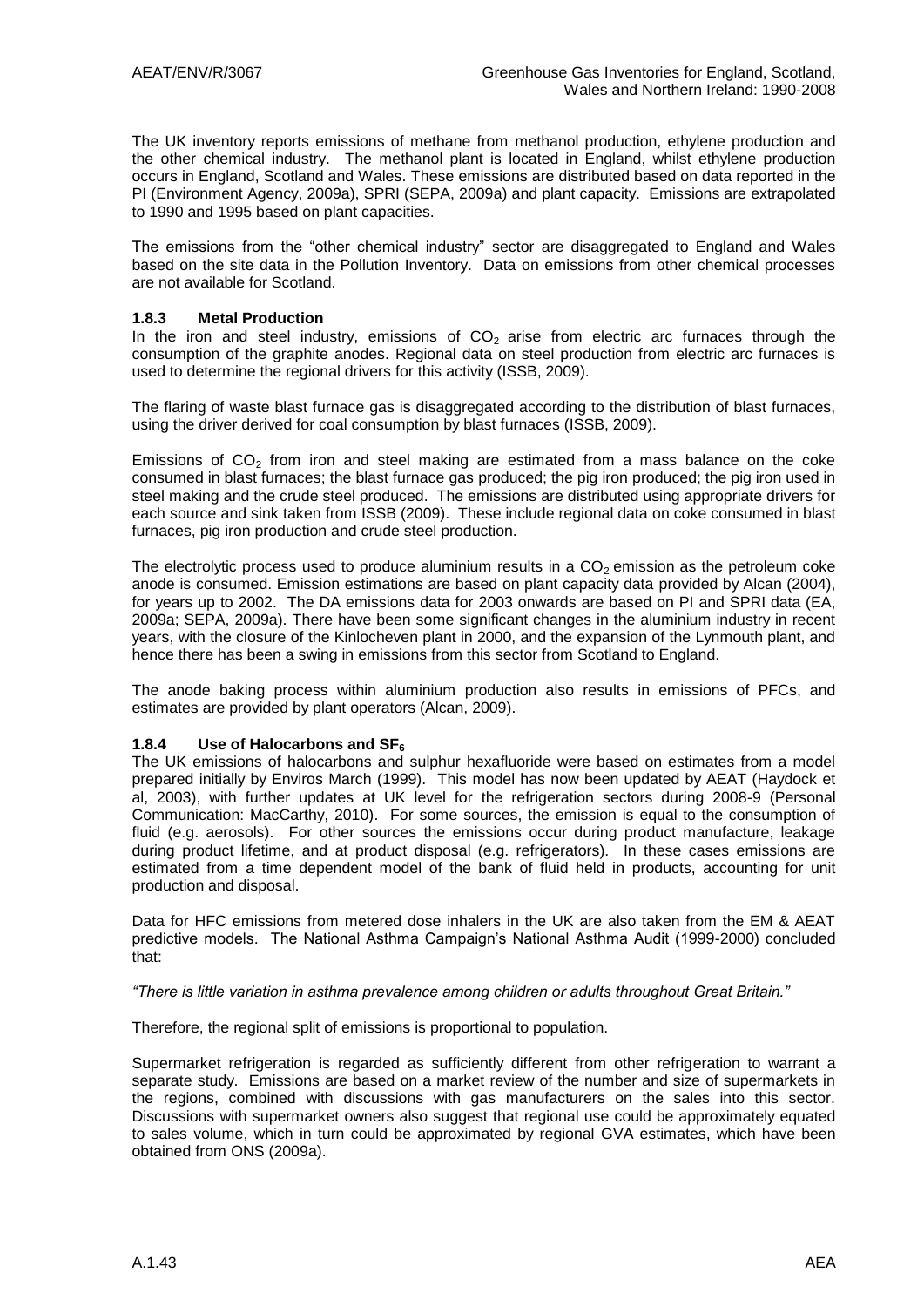Air conditioning systems in cars began to use HFC134a from around 1993. Data is supplied by SMMT on regional sales of new cars. Initially, installation of air conditioning was skewed towards company cars, which are broadly distributed according to population.

PFCs and  $SF<sub>6</sub>$  are used to cushion the soles of some training shoes. Data have previously been gathered from discussions with Nike. Sales figures for the devolved regions of the UK were not available, and therefore the regional split is made according to population.

Sulphur hexafluoride is used in electrical switchgear within the electricity transmission system. UK estimates are based on discussions with industry sources and summarised within the EM & AEAT model. Regional estimates are determined through consultation with power supply companies (NIE, Scottish Power & Scottish Electric, National Grid) and the Electricity Association.

For aerosols, the split by region is made on the basis of population, although use of these gases often have industrial applications. Making the split using population has the advantage of making the data directly comparable with the figures for the baseline years of 1990 and 1995.

Other sources such as fire extinguishers are very small and are likely to be distributed with the general population.

Emissions of  $SF<sub>6</sub>$  cover gas from magnesium production is based on regional sales and consumption data. This stable market is assessed within the AEAT model (2003), with all production located in England & Wales.

Emissions data for regional emissions from semiconductor wafer manufacture are estimated from manufacturing data and consultation with relevant trade associations, and incorporated within the AEAT model (2003).

## **1.9 AGRICULTURE**

North Wyke Research provides all data and information pertaining to agricultural sources within the Devolved Administration emission inventories.

The UK inventory is disaggregated into England, Scotland, Wales and Northern Ireland, with all default factors and emission factors carried over from the national inventory. In the 1990-2008 UK GHG inventory compilation, nitrogen excretion factors have been modified across all the UK using data from Ken Smith and Bruce Cottrill (ADAS, 2008).

Regional crop areas are obtained from the Defra June Agricultural Census for 1990, 1995, 1998 - 2008 (Defra, 2009), SEERAD (SEERAD, 2009) and DARD (DARD, 2009). Crop production data is taken from Agriculture in the UK and Basic Horticultural Statistics for the UK. The Welsh Assembly Government also provides crop area data in Wales for this inventory.

Fertiliser applications are derived from regional crop areas and average application rates published in the British Survey of Fertiliser Practice for 1990, 1995, 1998 - 2008 (BSFP, 2009), which presents data for England and Wales, Scotland and Great Britain. Application rates in Northern Ireland are assumed to be the same as Scottish applications. In many cases, the sample size used to estimate fertiliser use in Scotland is considered too small to be sufficiently robust and in these cases, the Great Britain data are used. Where application rates are not available for particular crop types, the crop area is amalgamated with a similar crop with a known fertiliser application rate. Where annual applications are not available, fertiliser application for a different year are used. Livestock numbers are obtained from the Defra, SEERAD, the Welsh Assembly and DARD Agricultural Census data for 1990, 1995, 1998 – 2008. Cattle weights are estimated following the trend for the previous 5 years.

As in the national inventory, the area of cultivated histosols (soils of high organic content) is assumed to be equivalent to the area of Eutric Histosols, and is disaggregated according to a percentage split estimated by the Soil Survey and Land Research Centre (personal communication).

Any small differences in national-regional census data are removed by normalising the DA inventories such that the sum of England, Scotland, Wales and Northern Ireland equals the UK emission. (For details of the normalisation procedure, see Section 1.1.2.) In particular, for census years prior to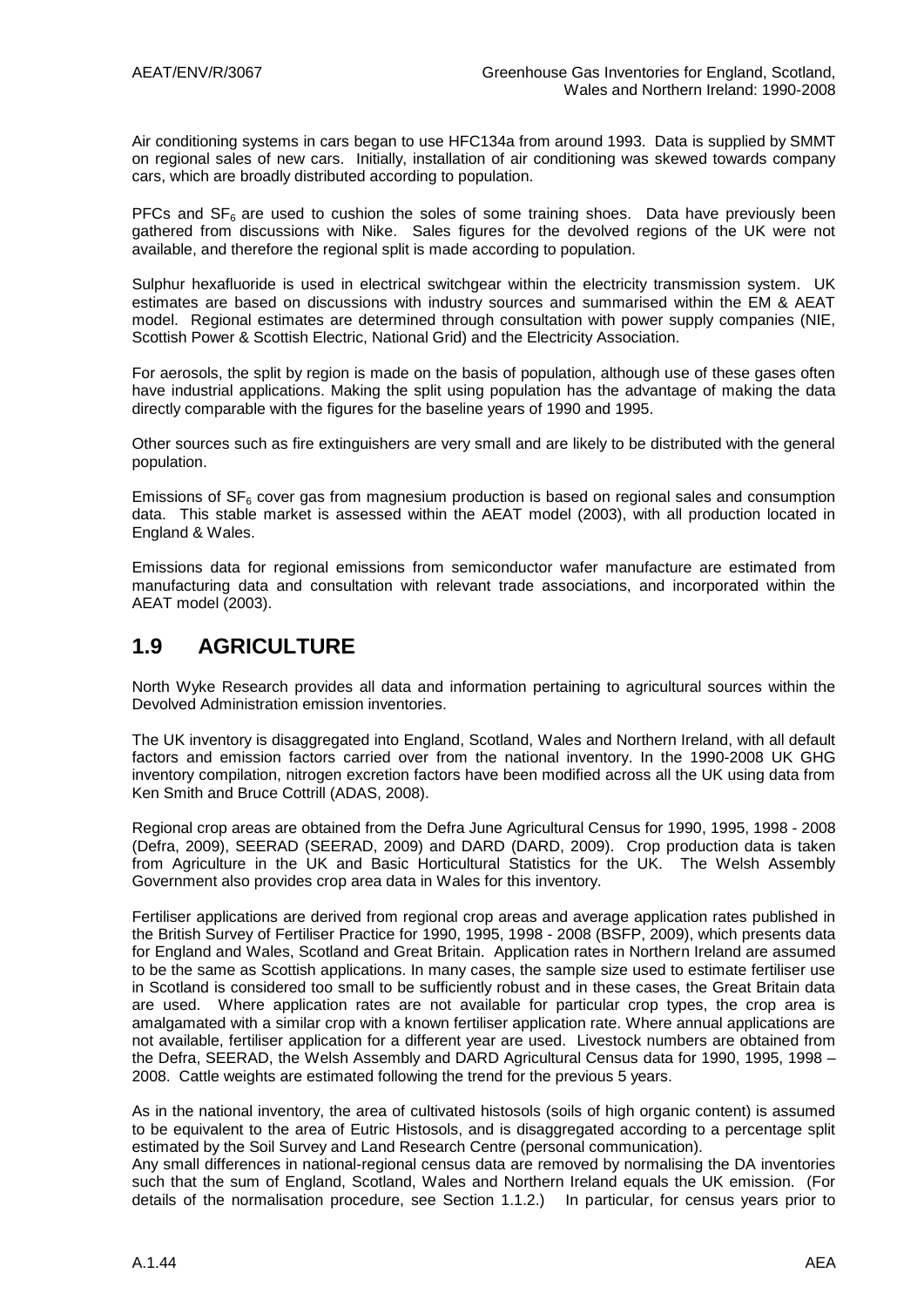2001, the supply of data for the constituent countries from different sources (MAFF, DANI and the Scottish Office) was not concurrent with obtaining the UK data and submitting the UK inventory. This lack of synchronicity was not conducive to ensuring that there was good agreement between the sum of country data and the UK figure, and consequently the UK and disaggregated inventory estimates. This problem was rectified in some recent years by the supply of all required land use and livestock data directly from DEFRA statistics. As this is no longer possible, the current protocol is to obtain data from constituent countries prior to submission of the UK inventory, altering UK figures where necessary.

# **1.10 LAND USE, LAND USE CHANGE & FORESTRY (LULUCF)**

The estimates for the LULUCF sector within the DA emissions inventories are made by the Centre for Ecology and Hydrology. The methods for estimating emissions and removals of greenhouse gases from this sector, data sources and underlying assumptions are described in the latest UK national inventory report for 1990-2008 (MacCarthy *et al*., 2010).

The current LULUCF inventory methods use a combination of top-down and bottom-up approaches, based on activity data for each of the Devolved Administrations and the UK as a whole. As a result of this approach, estimates of emissions and removals from LULUCF activities are automatically produced at the DA and UK scale.

#### **1.10.1: 5A Forest Land**

The Forest Land category is divided into *Category 5.A.1 Forest remaining Forest Land* and *Category 5.A.2 Land converted to Forest Land*. Three activities are reported under 5.A.2: carbon stock changes on land converted to Forest Land,  $N_2O$  emissions from N fertilization of forests, and biomass burning emissions from wildfires on forest land.

#### **Forest Land remaining Forest Land**

There are 810 kha of land that covered in forest since before 1921: 504 kha in England, 193 kha in Scotland, 111 kha in Wales and 2 kha in Northern Ireland. This forest is assumed to be in overall carbon balance because of its age, and hence has a carbon stock change of zero. The area of forest reported in this category from 1990 to 2008 has been adjusted to take account of forest converted to other land use categories.

#### **Land converted to Forest Land**

#### *Carbon stock changes*

Changes in carbon stocks in forest standing biomass, litter and soils are calculated with the C-Flow forest carbon model (Dewar and Cannell 1992, Cannell and Dewar 1995, Milne *et al.* 1998). The model is driven by records of annual forest planting in each DA on previously unforested land (available from 1922 onwards). Forests accumulate carbon (removing it from the atmosphere) in their biomass and soils as they grow, but timber harvesting and planting activities disturb this accumulation and result in emissions of carbon to the atmosphere. The net carbon stock change at any one time depends on the balance between these different activities. Forestry management cycles operate over long time scales (50 years+) so the rate of carbon removal in the present day is driven by the rate of forest planting in previous decades.

In 2008 around 68% of the area under forest land use in the UK had been planted since 1921 (414 kha in England, 1031 kha in Scotland, 162 kha in Wales and 82 kha in Northern Ireland). The activity data for annual forest planting (private and state) for the C-Flow model are provided by the Forestry Commission (for England, Scotland and Wales) and the Northern Ireland Department of Agriculture. The data is sub-divided into conifer and broadleaf planting and is time-consistent and reliable. There are differences in trends between conifer and broadleaf planting since 1990.

All DAs have seen a decline in annual conifer planting rates 1990-2008, however, annual broadleaf planting has on average increased in all DAs (Table A1.9).

#### **Table A1.9: Forest Planting Rates since 1990**

|  | Annual | <b>England</b> | <b>Scotland</b> | <b>Wales</b> | <b>Northern</b> |
|--|--------|----------------|-----------------|--------------|-----------------|
|--|--------|----------------|-----------------|--------------|-----------------|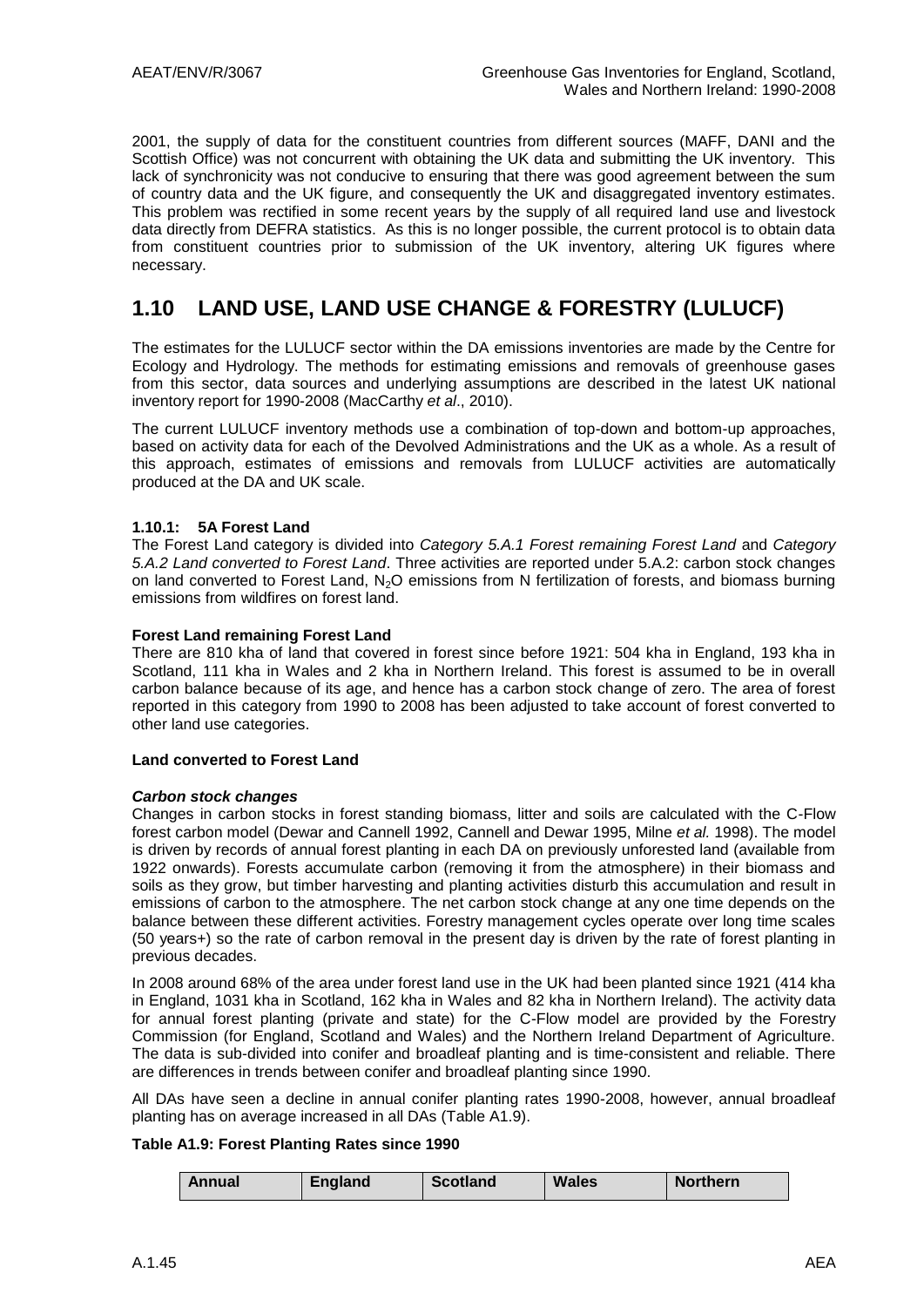| <b>Planting Rate</b> |       |       |       | <b>Ireland</b> |
|----------------------|-------|-------|-------|----------------|
| kha $a^{-1}$         |       |       |       |                |
| <b>Conifer</b>       |       |       |       |                |
| 1990-1994            | 0.827 | 9.536 | 0.216 | 1.025          |
| 1995-1999            | 0.547 | 6.505 | 0.091 | 0.498          |
| 2000-2004            | 0.556 | 3.536 | 0.084 | 0.224          |
| 2005                 | 0.191 | 1.865 | 0.013 | 0.034          |
| 2006                 | 0.082 | 1.011 | 0.008 | 0.043          |
| 2007                 | 0.064 | 2.000 | 0.037 | 0.034          |
| 2008                 | 0.054 | 0.744 | 0.002 | 0.056          |
| <b>Broadleaf</b>     |       |       |       |                |
| 1990-1994            | 3.828 | 3.383 | 0.312 | 0.238          |
| 1995-1999            | 4.016 | 4.997 | 0.420 | 0.297          |
| 2000-2004            | 4.507 | 5.180 | 0.368 | 0.435          |
| 2005                 | 4.523 | 3.823 | 0.521 | 0.321          |
| 2006                 | 3.030 | 2.984 | 0.452 | 0.563          |
| 2007                 | 2.573 | 4.579 | 0.388 | 0.451          |
| 2008                 | 1.999 | 3.427 | 0.201 | 0.496          |

The C-Flow model also requires input data on the stemwood growth rate and harvesting pattern, which come from standard management and yield tables used by the Forestry Commission (Edwards and Christie 1981). Following work by Milne *et al.* (1998) DA-specific growth patterns are used for conifers but the same growth pattern is used for all new broadleaf planting in the UK. Milne *et al.* (1998) have shown that different yield class assumptions for conifer and broadleaf planting have an effect of less than 10% on estimated carbon uptakes for the country as a whole. CEH and Forest Research are undertaking research to characterise forest planting (including species mix) and management in greater spatial and temporal detail. Comparisons of forest census data have already indicated that there is non-standard management (shorter rotations) in England and Wales during the mid-20th century. These variations in management have been incorporated into the forest model but they have only a small impact on net carbon stock change.

The C-Flow method is a Tier 3 modelling approach, so there are no explicit emission factors. Instead parameter values for either conifer or broadleaf trees are required to estimate (i) stemwood, foliage, branch and root masses from the stemwood volume, and (ii) the decomposition rates of litter, soil carbon and wood products. Losses of soil carbon due to the disturbance by planting activity are also considered on a DA-specific basis. From these values and the activity data C-Flow calculates the net changes in the pools of standing trees, litter and soil carbon.

The overall uncertainty in emissions/removals from 5A Forest Land is estimated to be 25% but a full analysis of uncertainties is planned for future inventories.

#### *Nitrous Oxide emissions from N fertilization of forests*

Information on forest fertilisation was gathered from a search of the relevant literature and discussion with private chartered foresters and the Forestry Commission (Skiba 2007). In the UK the general recommendation is not to apply fertiliser to forests unless it is absolutely necessary: it is not applied to native woodlands, mature forest stands or replanted forests. The instances where N fertiliser is applied to forests are first rotation (afforestation) forests on "poor" soil, e.g. reclaimed slag heaps, impoverished brown field sites, upland organic soils. In terms of the inventory, this means that N fertilisation is assumed for Settlement converted to Forest land and Grassland converted to Forest Land on organic soils. A Tier 1 approach is used with the amount of N fertiliser calculated using a fixed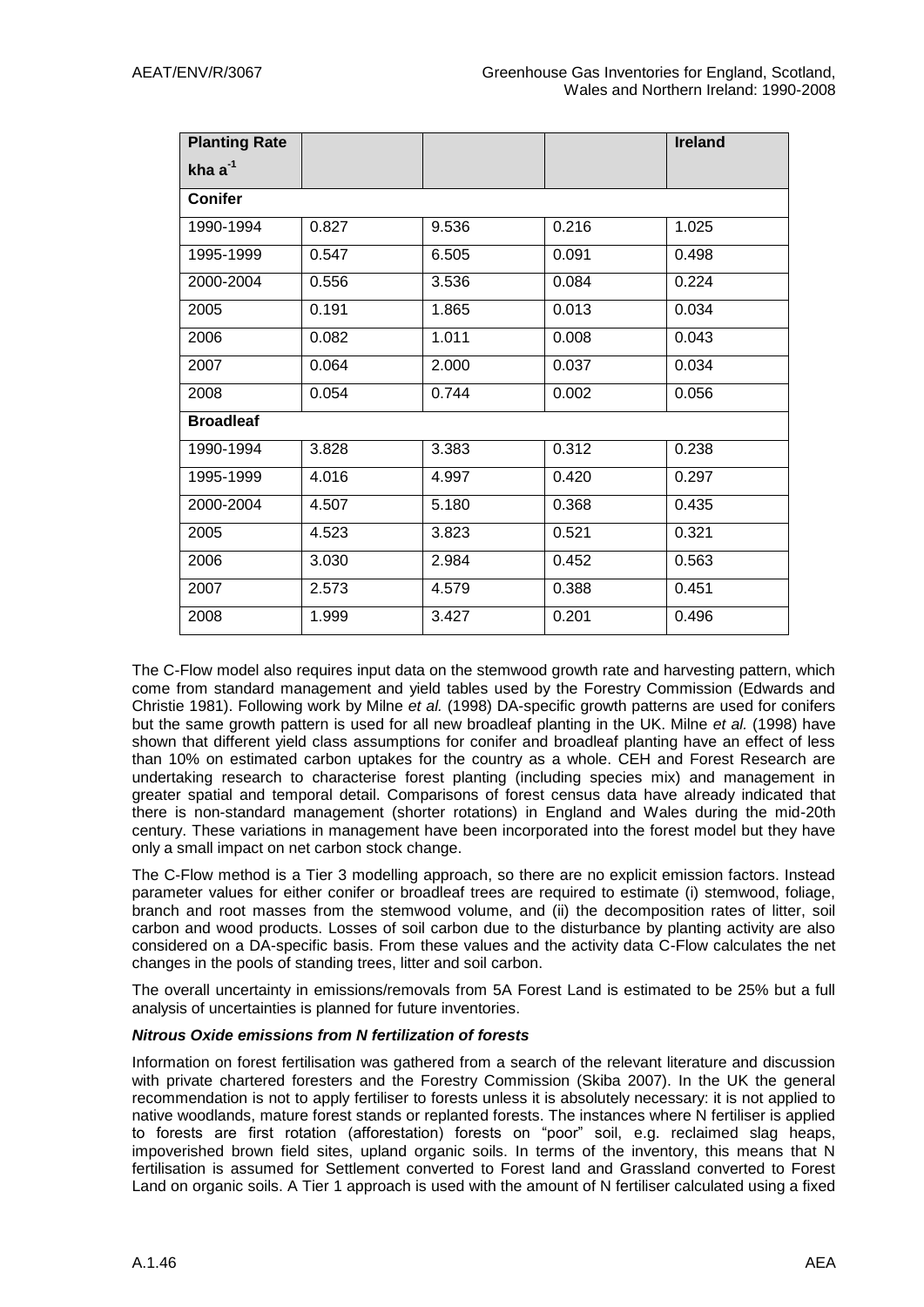application rate and the areas of relevant forest planting for each DA from the same datasets used in the CFlow model for 5.A.2. Land converted to Forest land.

An application rate of 150 kg N ha-1 is assumed based on Forestry Commission fertilisation guidelines (Taylor 1991). The guidelines recommend applying fertiliser on a three-year cycle until canopy closure (at c. 10 years), but this is thought to be rather high (Skiba 2007) and unlikely to occur in reality, so two applications are adopted as a compromise. These applications occur in year 1 and year 4 after planting. As a result, emissions from N fertilisation since 1990 include emissions from forests that were planted before 1990 but received their second dose of fertiliser after 1990. The emission factor for N<sub>2</sub>O of applied nitrogen fertiliser is the default value of 1.25%. Emissions of  $N<sub>2</sub>O$  from N fertilisation of forests have fallen since 1990 due to reduced rates of new forest planting.

#### *Emissions from wildfires on forest land*

Estimates of emissions from wildfires on forest land are included in the inventory. The approach is Tier 2, using country-specific activity data and default emission factors. There is no information as to the age and type of forest that is burnt in wildfires, so all wildfire emissions are recorded under 5.A.2.

Estimates of the area burnt in wildfires 1990-2008 are made for Great Britain (data from the Forestry Commission) and Northern Ireland (data from the Forest Service). No data on areas burnt in wildfires has been collected or published since 2004. Activity data for 2005 to 2008 is extrapolated using a Burg regression equation based on the trend and variability of the 1990-2004 dataset. These areas refer only to fire damage in state forests; no information is collected on fire damage in privately owned forests. The area of private-owned forest that was burnt each year was assumed to be in proportion to the percentage of the state forest that was burnt each year. The Great Britain total forest estimate was split between the individual countries in proportion to their forest areas. An estimated 957 ha of forest is burnt on average every year (358 ha in England, 427 ha in Scotland, 91 ha in Wales and 75 ha in Northern Ireland) between 1990 and 2008, although there is high inter-annual variability.

There is no information on the type (conifer or broadleaf) or age of forest that is burnt in wildfires in the UK. Therefore, the amount of biomass burnt is estimated from the mean forest biomass density in each country of the UK, as estimated by the C-Flow model. These densities vary with time due to the different afforestation histories in each country. A combustion efficiency of 0.5 is used with a carbon fraction of dry matter of 0.5 to estimate the total amount of carbon released, and hence emissions of  $CO<sub>2</sub>$  and non- $CO<sub>2</sub>$  gases (using the IPCC emission ratios).

The uncertainty for the wildfire activity data is estimated to be 50% for the activity data 1990-2004, but 100% for the 2005 to 2008 values, as these have been extrapolated from previous years. The IPCC default of 70% uncertainty is used for the emission factors.

#### **1.10.2 5B Cropland**

#### *Cropland remaining Cropland*

Changes in non-forest biomass resulting from yield improvements result in a carbon sink. The activity data on cropland area is DA-specific and the emission factor is fixed at 2% p.a. (Sylvester-Bradley *et al.* 2002).

The application of lime (limestone, chalk and dolomite) to Cropland (and Grassland) produces emissions of  $CO<sub>2</sub>$ . Data on the use of limestone, chalk and dolomite for agricultural purposes is reported in the Business Monitor of Mineral Extraction in the UK (Office of National Statistics 2008). Estimates of the individual materials are provided by the British Geological Survey each year as only the totals are published because of commercial confidentiality rules for small quantities. The amount of lime applied is variable from year to year but generally reducing over time. The area that receives lime is calculated from the regional agricultural censuses, the Fertiliser Statistics Report (Agricultural Industries Confederation, 2006) and the British Survey of Fertiliser Practice (BSFP, 2009). This data is DA-specific from 2000 onwards for England, Scotland and Wales and estimated from GB rates before that. There is no specific information on the % area limed in Northern Ireland, which is therefore assumed to be the same as that in England. Fixed emission factors (for limestone/chalk and dolomite) are used to estimate emissions. The uncertainty in the activity data and emission factors are judged to be low and consistent over time.

Past drainage of lowland peatlands in England produces an ongoing change in soil carbon stocks and therefore carbon emissions. The baseline (1990) area of drained peatland is taken as 150,000 ha (Bradley 1997) with an assumption of no further drainage since that time. The annual loss decreases in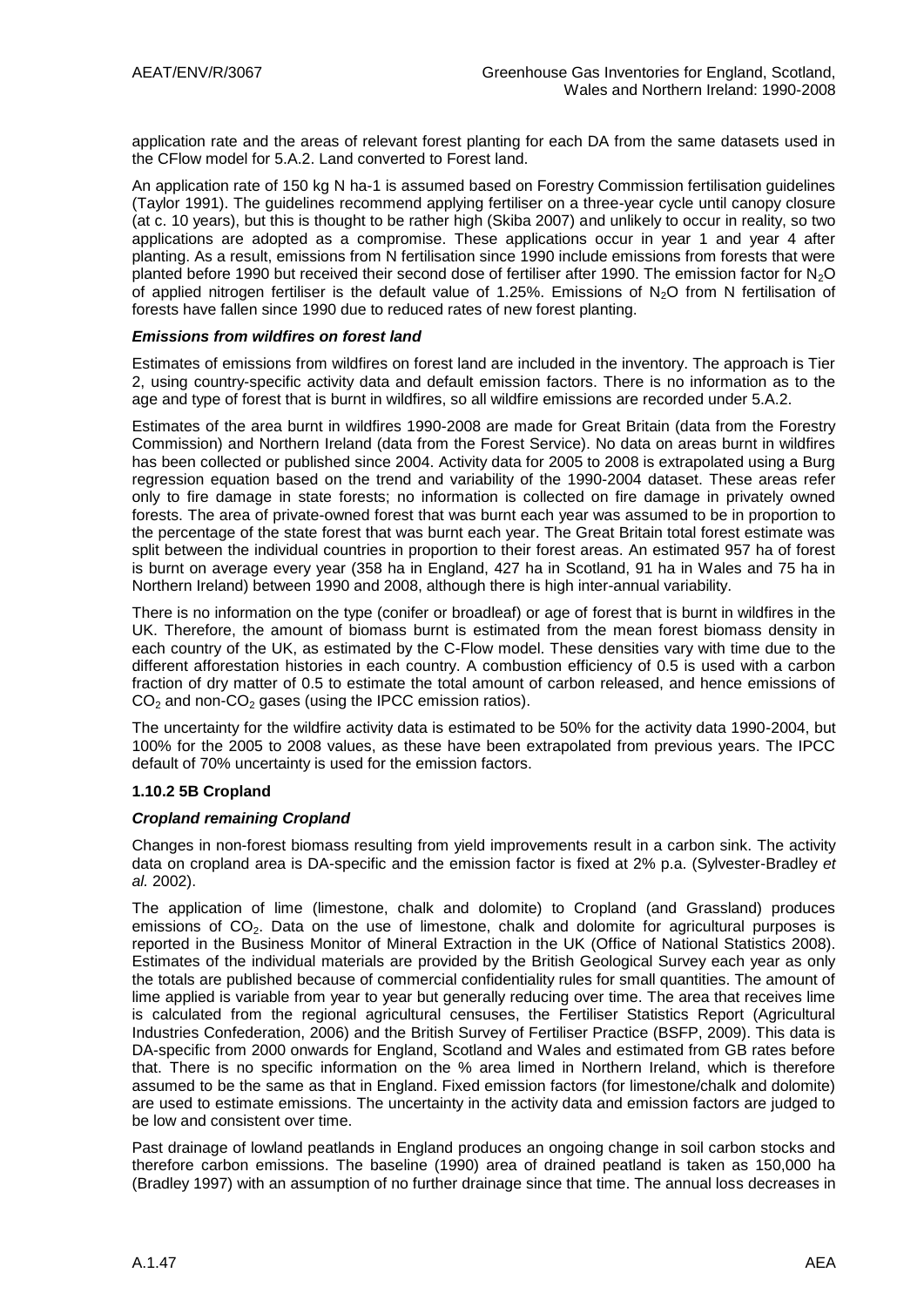proportion to the amount of carbon remaining (there are different implied emission factors for "thick" and "thin" peat).

#### **Land converted to Cropland**

Emissions and removals in this category result from (i) changes in soil carbon stocks, and (ii) changes in non-forest biomass carbon stocks due to land use change to Cropland. The methodology also applies to land converted to Grassland and to Settlement. Changes in carbon stocks from land use change to Forest land are calculated by the C-Flow model, as described above.

#### *Changes in soil carbon stocks due to land use change to Cropland*

Land use change results in soil carbon stock change because soil carbon density generally differs under different land uses and the land use change initiates a transition from one density value to another. The change in vegetation cover and management affects the amount of carbon that goes into the soil from biomass decomposition and the initial disturbance of the soil releases carbon to the atmosphere. An increase in soil carbon density results in a removal of  $CO<sub>2</sub>$  from the atmosphere, and vice versa. The rate of loss or gain of carbon depends on the type of land use transition. For transitions where carbon is lost, e.g. Grassland conversion to Cropland, the rate is "fast" (50-150 years), but for transitions where carbon is gained the rate is much slower.

The method used for this activity links a land use change matrix to a dynamic model of carbon stock change. Matrices of land use change have been constructed back to 1950 for each DA using countryspecific land surveys (MLC 1986, Haines-Young *et al* 2000, Cooper and McCann 2002).

Areas of land use were assigned to the IPCC GPG categories – Forest land, Cropland, Grassland, Settlements and Other Land. The data available for the UK does not distinguish Wetlands from other land use types so this category is not used. Area change data exists up to 1998 and extrapolated from there to the latest inventory year (2008). Since 1990 an estimated 63.5 kha yr<sup>-1</sup> have been converted to Cropland in England, 21.7 kha yr<sup>-1</sup> in Scotland, 8.0 kha yr<sup>-1</sup> in Wales and 3.7 kha yr<sup>-1</sup> in Northern Ireland. Updates to the Countryside Surveys for Great Britain and Northern Ireland took place in 2007 and the new data from these will be used to update the matrices in the coming year.

A database of soil carbon density, based on information on soil type, land cover and carbon content, is available at 1km scale for the UK (Bradley *et al.* 2005): this gives the soil carbon densities under the different land use categories for each UK country. DA-specific times, from the initial to the new soil carbon density following a land use change, are used with the core differential equation to calculate carbon fluxes per unit area (hence the implied emission factors will change over time).

#### *Changes in non-forest biomass stocks resulting from land use change to Cropland*

Changes in carbon stocks in non-forest biomass due to land use change are based on the same area matrices used for estimating changes in carbon stocks in soils. The biomass carbon densities for five basic land use types are then weighted by their occurrence in each DA to calculate mean biomass densities for Cropland, Grassland and Settlements. The mean biomass carbon densities for each land type were then weighted by the relative proportions of change occurring between land types, in the same way as the calculations for changes in soil carbon densities. Changes between these equilibrium biomass carbon densities were assumed to happen in a single year.

A Monte Carlo approach is used for both activities to vary the inputs for the core equation, and also give an estimate of uncertainty. The uncertainty in changes in soil carbon from the initial to the final equilibrium value is up to  $±11\%$  of the mean value. The uncertainty of the areas of land use change in each land use transition is assumed to be ±30% of the mean. Independent estimates of the uncertainty for each DA are not currently available.

#### **1.10.3 5C Grassland**

#### **Grassland remaining Grassland**

Emissions resulting from the application of lime are described in the Cropland remaining Cropland section. Peat extraction for horticultural use is reported for England, Scotland and Northern Ireland (it is negligible in Wales). Peat extraction for fuel use is now reported in the Energy sector of the inventory. The annual volume of peat extraction in Scotland and England is obtained from the Business Monitor of Mineral Extraction in Great Britain (ONS, 2008). Extraction in Northern Ireland is estimated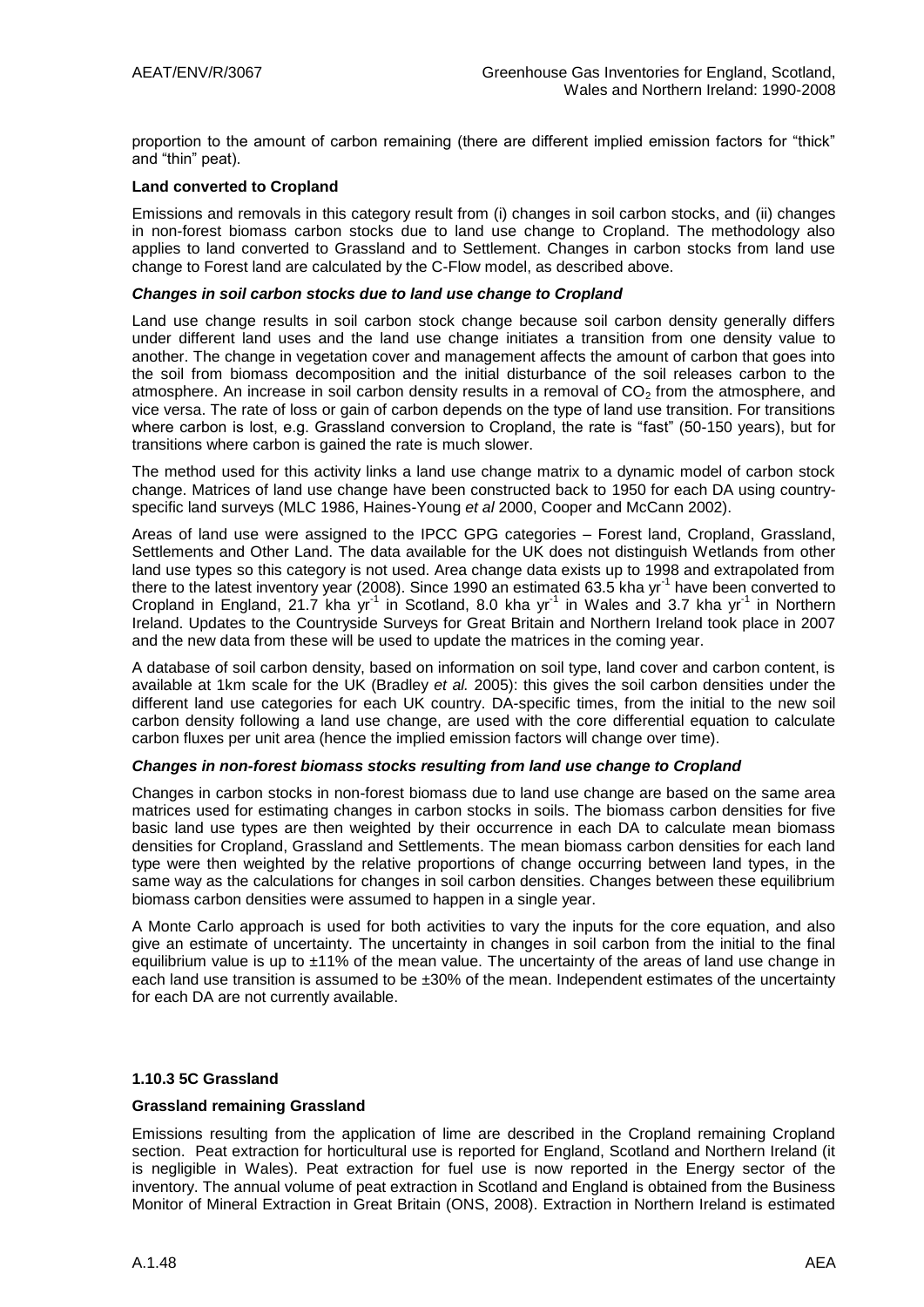from a 1997 survey (Cruikshank and Tomlinson 1998). The volume extracted is variable in England  $(650,000 - 1,600,000 \text{ m}^3 \text{ yr}^1)$  and Scotland (100,000-700,000 m<sup>3</sup> yr<sup>-1</sup>) but constant in Northern Ireland  $(628,000 \text{ m}^3 \text{ yr}^1)$ . Fixed DA-specific emission factors (Cruickshank and Tomlinson 1998) are used to estimate emissions from this activity.

#### **Land converted to Grassland**

Methods for estimating changes in non-forest biomass and soils due to land use change to Grassland are described in the Land converted to Cropland section. Since 1990 an estimated 58.6 kha yr<sup>-1</sup> have been converted to Grassland in England, 17.8 kha yr<sup>-1</sup> in Scotland, 8.1 kha yr<sup>-1</sup> in Wales and 5.9 kha yr<sup>-</sup> <sup>1</sup> in Northern Ireland.

When Forest land is converted to Grassland (i.e. deforestation) it is assumed that 60% of the standing biomass is removed as timber products and the remainder is burnt. This burning of forest biomass produces emissions of  $CO<sub>2</sub>$ , CH<sub>4</sub> and N<sub>2</sub>O.

Activity data on deforestation to Grassland in the UK is estimated from Forestry Commission unconditional felling licence data where there is no requirement to restock by replanting or regeneration (see Levy and Milne 2004). The most recent data from the Forestry Commission has been collated: these are estimates for England for 1990-2002 and estimates for GB in 1999-2001.

Estimates for Scotland and Wales are extrapolated from the England estimates using the GB:England ratios in 1999-2001. Areas of deforestation for 2003-2008 are estimated by extrapolation from earlier years. There are no data currently available for Northern Ireland.

Annual rates of deforestation to Grassland were low and stable from 1990 to 1998 (E: 0.16 kha yr<sup>-1</sup>, S: 0.05 kha yr<sup>-1</sup>, W: 0.01 kha yr<sup>-1</sup>) when they increased rapidly to a peak in 2001 (E: 0.8 kha yr<sup>-1</sup>, S: 0.25 kha yr<sup>-1</sup>, W: 0.06 kha yr<sup>-1</sup>). There is anecdotal evidence from the Forestry Commission that this was due in part to felling of exotic conifers for heathland restoration. Since 2001 rates of deforestation have declined slightly.

Emissions from biomass burning are estimated using the rates described in the IPCC 1996 guidelines (IPCC 1997a, b, c), based on a mature broadleaf forest stand. Only immediate losses are considered because sites are normally cleared completely for development, leaving no debris to decay. Changes in soil carbon stocks after deforestation are estimated with the other land use transitions.

This method is also used to estimate biomass burning emissions from Forest land converted to Settlements. Deforestation to Cropland in the UK since 1990 is negligible.

#### **1.10.4 5D Wetlands**

No data are included for this category as Wetlands will either fall within the Grassland category or open water, which is included in the Other Land category, due to the classifications in the land surveys used to construct the land use change matrix.

#### **1.10.5 5E Settlements**

No changes in carbon stocks are reported for land In Settlements remaining Settlements. Methods for estimating changes in non-forest biomass and soils due to land use change to Settlements are described in the Land converted to Cropland section. Since 1990 an estimated 11.2 kha yr<sup>-1</sup> have been converted to Settlements in England, 2.5 kha yr<sup>-1</sup> in Scotland, 2.1 kha yr<sup>-1</sup> in Wales and 1.1 kha yr<sup>-1</sup> in Northern Ireland.

The method used for estimating emissions from biomass burning from Forest land converted to Settlements (deforestation) is the same as that used for Forest land converted to Grassland. The activity data comes from the Ordnance Survey"s annual assessment of land use change for map updates (collected on behalf of the Department of Communities and Local Government) (DCLG 2008). Deforestation to Settlements is estimated to be the area that has moved from the forest land-use class to the non-rural land use class (see Levy and Milne 2004 for more details). At present, this data is only available for England for 1990-2005 (smoothed using a five-year moving average); estimates for Scotland and Wales are made by extrapolation from the English rates, assuming that England accounted for 72 per cent of deforestation, based on the distribution of licensed felling between England and the rest of GB in 1999 to 2001. Annual rates of deforestation to Settlements are variable but stable, with an average of 0.37 kha yr<sup>-1</sup> for England, 0.11 kha yr<sup>-1</sup> for Scotland and 0.03 kha yr<sup>-1</sup> for Wales. Deforestation is not currently estimated for Northern Ireland.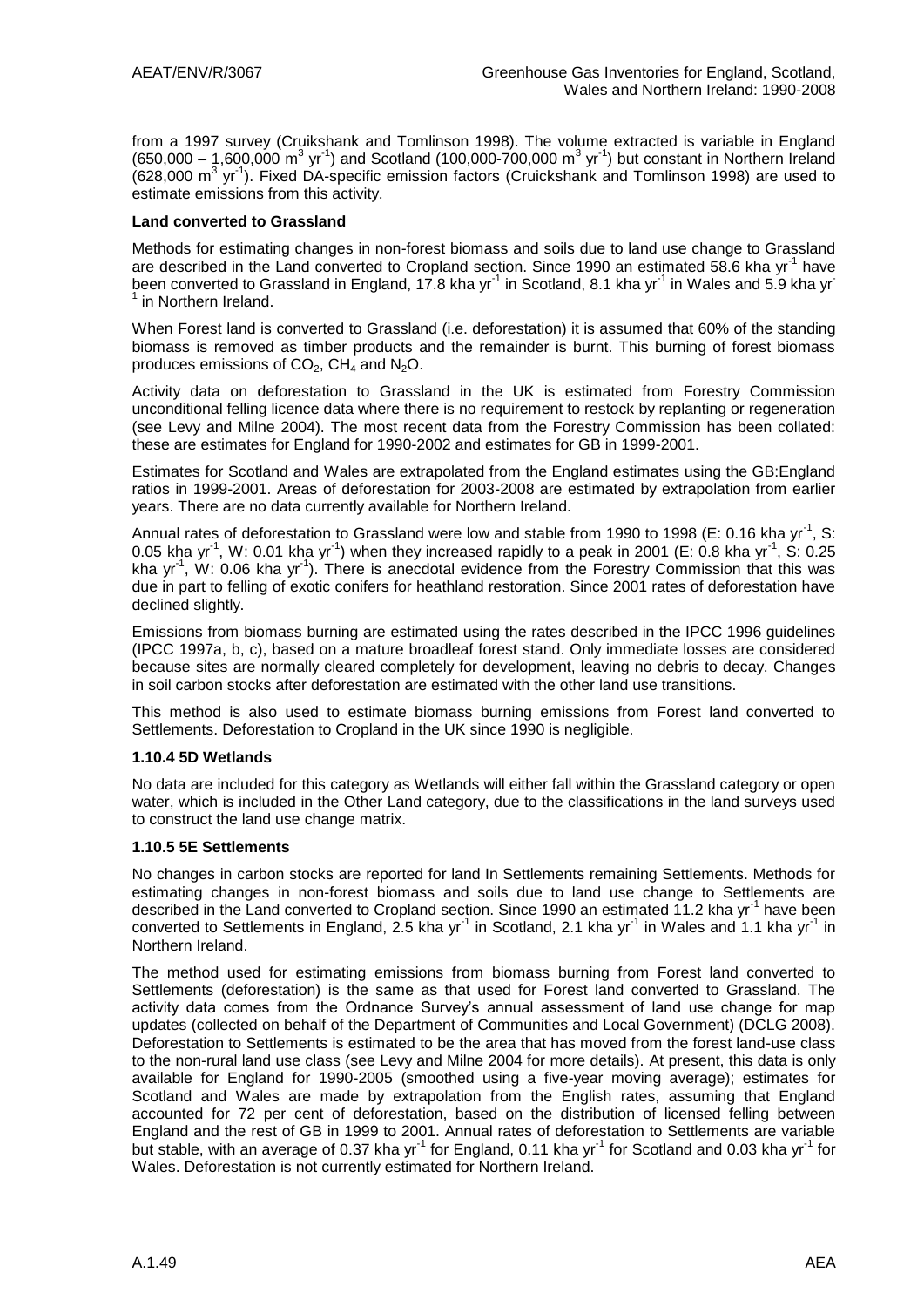The activity data for deforestation to Settlements come from a continuous rolling survey programme and were updated this year. This revision had a knock-on effect on other parts of the land use change matrix but the overall impact on emissions/removals was relatively small.

#### **1.10.6 5F Other Land**

No emissions or removals are reported in this category. It is assumed that there are very few areas of land of other types that become bare rock or water bodies, which make up the majority of this type.

#### **1.10.7 5G Other Activities**

Changes in stocks of carbon in harvested wood products (HWP) are reported here. The C-Flow model (described in the Forest land section) estimates changes in stocks of HWP produced from the management and harvesting of conifer and broadleaf forests planted since 1922. The activity data used for calculating this activity is the annual forest planting rates. For a given forest stand, carbon enters the HWP pool when thinning is undertaken (depending upon the species thinning first occurs c. 20 years after planting) and when harvesting takes place.

According to this method the total HWP pool from UK forests is presently increasing, driven by historical expansion of the forest area and the resulting history of production harvesting (and thinning). The stock of carbon in HWP (from UK forests planted since 1921) has been increasing since 1990 but this positive stock change rate recently reversed, reflecting a severe dip in new planting during the 1940s. The net carbon stock change in the HWP pool has returned to a positive value (i.e. an increasing sink) in 2007, and is forecast to increase sharply as a result of the harvesting of the extensive conifer forests planted between 1950 and the late 1980s. Different DAs have different patterns depending on their forest planting history.

### **1.11 WASTE**

#### **1.11.1 Solid Waste Disposal on Land**

In the UK Inventory, emissions are estimated based on a model of methane production in landfill sites. The generation of methane is assumed to follow a first order model with different decay rates for different types of waste. The model requires data on waste disposals and waste composition from 1945 onwards.

The AEA Technology model of methane generation from landfill sites initially used for 1996-2000 data (Brown *et al*., 1999) has been updated and revised for DEFRA by various consultants including Land Quality Management (LQM, 2003) and Golder Associates (Golder, 2005). The AEA waste team has most recently updated the UK-level data for the 1990-2008 UK GHGI submission. Specific research has recently been commissioned to review the UK waste model and clarify the referencing and traceability of the calculations.

In previous DA inventories, the DA emission estimates from the landfill waste sector were calculated based on regional municipal waste arisings data available from the Defra waste team. Up until 1995, waste arisings data was assumed to be the same as in Brown *et al.* (1999). After 1995, data are available from the England and Wales National Waste Production Survey (Environment Agency, 1999b), the Scottish Waste Data Digest (SEPA: 2001) and the Waste Management Strategy Northern Ireland (DoE NI: 2001). The Golder (2005) model revised MSW arisings from 2001 based on the Local Authority Waste Recycling and Disposal (LAWRRD) model (AEA Technology, 2005). The LAWRRD model provides arisings for England, with UK arisings calculated by scaling upwards, assuming England represents 83% of the UK's total. Comparison between the LAWRRD data and actual waste arisings for 2002 and 2003 showed a discrepancy of 2% and 4%, respectively. These differences are considered insignificant and the LAWRRD model data were taken to be representative of the current situation.

The Brown *et al*. (1999) study adjusted the proportion of waste landfilled for each region to reflect regional data on waste disposals. For Scotland and Northern Ireland, this meant higher percentage disposals to landfill than for England and Wales. However the LQM and Golder approaches were based only on the national waste arisings data; no adjustment was made for different proportions of waste disposal to landfill in each region. Due to a lack of detailed local data, it has also had to be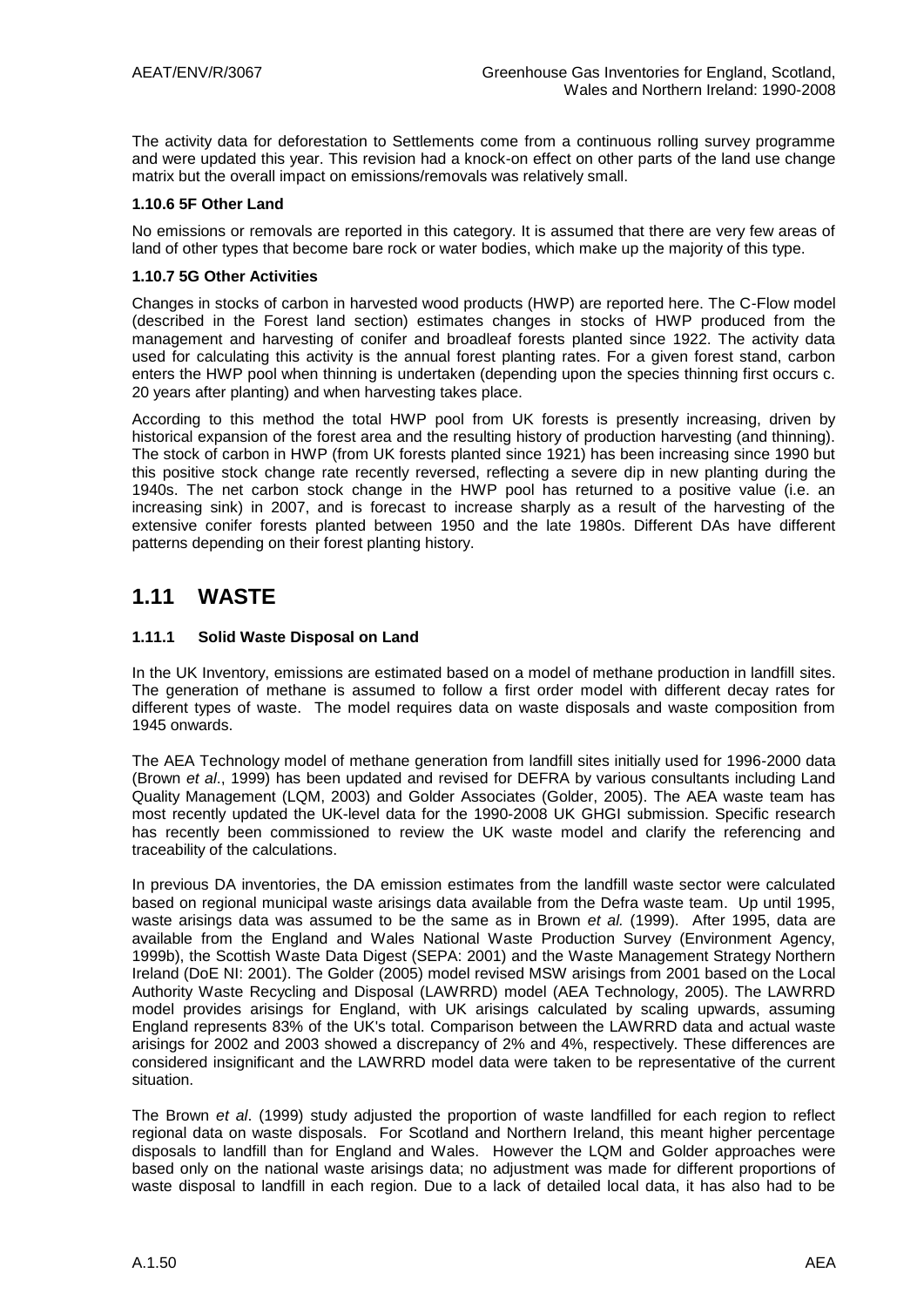assumed that the composition of waste in each region is the same, and that the degree of methane recovery is the same in each region.

In the 1990-2008 DA GHGI compilation, data from the [www.WasteDataFlow.org](http://www.wastedataflow.org/) website have been used to estimate DA landfill activity. The Waste Data Flow website is used by Local Authorities to track progress towards waste sector objectives. Reports from the Waste Data Flow organisation have been reviewed, and these provide a more detailed split of waste disposal options undertaken in the DAs, with ultimate fate of municipal waste recorded against numerous options, primarily: recycling, landfill and incineration. Hence this source of data (which has limited data back to 1999) has been used to derive regional drivers for emissions of methane from landfill waste. Note that this method is still limited in its accuracy, as the lack of detailed local data necessitates that average UK waste composition and average UK methane recovery is still assumed within each DA.

#### **1.11.2 Waste Water Handling**

Emissions from waste-water handling are based on population statistics for the UK. These are taken from the Office of National Statistics (ONS, 2009a) and assume that the application of different sludge treatment and disposal options are uniform across the UK.

#### **1.11.3 Waste Incineration**

The UK Inventory reports emissions from the incineration of sewage sludge, municipal solid waste and some chemical waste. Regional estimates are based on DEFRA (2009a) which reports data for the amount sewage incinerated for Scotland, Northern Ireland and England & Wales.

Emission drivers from MSW Incinerators for 1990-1995 are based on capacity data for individual incinerators taken from RCEP (1993). It is assumed there were no significant changes between 1990 and 1995. Estimates for recent years are based on plant capacity data (Patel, 2000). All of the larger MSW incinerator plant have been re-fitted during the late 1990s to generate electricity and are therefore reported as power stations in the regional inventories. A handful of smaller waste incinerators (municipal, industrial and clinical) are used for district heating and are reported as commercial or miscellaneous. The disaggregation of these smaller heat-generating plant is based on the same driver as for larger MSW incinerators, as there is no specific source of information that provides a more satisfactory estimation of the regional split. The total consumption of these incinerators is reported within the Digest of UK Energy Statistics (DECC, 2009a).

Emissions from clinical waste incineration are allocated to the regions based on a set of plant capacity data for 1998. Emissions data from chemical waste incineration are available for England and Wales only, based on data taken from the Pollution Inventory (Environment Agency, 2009a), and these data are used for the DA estimates also. Some chemical waste incineration takes place in Scotland but no emissions data are available, and hence the emissions contributed from this source are currently omitted from the Scottish inventory data. No chemical incinerators have been identified in Northern Ireland.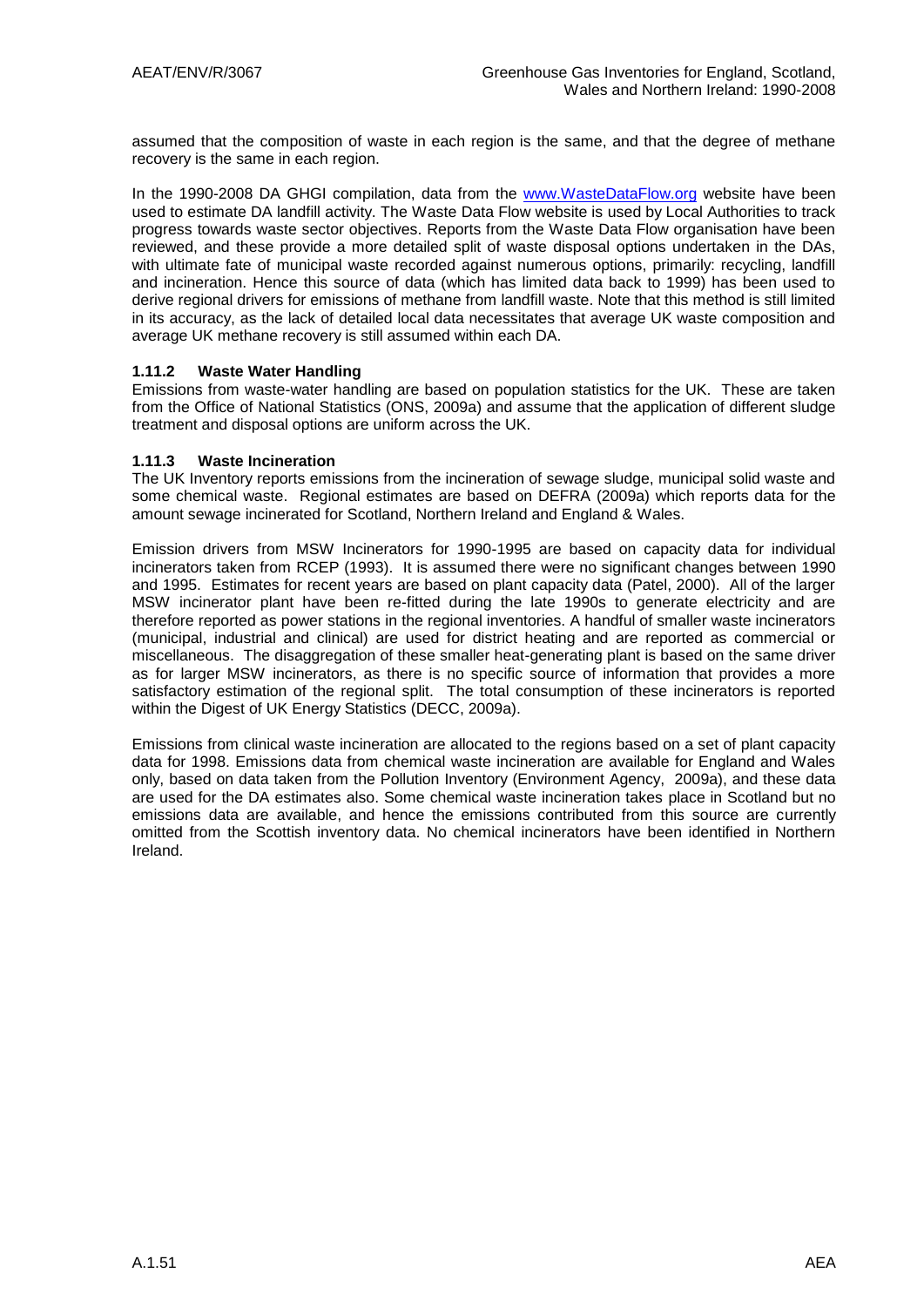# **1.12 UNCERTAINTIES**

#### **1.12.1 Introduction**

The uncertainties in the UK Inventory are estimated using a Monte Carlo simulation. Eggleston et al (1998) and Salway et al (2001) describe this in detail. The method involves estimating the uncertainties in the activity data and the emission factors for all the emission source categories and then using a Monte Carlo simulation package to calculate the uncertainty in the emission totals. In order to apply a similar approach to the DA GHG inventories, it is necessary to estimate uncertainties for the DA activity data (i.e. fuel consumption, production data). The same emission factors are used in the DA inventories as in the UK Inventory, so their uncertainties are known. In the UK Inventory uncertainties in the activity data for fuel use are estimated on the basis of the statistical differences between fuel supply and demand data reported in the energy statistics. However, such data is not available for the DA-specific activity data used. Moreover, for some sources, no direct activity data is available at all, and it has been necessary to distribute the UK data using surrogate data (e.g. employment statistics). In such cases, it is impossible to say whether the surrogate statistics are an accurate indicator of fuel consumption.

#### **1.12.2 DA GHGI Uncertainty Estimation**

The uncertainties in the DA GHG inventories are also estimated using a Monte Carlo simulation. In order to simplify the calculations, the source categories are broader than those used in the UK GHG Inventory simulation. In the DA inventory simulation, the combustion categories are effectively the total consumption of a particular fuel. This contrasts with the UK simulation where there is a further disaggregation into sectoral categories (e.g. power stations, refineries). The rationale for this is that it is more practicable to estimate the uncertainty in the total consumption of a fuel in a region than to attempt to estimate uncertainties in diverse sectors where in some cases surrogates have been used.

For each of the broad source categories, an estimate of the activity uncertainty has been made for Scotland, Wales, Northern Ireland, and Unallocated emissions. The approach adopted was to estimate a factor to scale the UK uncertainty with, based on knowledge of the relative uncertainties of the DA estimates to each other, and to the UK total.

The factors used to weight the uncertainties for each of the DAs have been reviewed as part of the model update. The DA inventories have evolved since the uncertainty model was set up, and so some of the assumptions that were previously used are now no longer relevant. For example, different methods used to be used for fuel sales data in Northern Ireland and therefore the Northern Ireland estimate was assumed to be less uncertain than the other DAs. Now that DECC regional energy statistics are used across all four DAs, this difference in uncertainty is no longer assumed.

It is important to note that the uncertainties in the inventories for the UK, England, Scotland, Wales, Northern Ireland, Unallocated are inter-dependent, because:-

UK Emissions = [England + Scotland + Wales + Northern Ireland + Unallocated]

Therefore uncertainties from the UK, Scotland, Wales, Northern Ireland, and Unallocated emissions are estimated using the model, and uncertainty in the English emissions are calculated.

In many of the non-combustion sources (e.g. industrial processes, coal mines) the overall uncertainty is dominated by the emission factor and the uncertainty in the activity data is not a determining factor. Therefore, there is unlikely to be any significant variation in uncertainties between DAs. In these cases, a low uncertainty for the activity data (say 1%) may be assumed for each DA, whilst the UK uncertainty for the emission factor is applied.

For sources where the UK total is made up as a sum of the DA totals, such as agriculture or LULUCF, no additional uncertainty is introduced in the process of deriving the UK split, and therefore the UK uncertainty parameters are applied directly to the DA estimates.

In the case of halocarbons and  $SF_6$  emissions it is not considered feasible to attempt to assume varying uncertainties across the DAs. However, this year the uncertainties have been considered at a sector level. This means that the uncertainty for each sector emission at UK level has been applied to